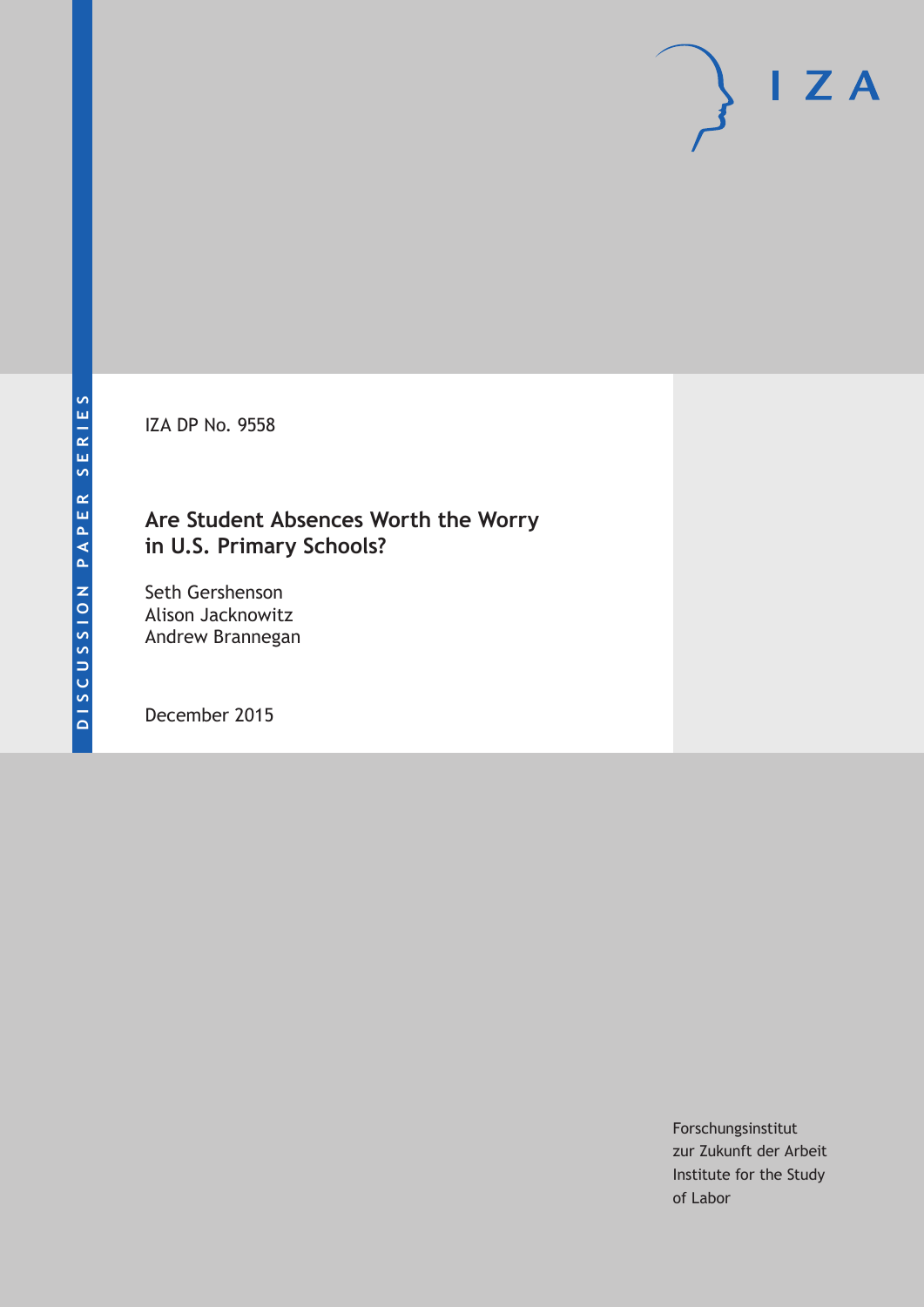# **Are Student Absences Worth the Worry in U.S. Primary Schools?**

## **Seth Gershenson**

*American University and IZA* 

## **Alison Jacknowitz**

*American University* 

### **Andrew Brannegan**

*Aspire Public Schools*

Discussion Paper No. 9558 December 2015

IZA

P.O. Box 7240 53072 Bonn Germany

Phone: +49-228-3894-0 Fax: +49-228-3894-180 E-mail: iza@iza.org

Any opinions expressed here are those of the author(s) and not those of IZA. Research published in this series may include views on policy, but the institute itself takes no institutional policy positions. The IZA research network is committed to the IZA Guiding Principles of Research Integrity.

The Institute for the Study of Labor (IZA) in Bonn is a local and virtual international research center and a place of communication between science, politics and business. IZA is an independent nonprofit organization supported by Deutsche Post Foundation. The center is associated with the University of Bonn and offers a stimulating research environment through its international network, workshops and conferences, data service, project support, research visits and doctoral program. IZA engages in (i) original and internationally competitive research in all fields of labor economics, (ii) development of policy concepts, and (iii) dissemination of research results and concepts to the interested public.

IZA Discussion Papers often represent preliminary work and are circulated to encourage discussion. Citation of such a paper should account for its provisional character. A revised version may be available directly from the author.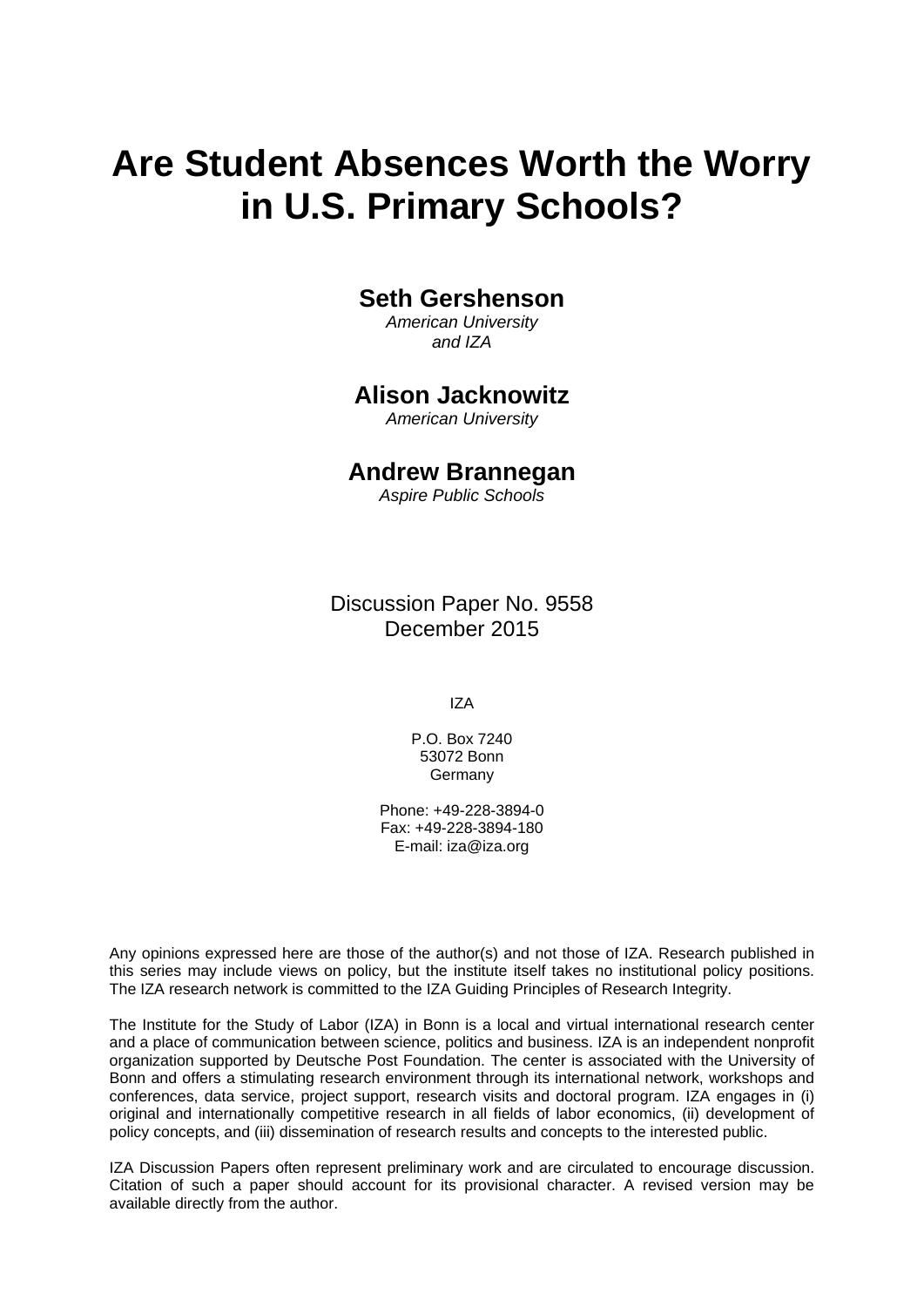IZA Discussion Paper No. 9558 December 2015

# **ABSTRACT**

# **Are Student Absences Worth the Worry in U.S. Primary Schools?\***

Student absences are a potentially important, yet understudied, input in the educational process. Using longitudinal data from a nationally-representative survey and rich administrative records from North Carolina, we investigate the relationship between student absences and academic performance. Generally, student absences are associated with modest but statistically significant decreases in academic achievement. The harmful effects of absences are approximately linear, and are two to three times larger among fourth and fifth graders in North Carolina than among kindergarten and first-grade students in the nationally representative Early Childhood Longitudinal Study. In both datasets, absences similarly reduce achievement in urban, rural, and suburban schools. In North Carolina, the harm associated with student absences is greater among both low-income students and English language learners, particularly for reading achievement. Also, in North Carolina, unexcused absences are twice as harmful as excused absences. Policy implications and directions for future research are discussed.

JEL Classification: I21

Keywords: student absences, attendance, achievement gaps, education production function

Corresponding author:

 $\overline{a}$ 

Seth Gershenson School of Public Affairs American University 4400 Massachusetts Avenue, NW Washington DC, 20016-8070 USA E-mail: gershens@american.edu

<sup>\*</sup> This research was supported in part by grants from the Spencer Foundation and the American Educational Research Association (AERA). AERA receives funds for its "AERA Grants Program" from the National Science Foundation under NSF Grant #DRL-0941014. Opinions reflect those of the authors and do not necessarily reflect those of the granting agencies. The authors thank Quentin Brummet, Dan Goldhaber, Steven Haider, Joe Sabia, two anonymous referees, and participants at the 2013 Southern Economic Association Annual Meeting for providing helpful comments on an earlier draft. Any errors are our own.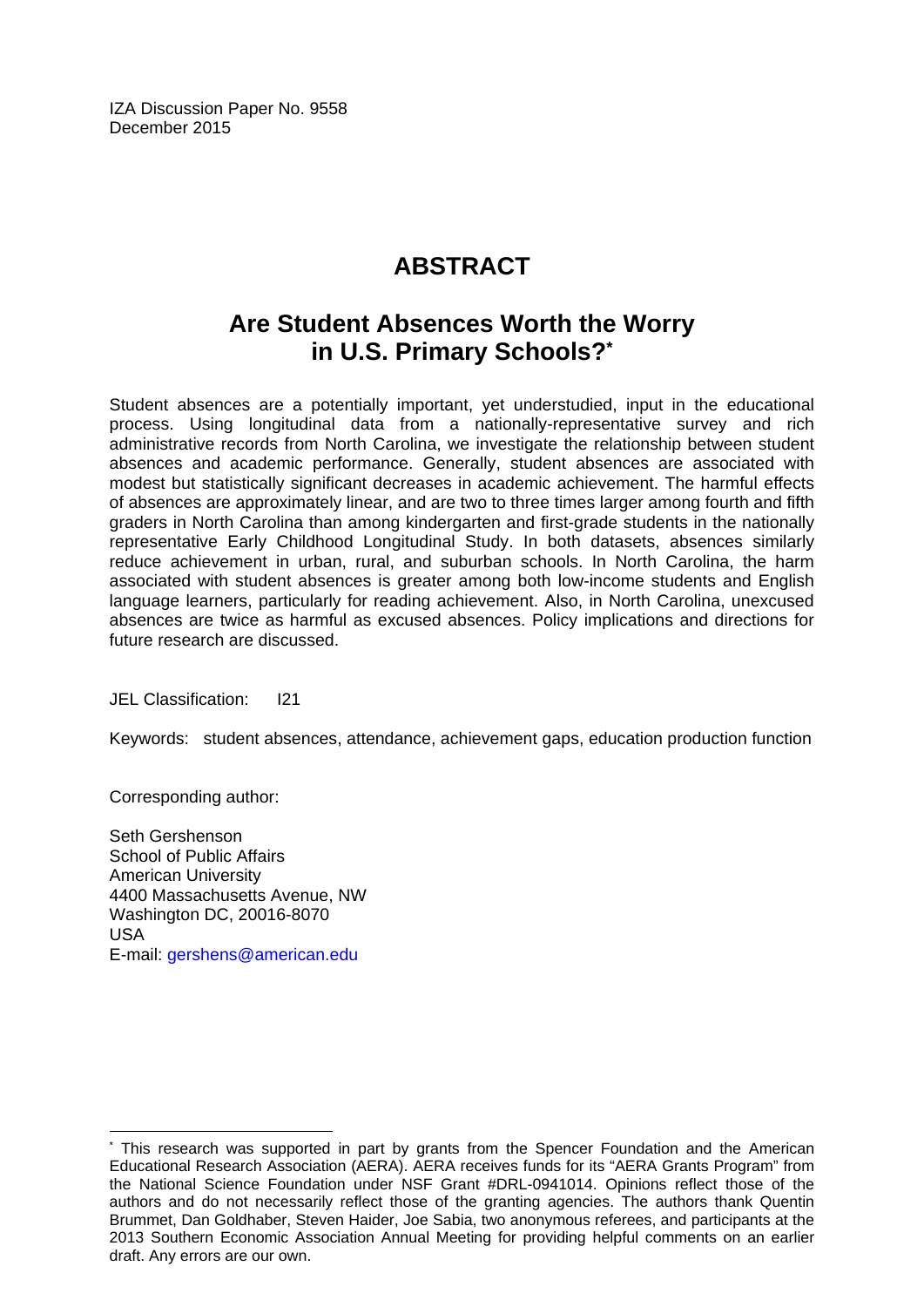#### **1. Introduction**

The achievement gap between students from different socioeconomic backgrounds has grown over the past several decades despite substantial efforts to close such gaps (Reardon 2011). Understanding the source(s) of the achievement gap is crucial to devising an appropriate policy response (Fryer and Levitt 2004). Student attendance is a potentially important, yet relatively understudied, input in the educational process: absences disrupt learning, weaken schools' and classrooms' sense of community, and reduce students' exposure to classroom instruction. By reducing student instructional time, student absences also undermine investments in school and teacher quality. Indeed, quasi-experimental research that exploits various sources of exogenous variation in instructional time consistently finds evidence of a significant, arguably causal relationship between instructional time and academic achievement (e.g., Fitzpatrick et al. 2011; Hansen 2011; Marcotte and Hansen 2010; Marcotte and Hemelt 2008; Pischke 2007; Sims 2008).

Accordingly, student absences potentially contribute to the achievement gap in two ways. First, absence rates are higher among socioeconomically disadvantaged students (Morrissey et al. 2014; Ready 2010), so such students are exposed to the potentially harmful effects of absences more often. Second, absences may cause greater harm to students who reside in socioeconomically disadvantaged households, as such households may be less able to compensate for lost instructional time than their more advantaged counterparts (Chang and Romero 2008). It is particularly important that policy makers and educators understand the consequences of primary school student absences, as children's socio-behavioral (i.e., noncognitive) skills are affected by their early environment (Heckman, Stixrud, and Urzua 2006) and problems of chronic absence and school disengagement manifest as early as first grade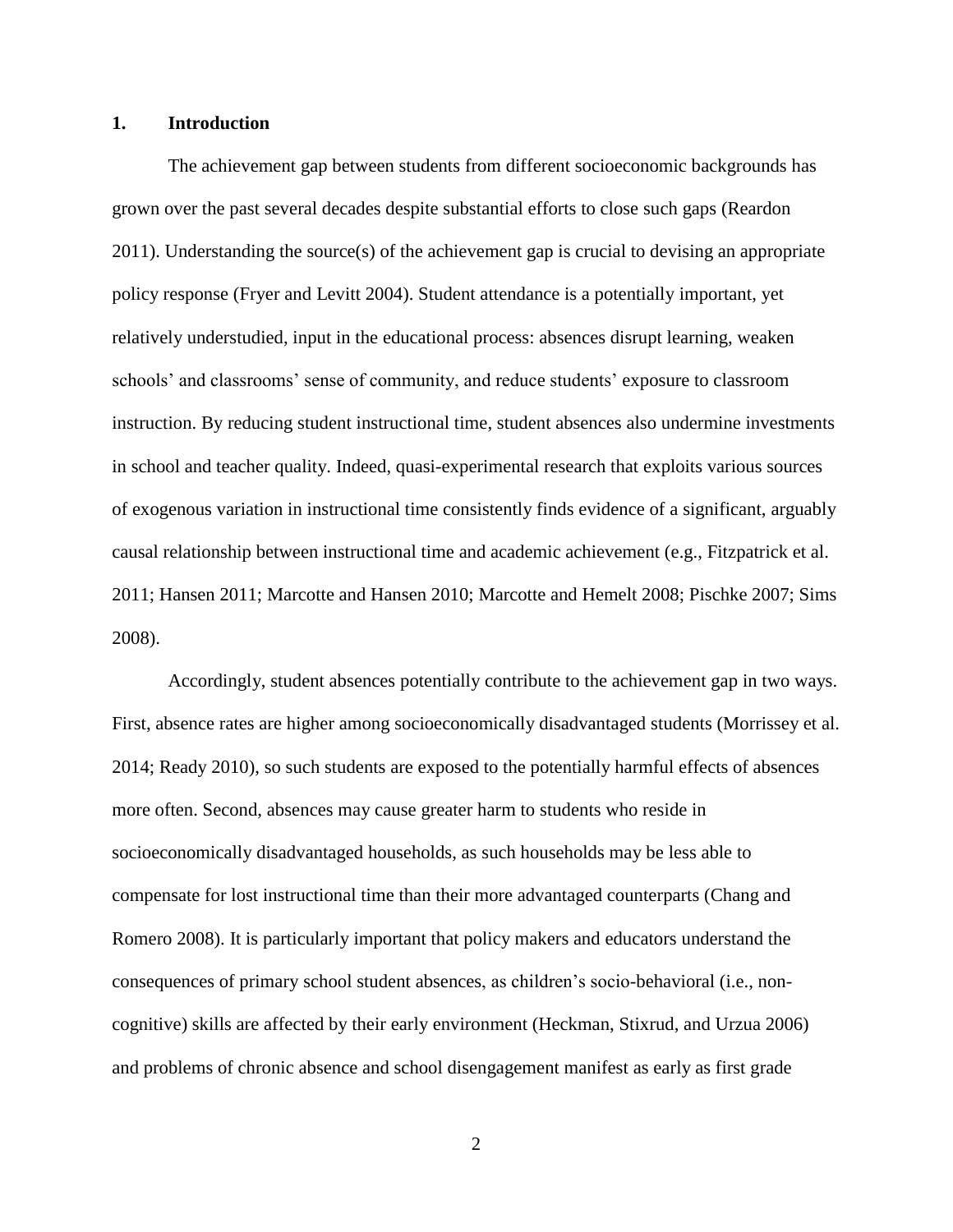(Alexander, Entwisle, and Kabbani 2001; Schoeneberger 2012). Understanding the extent to which absences harm student achievement, how such effects vary across students and schools, and how absences contribute to the persistence of achievement gaps will inform policy makers' understanding of why school-based interventions have not closed the achievement gap and the likely benefits of interventions that aim to either reduce student absenteeism or to assist students in "catching up" following an absence spell.

The relationship between student attendance and academic achievement is relatively understudied, particularly at the primary level (Ready 2010). Much of the existing literature on the relationship between attendance and academic performance is correlational and the few studies that have attempted to identify causal effects of absences have limited external validity, as they focus on single urban districts (e.g., Gottfried 2009, 2011). There are two recent exceptions to this critique. First, using snowfall as an instrumental variable (IV) for absences, Goodman (2014) finds that absences are associated with relatively large, statistically significant reductions in the math achievement of third through eighth grade public school students in Massachusetts. Goodman also presents student fixed effects (FE) estimates of the effect of student absences on academic achievement, which are smaller in magnitude than the IV estimates, yet remain negative and statistically significant. Second, Aucejo and Romano (2014) use administrative data from North Carolina to identify the effect of absences on achievement by estimating three-way student, teacher, and school FE models. The authors find significant, negative effects of absences that are robust to conditioning on family-by-year FE and to instrumenting for student absences using data on county-level influenza cases.

We contribute to this emerging literature by investigating the influence of primary-school student absences on academic achievement using survey data from the nationally representative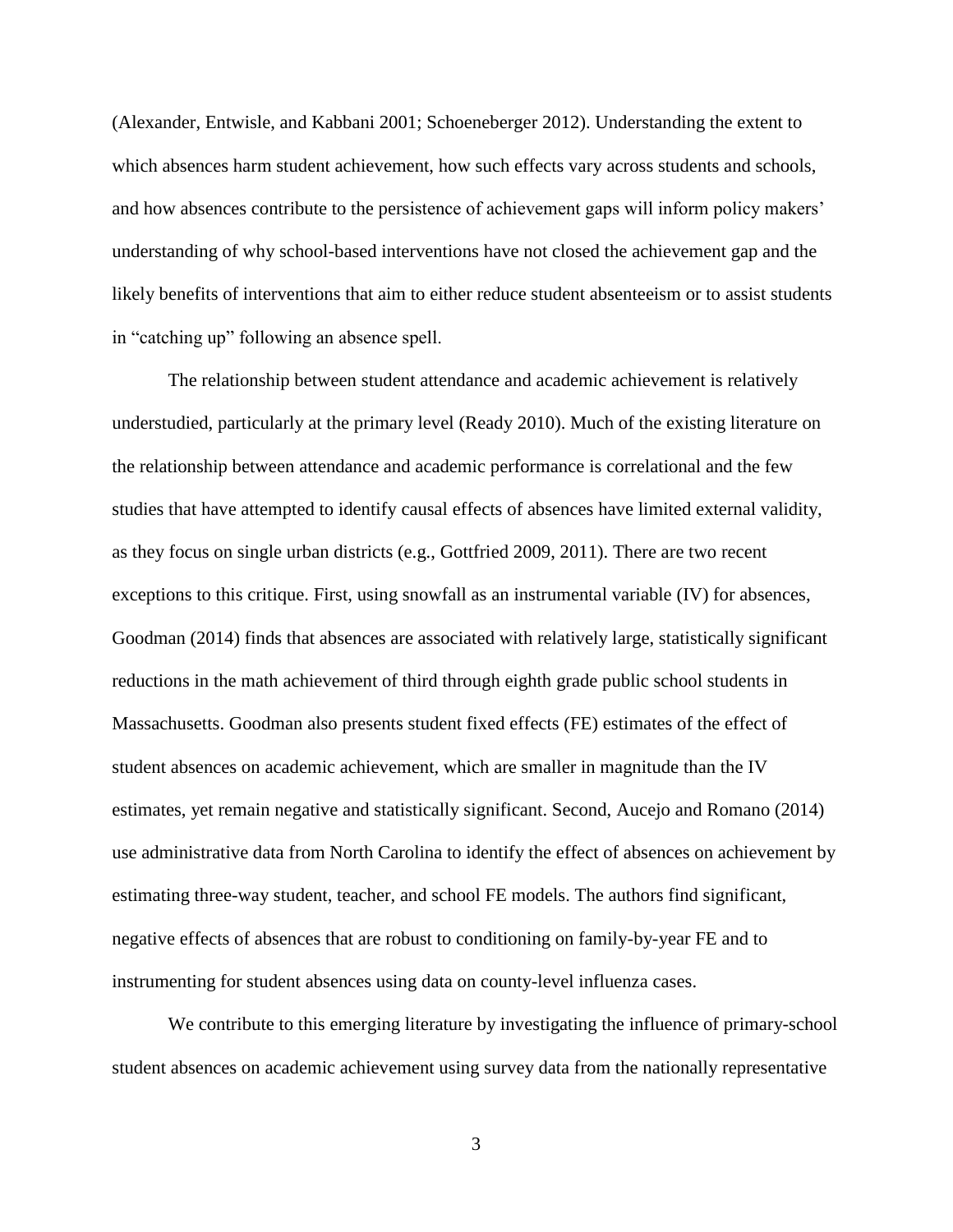Early Childhood Longitudinal Study-Kindergarten Cohort (ECLS-K) and longitudinal studentlevel administrative data on the population of primary-school students in North Carolina's public schools. Our empirical strategy is to include student absences as a current input in value-added models (VAMs) of the education production function that condition on classroom FE. The inclusion of classroom FE is a potentially important methodological innovation of the current study, as they control for the non-random sorting of teachers across schools and classrooms and classroom-specific shocks that jointly influence both absences and achievement (e.g., a flu epidemic or a particularly effective teacher) (Gershenson 2015; Monk and Ibrahim 1984). As a result, our estimates of absences' effects on performance rely on within-classroom variation in student absences, holding past achievement constant.<sup>1</sup> Additionally, we examine the functional form of the relationship between student absences and academic achievement, test for heterogeneity across students and absence type in the relationship between student absences and academic achievement, and provide the first formal analysis of whether the effect of absences varies between urban, rural, and suburban settings.

The ECLS-K and North Carolina data are complementary in that they each have unique strengths and weaknesses, which we discuss below. Thus, it is reassuring that the two datasets provide largely similar results, and suggests that the results generalize beyond the state of North Carolina.<sup>2</sup> Namely, the harmful effects of student absences are statistically significant for math

<sup>&</sup>lt;sup>1</sup> In the context of self-contained primary school classrooms, classroom FE are the same as teacher-by-year FE. Classroom FE could be similarly applied in secondary or tertiary school contexts in which teachers teach specific subjects and classroom FE are equivalent to teacher-byyear-by-subject FE. For example, Fairlie et al. (2014) utilize classroom FE for similar reasons to identify the effect of instructor-student racial mismatch on student outcomes in the community college context.

 $2$  Our results are also consistent with recent studies that apply alternative identification strategies (e.g., Aucejo and Romano 2014; Goodman 2014).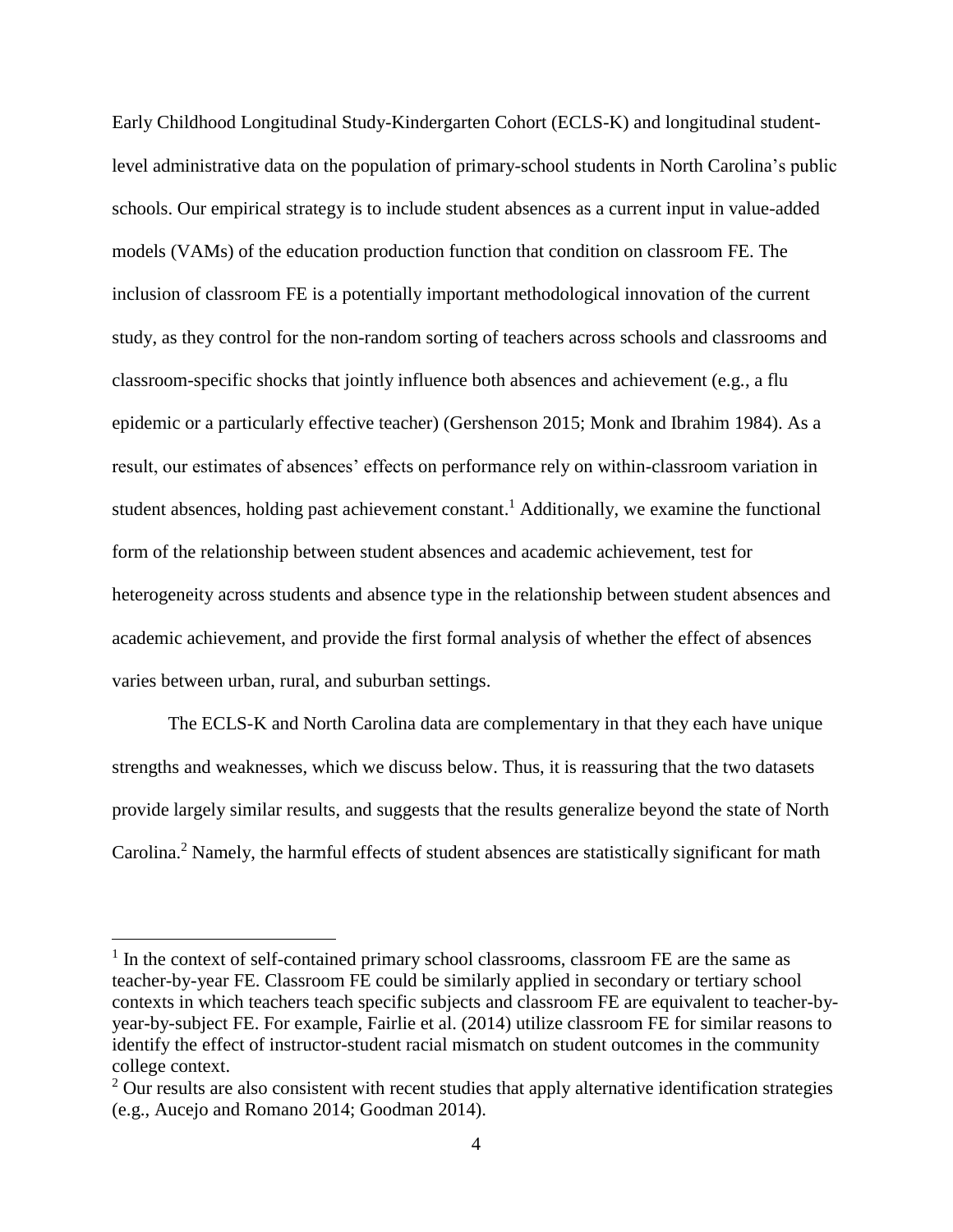and reading and modest in size: a one standard deviation (SD) increase in absences is associated with decreases in reading and math achievement of 0.02 to 0.04 test-score SD, respectively. These effects are arguably practically significant, as they are similar in magnitude to the effect of a one SD increase in teacher absences (Clotfelter, Ladd, and Vigdor 2009; Herrmann and Rockoff 2012) and constitute about one third of the effect of a one SD increase in teacher effectiveness (Hanushek and Rivkin 2010; Kane, Rockoff, and Staiger 2008).

The paper proceeds as follows: Section 2 reviews the existing literature on student absences. Sections 3 and 4 describe the data and methods used in the current study, respectively. The results are reported in section 5. Section 6 concludes with a discussion of policy implications and directions for future research.

#### **2. Literature Review**

If student absences harm achievement and disadvantaged students are absent at higher rates than their more advantaged counterparts, differential rates of student attendance may contribute to achievement gaps. A small number of studies have investigated the household-level correlates of primary-school student absences in the U.S. (e.g., Morrissey et al. 2014; Ready 2010). Ready (2010) shows that household SES, as measured by an index composed of parents' income, educational attainment, and occupational prestige, is strongly negatively correlated with student absences in the nationally representative ECLS-K. Romero and Lee (2008) note that children of young mothers are more likely to be chronically absent and a National Center for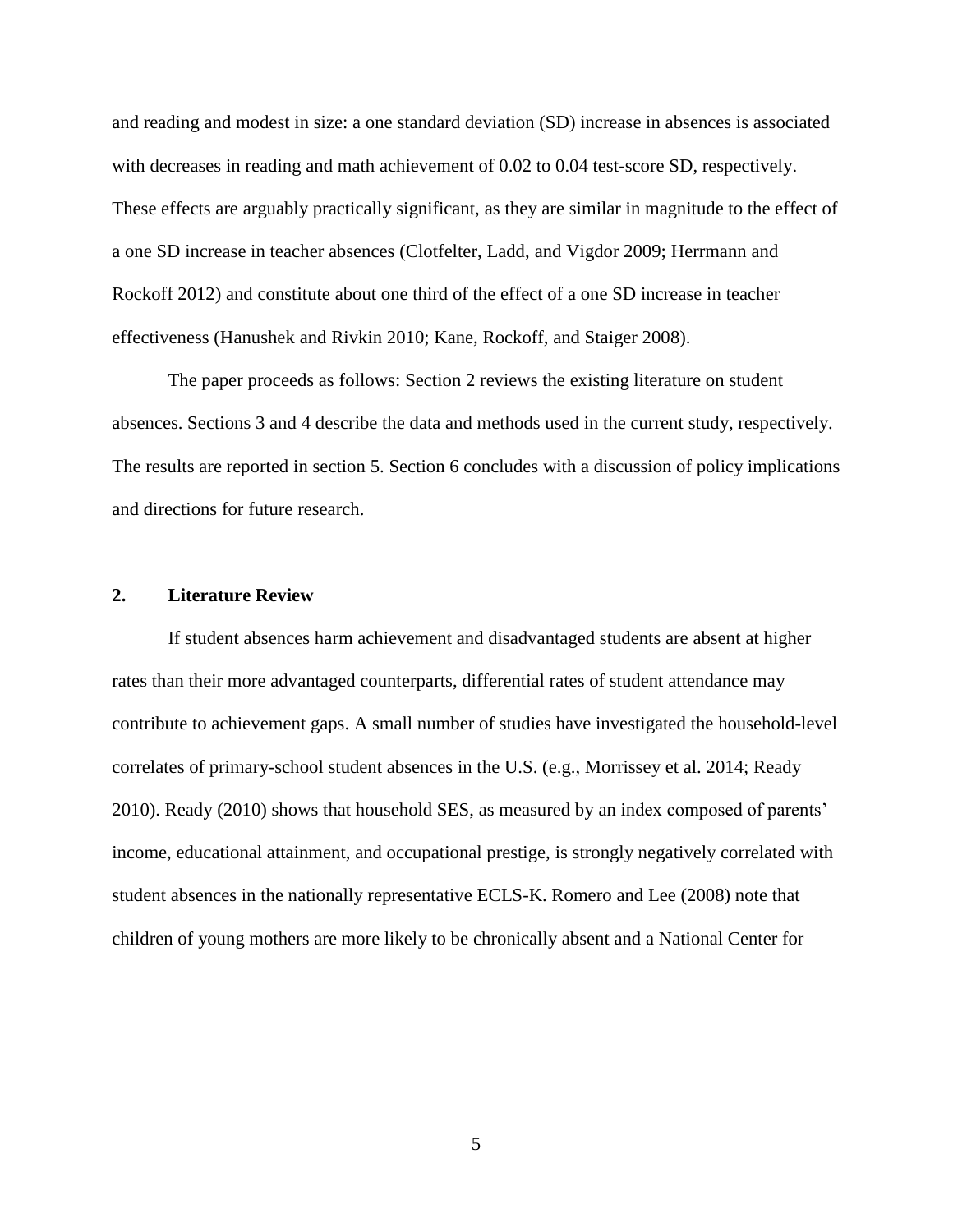Education Statistics report (NCES 2006) indicates that poor children are about 25% more likely than their wealthier peers to be absent three or more times per month.<sup>3</sup>

Gottfried (2009) provides a more nuanced analysis of the predictors of second through fourth graders' absences in Philadelphia Public Schools by distinguishing between excused and unexcused absences. Perhaps unsurprisingly, Gottfried finds that as students' total absences increase, so too does the percentage of absences that are unexcused. Similarly, Gottfried finds that students who either have behavioral problems or are eligible for reduced-price lunch programs experience significantly more total absences and unexcused absences, yet fewer excused absences. Together, these findings suggest that a sizable percentage of chronically absent students' absences are discretionary and thus potentially avoidable, at least in urban, highpoverty districts such as Philadelphia.

From the standpoint of education policy, the importance of student absences depends upon the causal relationship between student absences and children's cognitive and social development. The early literature on the relationship between student attendance and academic performance largely focused on high-school students. For example, Monk and Ibrahim's (1984) analysis of student-level data from one school in upstate New York generally found student absences to be negatively associated with performance on ninth-grade Algebra exams. However, absences may affect the educational achievement of older students differently than they affect elementary-school students for at least three reasons. First, parents may be less able to assist older students make up more advanced work. Second, the underlying causes of absences may be different for older students. Third, elementary-school students in self-contained classrooms may

<sup>&</sup>lt;sup>3</sup> Definitions of "chronically absent" vary across states and districts, but the modal definition is being absent on at least 10 percent of school days (18 absences per year, or two to three absences per month) (Balfanz and Byrnes 2012; Bruner, Discher, and Chang 2011).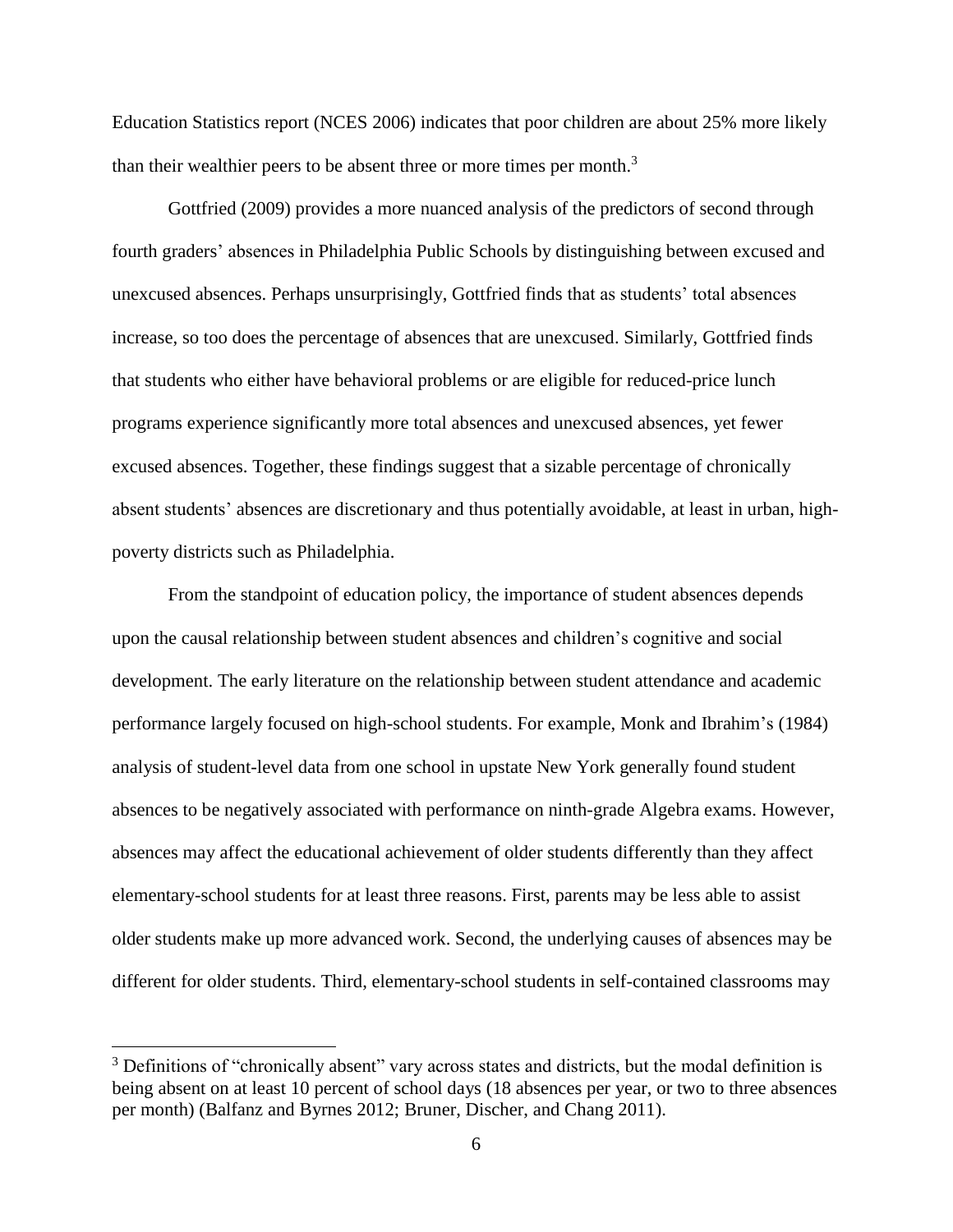have an easier time making up missed work, as doing so requires coordinating with one selfcontained classroom teacher. Early empirical studies of the relationship between primary school attendance and academic performance used cross-sectional school-level data to show a negative and statistically significant correlation between schools' average daily attendance and performance on standardized tests (e.g., Caldas 1993; Roby 2004).

More recently, scholars have recognized the benefits of using student-level longitudinal data to investigate the relationship between absences and academic performance among primary school students, as school-level analyses ignore potentially substantial within-school and withinstudent variation in absence rates (Ready 2010). Two of these studies were conducted by Gottfried (2009, 2011), who estimated lagged test score VAMs of the education production function that included student absences as contemporaneous inputs using data on second through fourth graders in Philadelphia Public Schools. Gottfried found that a one SD increase in absences lowered test scores by about one tenth of a test-score SD, that students with higher ratios of excused to unexcused absences performed better, and that conditioning on family fixed effects slightly *increased* the estimated magnitude of absences' effects on academic performance. Similarly, Noell et al. (2008) controlled for student absences in value-added analyses of teacher preparation programs in Louisiana and found a statistically significant negative coefficient on absences. Using the ECLS-K, Ready (2010) estimated growth-curve models of students' academic performance in kindergarten and first grade paying particular attention to the effects of absences, an SES index, and SES-absence interactions and found a statistically-significant negative relationship between absences and literacy development during kindergarten and first grade that was stronger among low-SES students.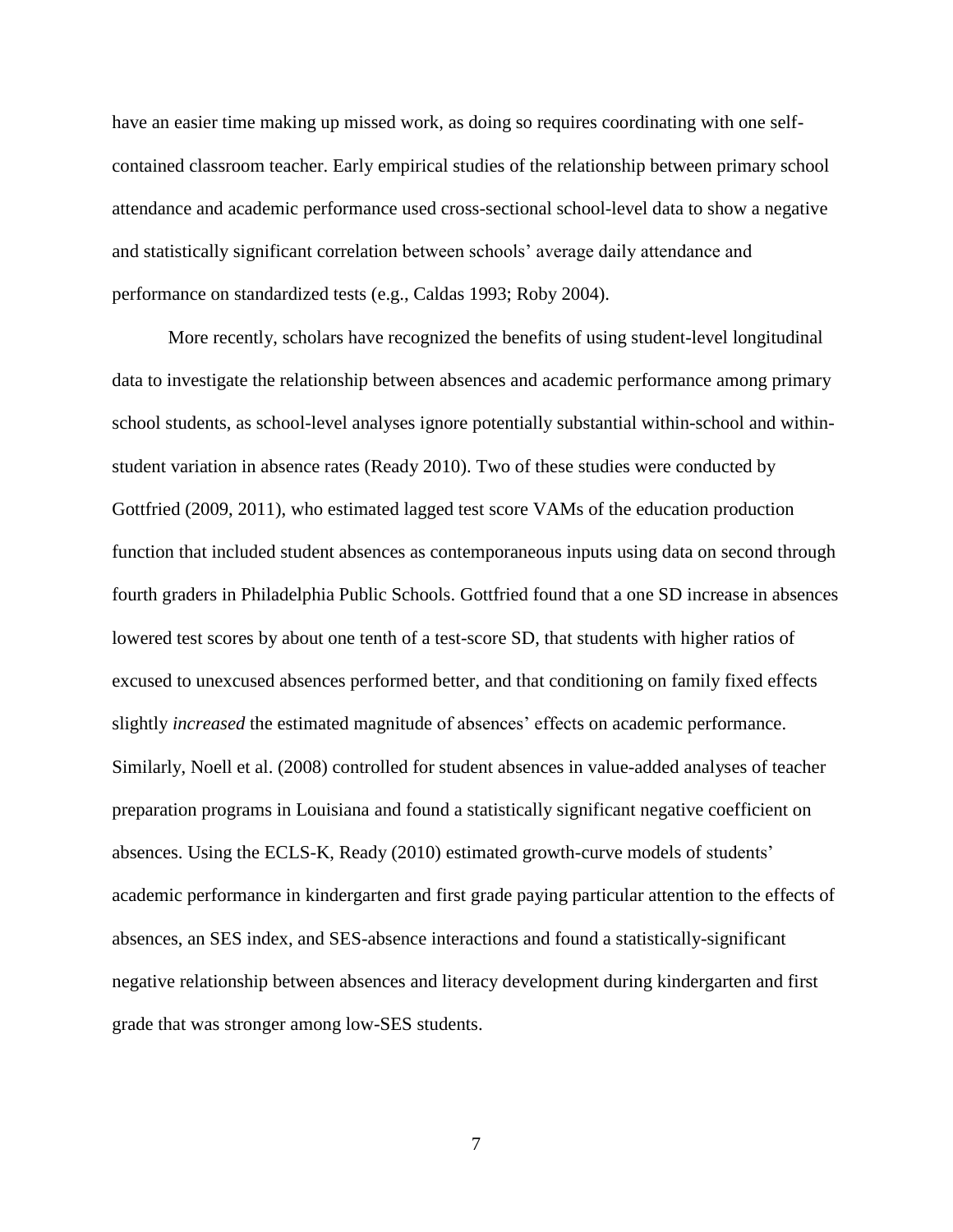Two recent studies provide the most convincing evidence to date of a causal relationship between student absences and academic achievement. Using administrative data from Massachusetts, Goodman (2014) begins by conditioning on both student and grade-by-year FE in linear regression models. The resulting estimates suggest that an additional absence lowers math and reading achievement by about 0.008 test score SD. A limitation of this approach is that teachers cannot be linked to students in the Massachusetts data, so the student-FE estimates are potentially biased by omitted teacher effects that jointly affect absences and achievement. Thus the author uses an IV strategy that exploits geographic and temporal variation in snowfall as a source of exogenous variation in student absences. The IV estimates are substantially larger, suggesting that an additional absence decreases math achievement by 0.05 test score SD. Aucejo and Romano (2014), which is most closely related to the current study, similarly uses state administrative data from North Carolina to generate both FE and IV estimates of the effect of student absences on achievement. Regarding the former, the authors estimate a three-way FE model that includes student, teacher, and school FE. Estimates of this, their preferred specification, suggests that a reduction of 10 absences would improve math test scores by about 0.05 of a SD. Importantly, the authors show that this result is robust to either controlling for time-varying family FE or instrumenting for absences with flu data from North Carolina's Disease Event Tracking and Epidemiologic Collection Tool (NC DETECT).

The current study contributes to the existing literature on the relationship between student absences and academic achievement in U.S. primary schools in several ways. First, we are the first to condition on classroom fixed effects in addition to lagged achievement and unobserved student heterogeneity. Controlling for classroom FE is an important extension of the recent studies mentioned above, because there may be any number of unobservable classroom-level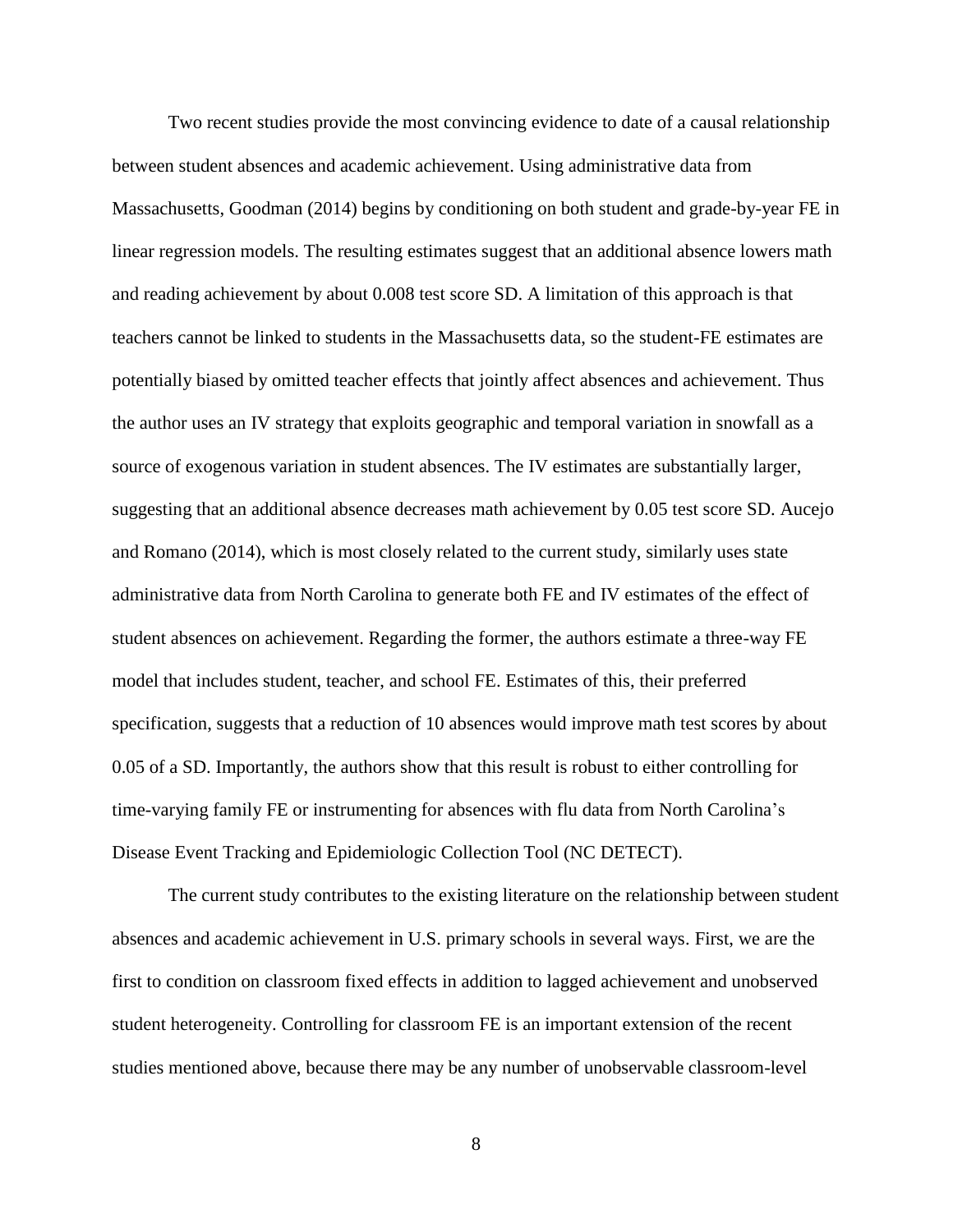shocks that jointly predict student absences and student achievement (e.g., a particular mix of peers, an outbreak of a contagious disease, a particularly disruptive student, a particularly good match between teacher and students). Classroom FE also account for potential differences across classrooms in how absences and tardies are reported. Second, we are the first to simultaneously analyze rich longitudinal administrative data alongside nationally representative survey data to make inferences about the generalizability of the former. Third, we investigate several dimensions of potential heterogeneity in the effect of absences, such as by absence type and by students' gender, grade level, English language proficiency, poverty status, special-education classification, and prior achievement. We also test for heterogeneity by school locale, to determine whether absences harm student achievement in all school settings or only in urban districts. Finally, we investigate the functional form of the relationship between absences and performance by allowing for a nonparametric, nonlinear relationship between student absences and achievement.

#### **3. Data**

The current study investigates the relationship between student absences and academic achievement using two complementary datasets, each with their own strengths and limitations. In this section we describe each in turn, and conclude by comparing the two.

#### *3.1 ECLS-K Data*

The ECLS-K is a longitudinal data set collected by the National Center for Education Statistics (NCES). The original sample of approximately 21,400 children from about 1,000 schools was designed to be nationally representative of kindergartners during the 1998-99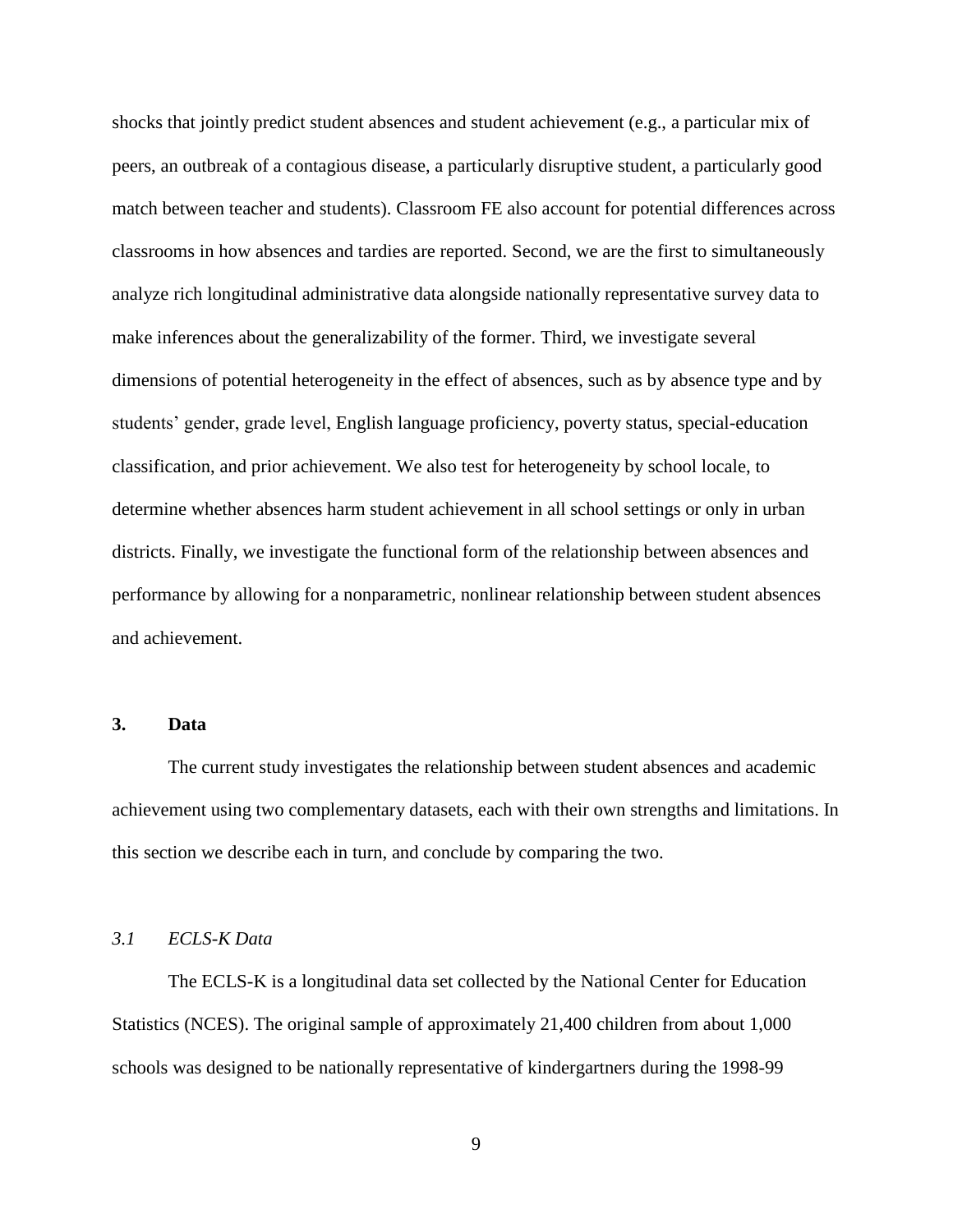academic year. Because some demographic groups were intentionally oversampled, we weight all subsequent analyses of the ECLS-K data using sampling weights provided by the NCES.<sup>4</sup> The ECLS-K data include information collected from children, parents, teachers, and school administrators during the fall and spring of the kindergarten and first-grade academic years as well as the spring of third, fifth, and eighth grades. The primary analyses use both kindergarten waves and the spring first-grade wave of data, as test scores are available for the full sample of children around the beginning and end of kindergarten and the end of first grade. Students who experienced a mid-year classroom change, repeated a grade, or changed schools during either kindergarten or first grade are excluded from the analysis, as are students who are missing demographic, total absence, or test-score data. These exclusions result in a baseline analytic sample of 11,600 student-year observations.<sup>5</sup>

Importantly for the current study, the majority of schools surveyed by the ECLS-K reported administrative student-level attendance and school lateness (tardy) records in the spring survey waves and 7,500 student records in the baseline analytic sample (about 65%) distinguish between excused and unexcused absences. Missing data on excused versus unexcused absences in the ECLS-K is generally a school-level phenomenon. The absences survey instrument specifically asks that the student record form be completed after the last day of school, so ECLS-K attendance records contain students' total absences for the entire school year. Unfortunately, the dates of specific absences are unobserved, which prevents restricting the analysis to absences that occurred prior to year-end tests or before the kindergarten fall assessment.<sup>6</sup>

<sup>4</sup> Specifically, we use the C#CW0 longitudinal weight, where # is wave number.

<sup>&</sup>lt;sup>5</sup> All ECLS-K sample sizes are rounded to the nearest 50 in accordance with NCES guidelines for restricted data.

<sup>&</sup>lt;sup>6</sup> This also raises the issue of systematic measurement error in the ECLS-K data, as annual absences are systematically larger than the ideal measure of absences, which is the number of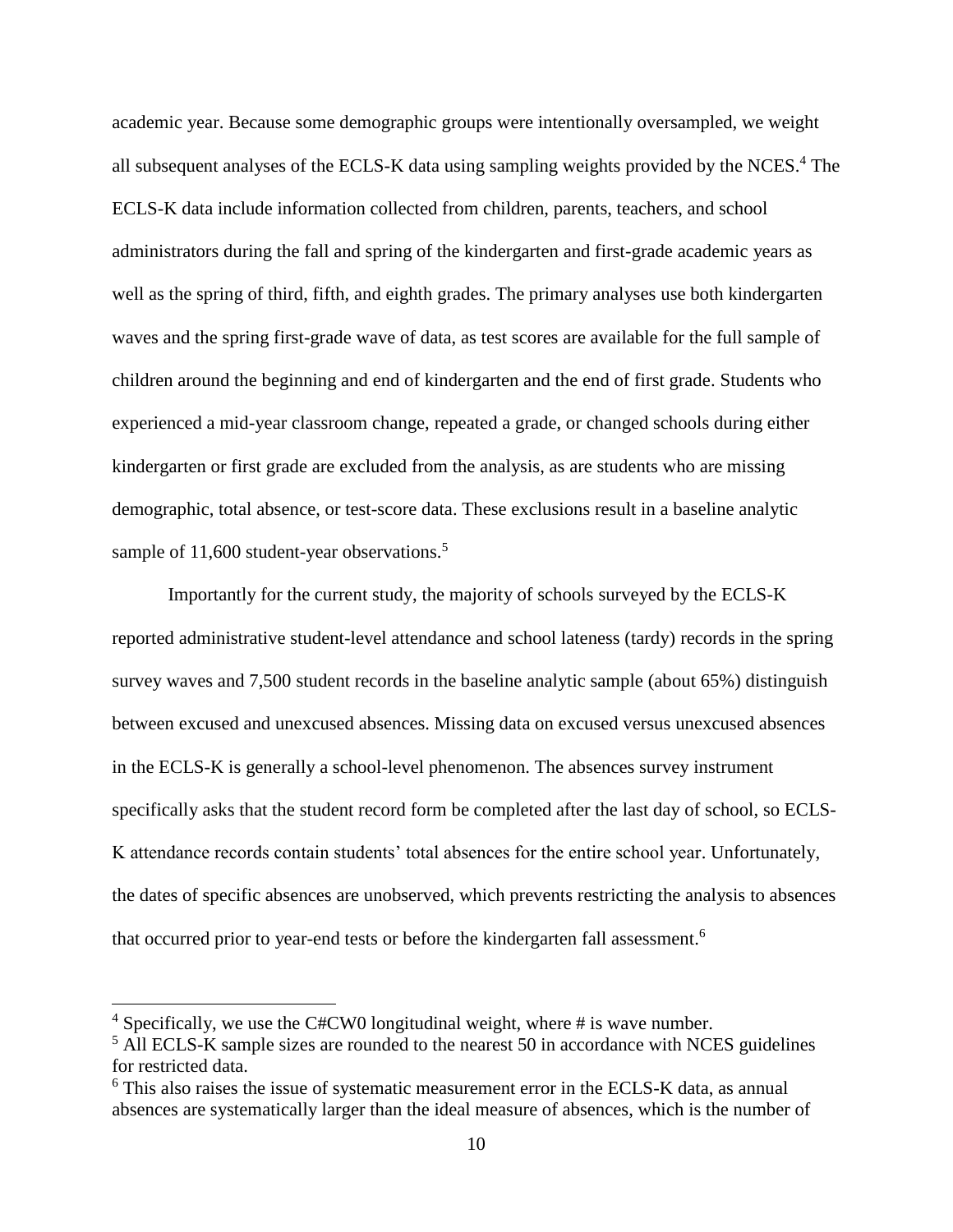The ECLS-K directly measured cognitive development by administering age-appropriate reading and mathematics tests in each wave of the survey. In kindergarten and first grade, math examinations tested children's abilities on the following subjects: numbers and shapes, relative size, ordinality and sequence, addition and subtraction, and multiplication and division. The reading examinations tested kindergartners and first-graders on letter recognition, beginning sounds, ending sounds, sight words, and words in context. Because achievement tests used a two-stage assessment approach, all children did not take the same exam. Hence, the ECLS-K computed scaled test scores based on the full set of test items using Item Response Theory (IRT) (NCES 2002).

absences that occurred between fall and spring tests in kindergarten and before the spring test in first grade. Such measurement error is unlikely to be hugely problematic from a practical standpoint in the ECLS-K for at least three reasons. First, the degree to which this measurement error biases the estimated coefficient on absences downwards is a function of the percentage of absences that occurred outside of the fall and spring tests in kindergarten and after the test in first grade. While we do not know the dates of absences, we do know the exact dates of the ECLS-K tests, which can be used to estimate the percentage of school days that occur between the fall and spring tests and after the spring tests. For example, on average, 12% of school days are after the spring first grade assessment, and the interquartile range is 8% to 16%. Assuming that absences are uniformly distributed throughout the year, which is arguably a conservative assumption since the distribution of absences is likely centered in the winter during flu season, suggests the baseline estimates are attenuated by about 12%. This is not large enough to change the practical interpretation of the results (i.e., the baseline estimate still rounds to 0.002). Second, while all ECLS-K models explicitly control for the number of school days between tests in kindergarten and that occur before the spring test in first grade, failing to do so does not appreciably change the baseline estimates. This is unsurprising, as there is relatively little within-classroom variation in assessment dates and the classroom fixed effects control for much of the variation in test dates. Finally, Fitzpatrick et al. (2011) find that ECLS-K test dates are essentially randomly distributed across students, which suggests that students who are prone to absences or who are disproportionately harmed by absences are neither more nor less likely to have a later test date. Thus, only the mechanical type of measurement error bias, which is a simple function of the percentage of school days that occur outside of the fall and spring tests in kindergarten and after the test in first grade, is likely present.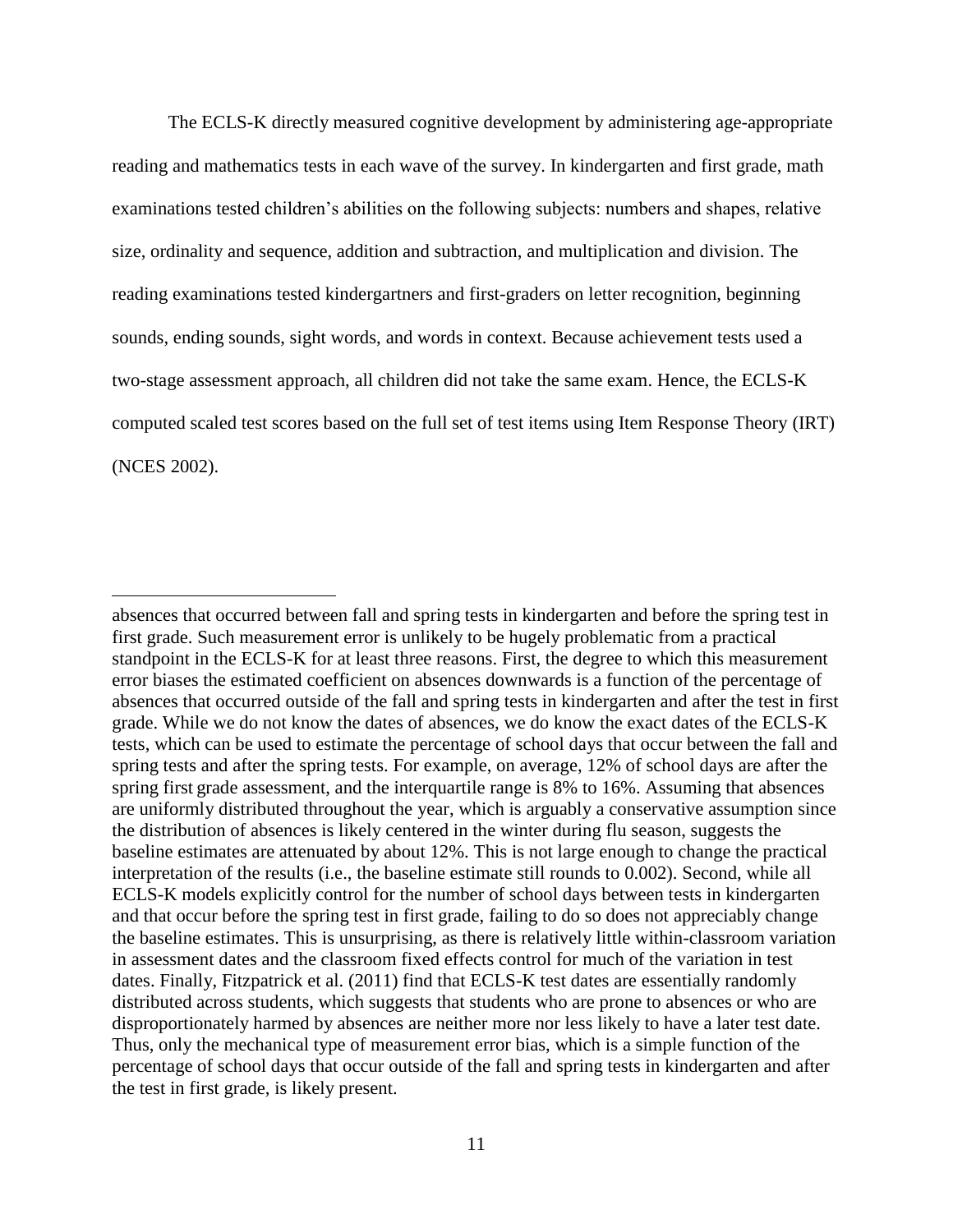In addition to being nationally representative of the 1998-99 U.S. kindergarten cohort, a second advantage of the ECLS-K data over state or district administrative data is the availability of detailed information on the composition and characteristics of students' households over and above what is typically found in administrative data. In addition to information on race/ethnicity, gender, poverty status, mother's education, the child's kindergarten redshirt status, urbanicity, whether the child spoke English at home, and whether the child had an Individualized Education Program (IEP), the ECLS-K contains information on three household characteristics that may jointly predict academic achievement and school attendance: the number of adults living in the student's household, mothers' employment status, and mother's marital status.<sup>7</sup> For example, the presence of multiple household adults might increase achievement by providing additional tutoring support at home and increase absences by ensuring that an adult is available to care for children who do not attend school. Alternatively, the presence of multiple household adults may decrease absences by increasing the likelihood that someone is available to facilitate attendance. Similar arguments apply to mother's employment.

#### *3.2 North Carolina Data*

 $\overline{a}$ 

A limitation of the ECLS-K is that only a small number of students were sampled in most classrooms, which results in limited within-classroom variation in student absences with which to identify the relationship between student absences and student achievement. Accordingly, we augment analyses of the ECLS-K data with similar analyses of longitudinal administrative data on the population of third through fifth graders who attended North Carolina's public schools

<sup>&</sup>lt;sup>7</sup> IEPs are an important part of the 2004 Individuals with Disabilities Education Act (IDEA). Specifically, IEPs document the goals and support systems in place for children with learning disabilities. Parents and educators work together to develop an appropriate IEP.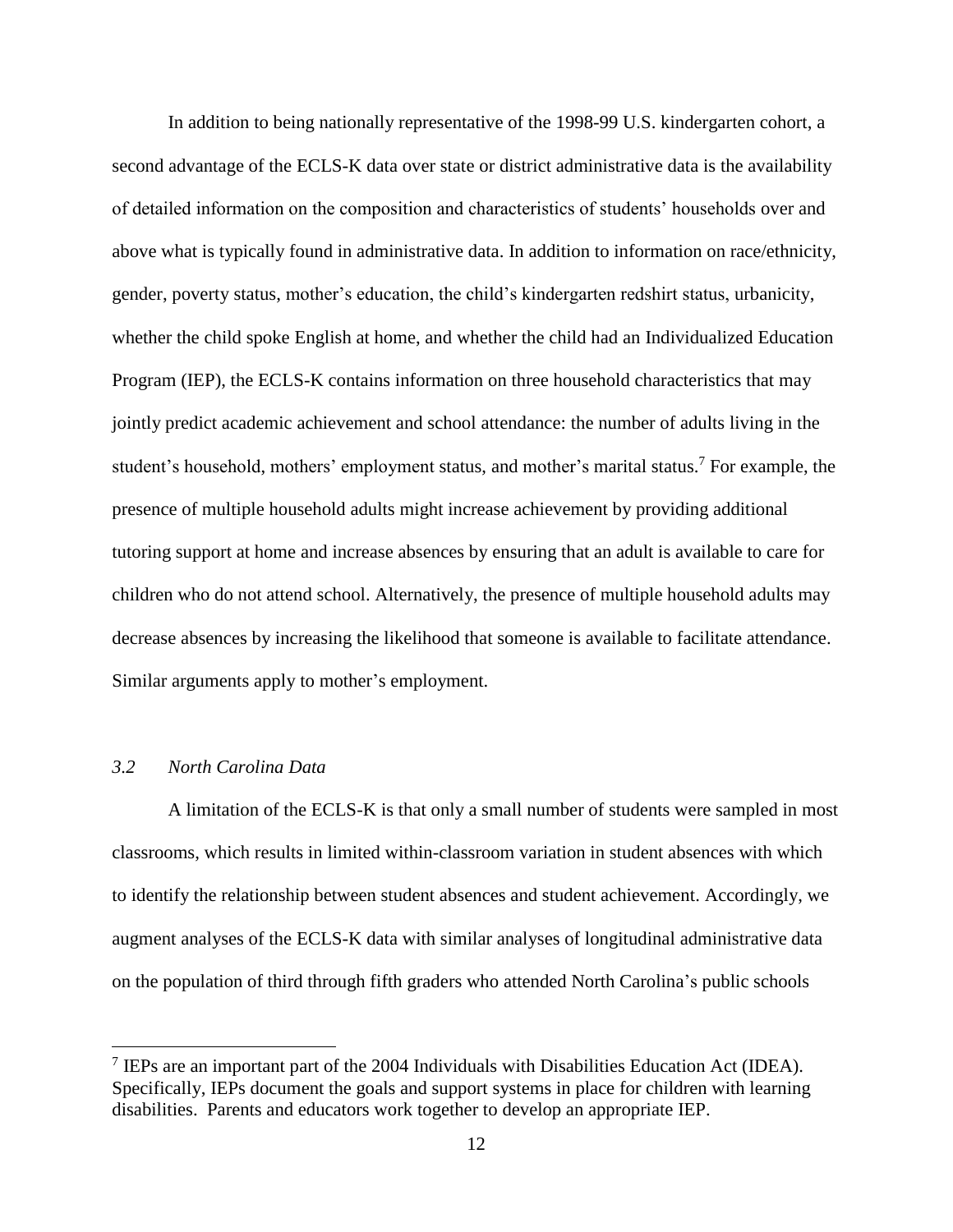between the 2005-06 and 2009-10 school years. These student-level data are maintained and provided by the North Carolina Education Research Data Center (NCERDC).<sup>8</sup> The NCERDC data contain administrative records on students' race, gender, poverty status, urbanicity, limited English proficiency (LEP) status, whether the student had administratively classified math or reading learning disabilities, total absences, whether the absence was excused or unexcused, total tardies, student-classroom links, and end-of-grade math and reading test scores.<sup>9</sup> The baseline analytic sample is comprised of fourth and fifth graders.

Students who experienced a mid-year classroom change, repeated a grade, or changed schools are excluded from the analysis, as are students who are missing total absence, test score, test date, or demographic data. These exclusions result in a sample of 903,314 student-year observations, which we subsequently refer to as the full sample. Like in the ECLS-K, however, only about two thirds (634,013) of these student-year records distinguish between excused and unexcused absences and again data on absence type are generally missing at the school level. Data on tardies are frequently missing as well, mostly at the school level for the 2008-09 and 2009-10 academic years, and are only available for 587,919 student-year observations. The distinction between excused and unexcused absences is made for all students for whom tardies are observed. Accordingly, we treat students for whom test-score, background characteristics, classroom identifiers, and absence and tardy data are observed as the baseline analytic sample,

<sup>8</sup> See [http://www.childandfamilypolicy.duke.edu/project\\_detail.php?id=35](http://www.childandfamilypolicy.duke.edu/project_detail.php?id=35) for additional information.

<sup>9</sup> North Carolina's end-of-grade tests are state mandated, criterion referenced, vertically aligned, and are given to all students in the spring of third, fourth, and fifth grades. The tests in 2006-209 were administered during the last three weeks of the academic year (i.e., the last two weeks of May or the first week of June). In 2010 this changed to the last 22 days of the academic year, making it possible for tests to occur slightly early in May.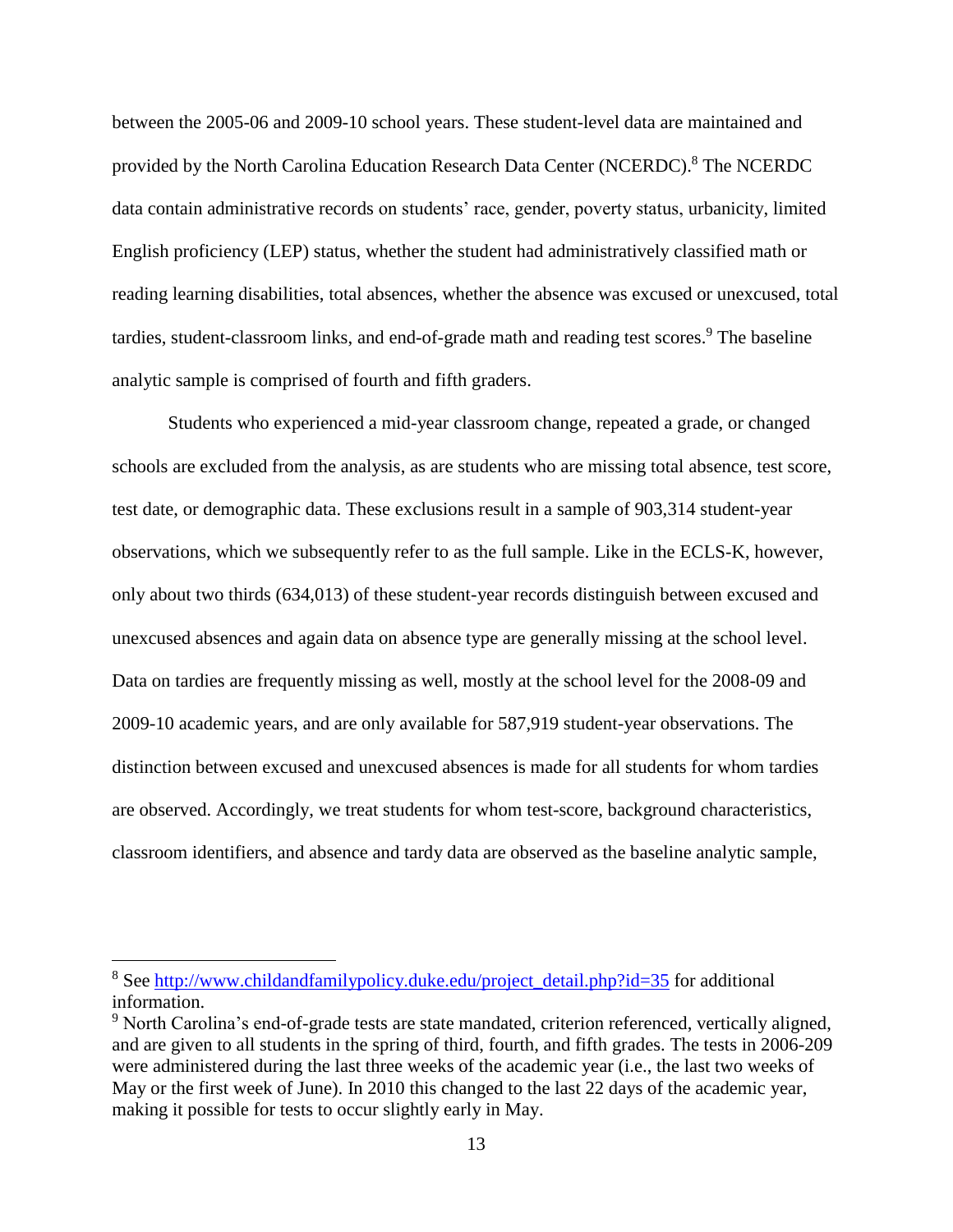because models that exclude tardies will yield biased estimates if tardies are correlated with absences and influence achievement.<sup>10</sup>

#### *3.3 Sample Characteristics*

 $\overline{a}$ 

Table 1 provides summary statistics for the ECLS-K and North Carolina (NC) analytic samples. In this and all subsequent analyses, test scores in both datasets are standardized by subject, grade, and year to have mean zero and (SD) one. Standardized test score means and SD are not precisely zero and one in the analytic samples because they were standardized using all available test scores.

The average student was absent six times in the North Carolina data and eight times in the ECLS-K, which is in line with average student absence rates in Massachusetts (Goodman 2014) and in Southern Florida (Morrissey et al. 2014), but notably smaller than the average of 12 absences per year in the predominantly black, low income Philadelphia School District (Gottfried 2011). There is a sizable amount of variation in absences in both datasets, particularly in the ECLS-K, as seen in the estimated SD of about 9.5 and 5.7 in the ECLS-K and North Carolina data, respectively. To better understand the sources of this variation we also computed within-classroom and within-student  $SD$ .<sup>11</sup> The within-classroom  $SD$  indicate that about 72% and 95% of the variation in student absences in the ECLS-K and in North Carolina data,

 $10$  However, we conduct sensitivity analyses using the full sample of 903,314 student-years for which absences are observed and show in appendix table A.1 that the average characteristics of students for whom tardies are observed are similar in magnitude to those for whom tardies are unobserved to assuage concerns that the results are influenced by endogenously missing data on student tardies.

 $11$  This was done by taking the SD of the OLS residuals from regressions of absences on full sets of classroom and student fixed effects, respectively.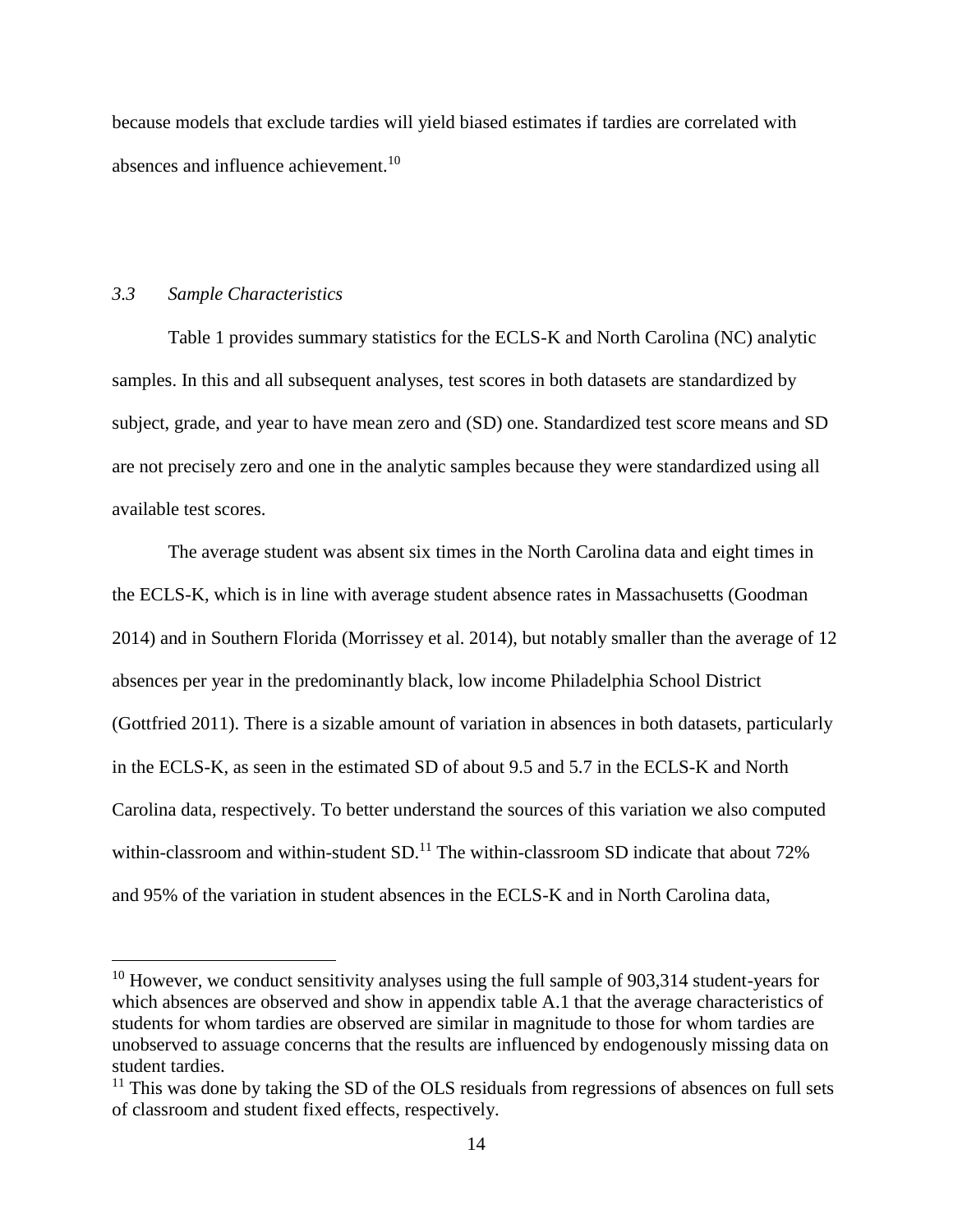respectively, occurs within as opposed to between classrooms. This is the variation in absences exploited by the preferred classroom fixed effects estimators. The within-student SD indicate that only one half to one third of the total variation in student absences is the result of year-toyear changes in student attendance. This suggests that student attendance is somewhat "sticky," a point to which we return when discussing the econometric model and threats to validity.

When information on the type of absence was collected, which is an important caveat, excused absences are more common in both datasets. Tardies are less frequent than absences in both datasets. Chronic absence, which we characterize as being absent 18 or more times in a given school year, is twice as prevalent in the ECLS-K as in the North Carolina data.<sup>12</sup>

Table 1 also shows that the NC data are comprised of more black and low-income students than the nationally representative ECLS-K, which is to be expected given North Carolina's demographics. The ECLS-K and NC analytic samples are approximately evenly split between kindergarteners and first graders, and fourth and fifth graders, respectively. About 7 percent of sampled kindergarteners are "redshirts" who delayed kindergarten entrance by one year. Boys and girls are equally represented in both data sets. About 5 percent of children in the ECLS-K reported not speaking English at home and one percent of children in NC were administratively classified as LEP. Intuitively, the latter rate is likely lower because some children of first-generation immigrants speak English proficiently but speak the parents' native language at home. About 6 percent of students had an IEP in the ECLS-K and 3.5 percent of students were categorized as having a learning disability in either math or reading in NC. Years are equivalent to grade levels in the ECLS-K, and are thus not reported in table 1, because the

 $12$  Chronic absence is typically defined as being absent on 10% or more of school days (Balfanz and Byrnes; Bruner et al. 2011). Most states have about 180 school days. In 2011 North Carolina increased the legal minimum to 185. [http://www.ncpublicschools.org/fbs/accounting/calendar/.](http://www.ncpublicschools.org/fbs/accounting/calendar/)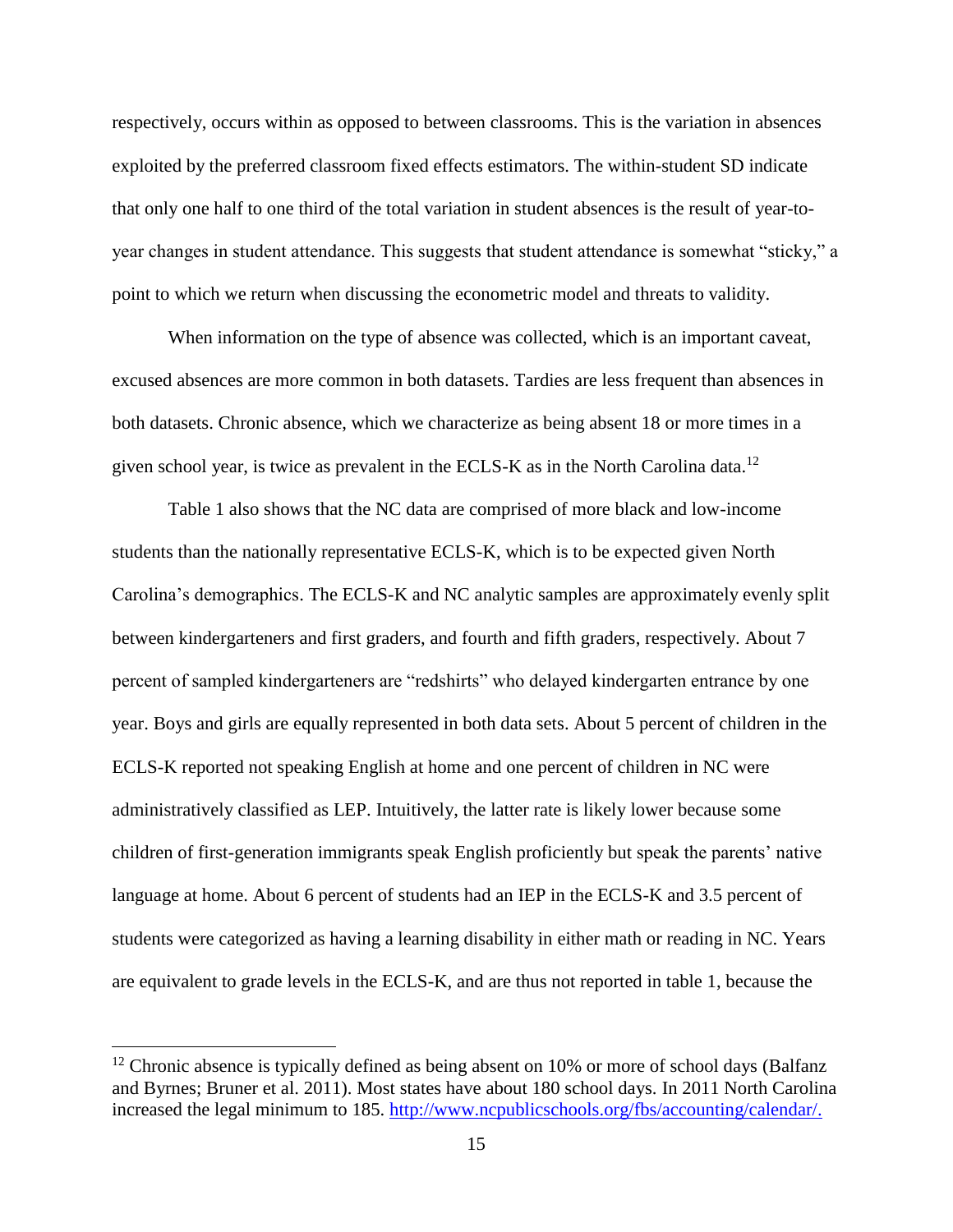survey follows one cohort of children over time and grade skippers and repeaters are excluded from the analytic sample.

As discussed in the introduction, differential rates of student absences may contribute to achievement gaps even if absences uniformly harm all students' achievement. Tables 2 and 3 examine differences in student absence and tardy rates by grade level, gender, poverty status, English language proficiency, and learning disabilities in the ECLS-K and NC data, respectively. Table 2 finds a small but statistically significant difference of about one additional absence for children who do not speak English at home and children who have an IEP, but no difference between boys and girls. The most striking difference in table 2 is by poverty status, as students living in households below the poverty line experienced nearly five more absences than their counterparts in households at or above the poverty line defined by the ECLS-K. This is an arguably practically significant difference, which corresponds to half the sample standard deviation reported in table 1. Similar patterns are observed for tardies, excused absences, and unexcused absences. It is worth noting that the distinction between excused and unexcused absences by SES may not be meaningful. Specifically, SES might be correlated with the probability that parents take the time to contact the school to officially excuse an absence. In table 3, the differences in total absences in the NC data are all strongly statistically significant, which is at least partly due to the large sample size. However, the practical importance of these differences is limited, as the largest differences are about one absence per year.

#### **4. Empirical Strategy**

We investigate the relationship between student absences and academic achievement by including absences as a contemporaneous input in value-added models (VAMs) of the education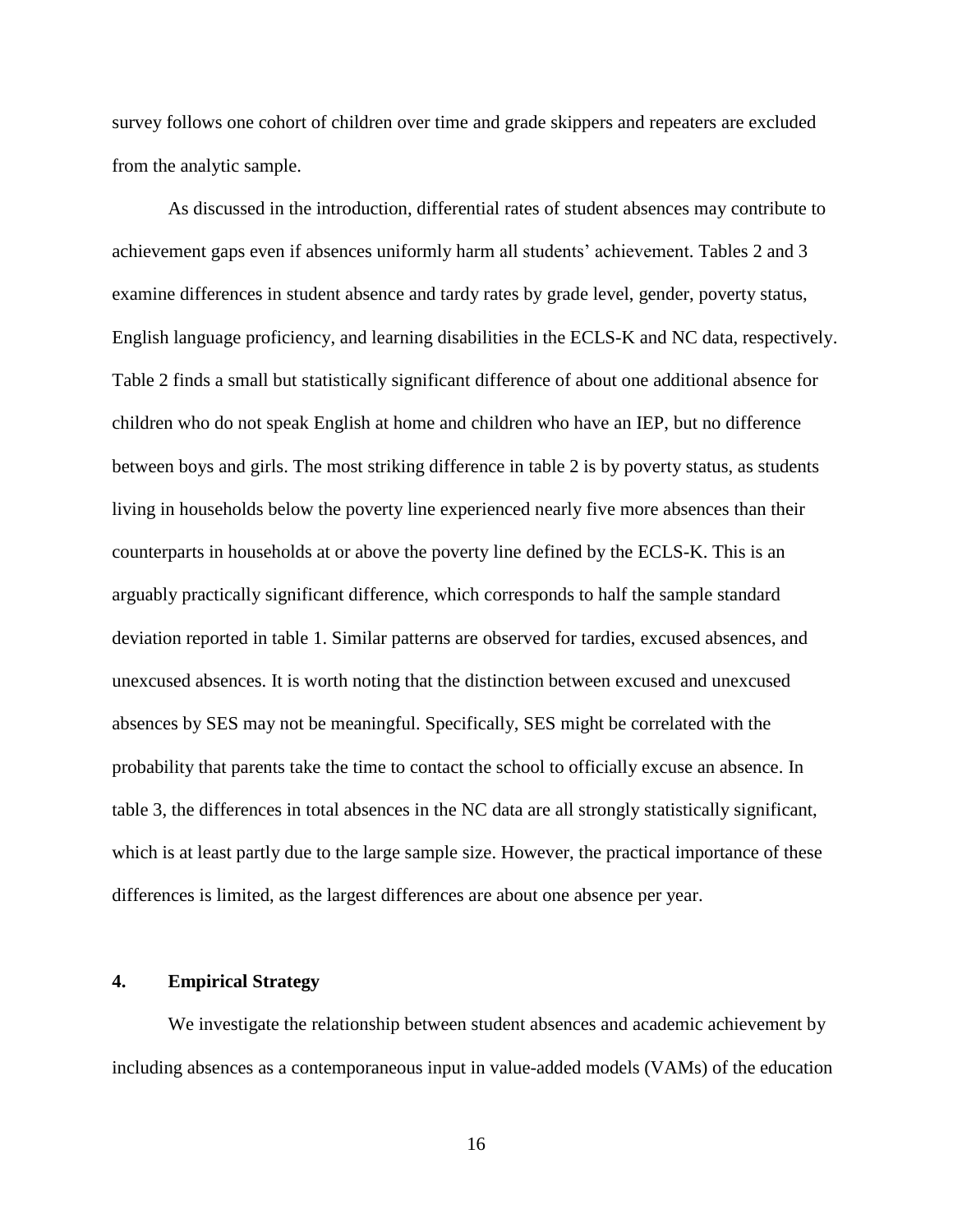production function. Intuitively, VAMs exploit longitudinal student data by using lagged test scores to proxy for the unobserved histories of educational and familial inputs received by each child. Todd and Wolpin (2003), Harris, Sass, and Semykina (2014), and Guarino, Reckase, and Wooldridge (2015) provide thorough discussions of the empirical difficulties created by a lack of data on historical inputs, derivations of lagged test-score VAM specifications from a structural education production function, and the assumptions required for consistent estimation of various VAM specifications. Following Guarino et al. (2015), our baseline model of the spring test score (*y*) of student *i*, in classroom *j*, in time period *t* is

$$
y_{ijt} = \alpha y_{i,t-1} + f(A_{it}) + \beta x_{it} + \eta_j + u_{ijt},
$$
\n(1)

where  $f(A)$  is a general function of absences; **x** is a vector of student and household characteristics summarized in table 1, some of which vary over time;  $\eta$  is a classroom fixed effect (FE); and *u* is a composite error term that contains student *i*'s time-invariant unobserved ability and idiosyncratic shocks to achievement.<sup>13</sup>

The year, grade, teacher, and school FE commonly included in VAMs are subsumed by the classroom FE, which are crucial to our identification strategy. Specifically, classroom FE control for non-random sorting of teachers across schools and classrooms, classroom-specific shocks that jointly influence both absences and achievement (e.g., a flu epidemic or a particularly effective teacher) (Gershenson 2015; Monk and Ibrahim 1984), and potential

<sup>&</sup>lt;sup>13</sup> We refer to time periods rather than years because for kindergarteners in the ECLS-K,  $y_{i,t-1}$  is the student's score on the fall kindergarten assessment. For first graders in the ECLS-K and for students in North Carolina, *yi*,*t*-1 is the student's score on the previous spring's assessment. The ECLS-K regression models also control for the number of days between fall and spring tests in kindergarten and the number of days prior to the spring test in first grade, though failing to do so does not appreciably change the estimated effect of absences, which is unsurprising given that variation in tests dates is random and there is little within-classroom variation in test dates. The classroom FE directly control for test timing in the North Carolina models, since all students in a classroom (school) take the end-of-grade test on the same day.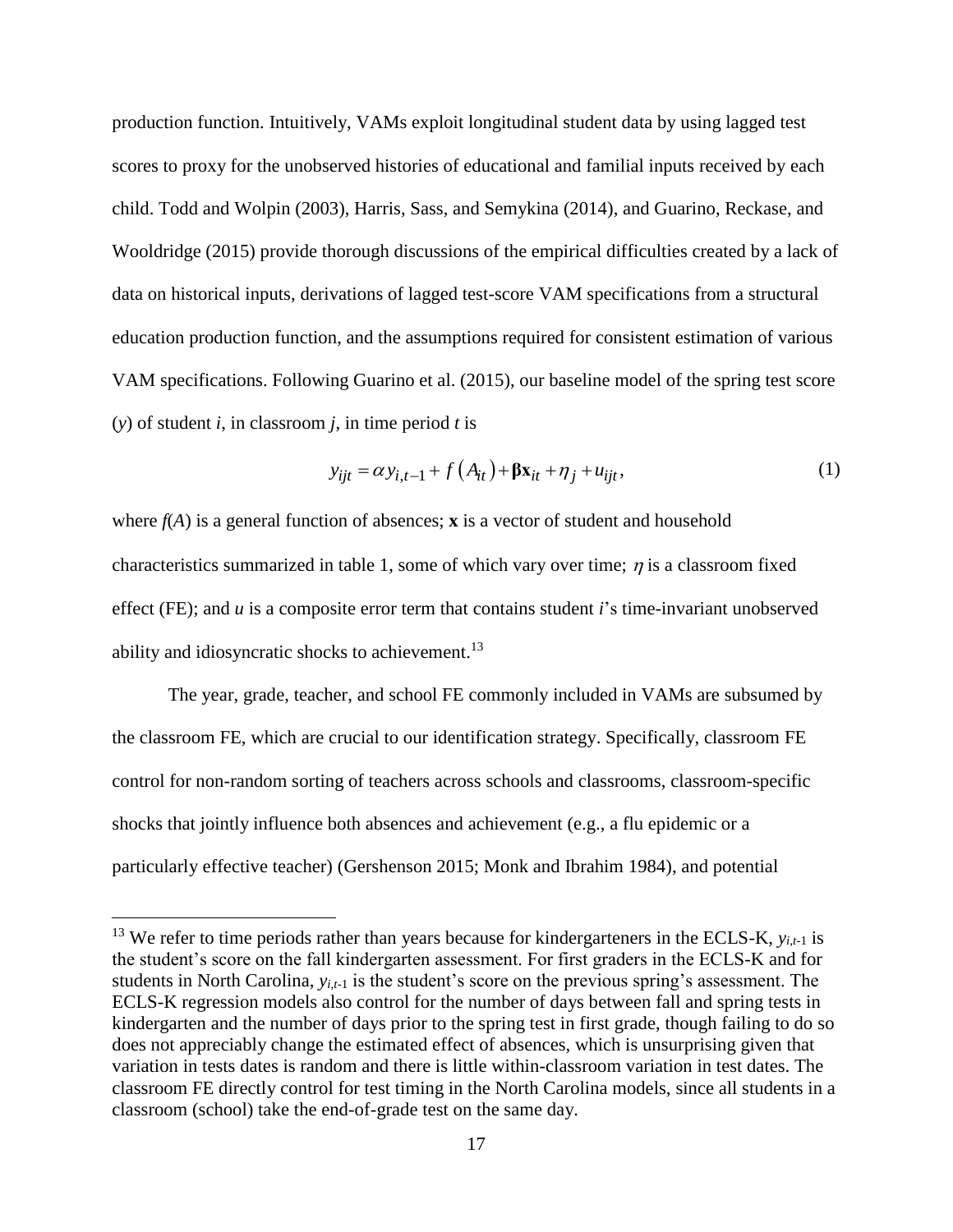differences across classrooms in how absences and tardies are coded. As a result, our estimates of absences' effects on performance rely on within-classroom variation in student absences, holding past achievement constant. Standard errors are clustered by school district, which makes statistical inference robust to the presence of arbitrary heteroskedasticity and arbitrary serial correlation within districts, schools, *and* students over time because the analytic sample is restricted to students who did not change schools during the study's time period and schools are nested within districts (Angrist and Pischke 2009).<sup>14</sup> Ordinary Least Squares (OLS) is taken as the preferred estimator of (1), as Guarino et al. (2015) find this approach the most robust to a variety of potential non-random student-teacher assignment scenarios and recent research suggests that simply conditioning on lagged achievement adequately controls for the sorting of students into classrooms (e.g., Chetty et al., 2014). However, in the sensitivity analysis we also consider first-differenced (FD) estimates of (1) that remove unobserved, time-invariant student heterogeneity from the model.

Having chosen an appropriate VAM specification and estimator, a related question regards the functional form of the relationship between absences and achievement. For example, the effect of absences may be nonlinear either because absences below some minimal threshold are relatively harmless or because the effect is cumulative. Similarly, the effect of absences may vary by absence type (Gottfried 2009) or by observed student characteristics, as households likely vary by SES in their ability to support "catch up" following an absence spell (Chang and Romero 2008; Ready 2010), females may have stronger non-cognitive skills (Bertrand and Pan

<sup>&</sup>lt;sup>14</sup> It is worth noting that the main results are robust to including "school changers" in the analytic sample and including a school-changer indicator in the vector of student controls. However, we exclude such students from the baseline sample to avoid conflating the effect of changing schools with the effect of absences, as the unobserved shock that led to a school change may also affect a student's attendance patterns.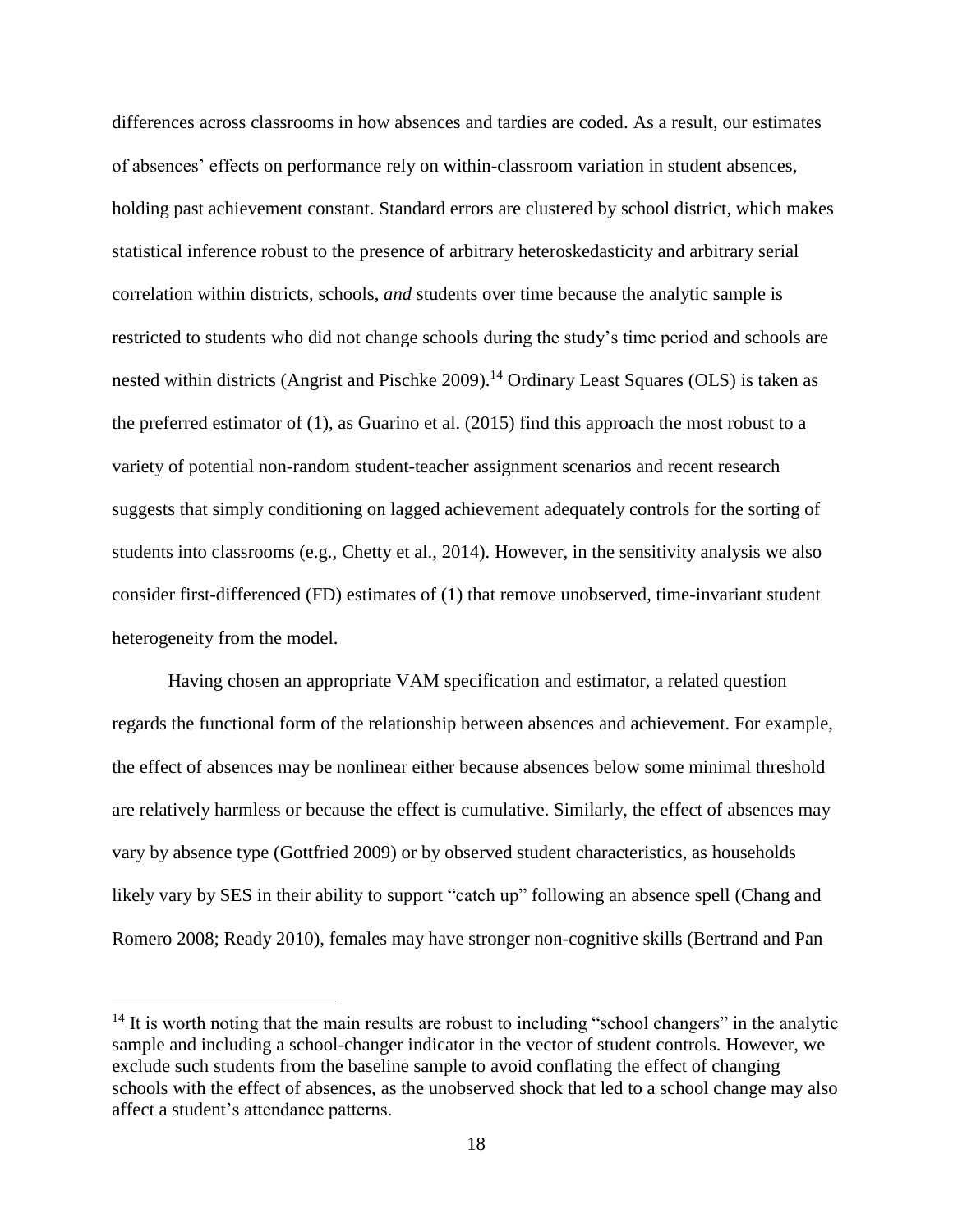2013; Jacob 2002), and teachers may struggle to assist exceptional students (i.e., students with disabilities and English language learners) in catching up following absence spells (Jones, Buzick, and Turkan 2013). Finally, we allow for the relationship between absences and student achievement to vary by school locale, as schools might vary in their ability to facilitate catch up following an absence spell. Incorrectly assuming that *f*(*A*) is linear or failing to properly model heterogeneity in the effect of student absences on achievement may obfuscate the empirical relationship between student absences and achievement. Accordingly, we test for potential nonlinearities and heterogeneities by considering quadratic and non-parametric specifications of *f*(*A*) and by interacting *A* with the subset of **x** described above.

#### **5. Results**

#### *5.1 Main Results*

Table 4 reports baseline estimates of the effect of student absences on math and reading achievement that use the preferred linear specification of *f*(*A*). The first four columns of table 4 report estimates for the kindergarteners and first graders in the ECLS-K. Columns 1 and 2 suggest that an additional student absence is associated with statistically significant 0.002 testscore standard deviation (SD) reductions in math and reading achievement, respectively. These estimates are smaller than those found in many state- and district-level administrative datasets, though are also less precisely estimated, perhaps due the significantly smaller sample size (e.g., Aucejo & Romano 2014; Goodman 2014; Gottfried 2011). The estimated effects of tardies are similar in magnitude to, and statistically indistinguishable from, the estimated effects of absences. Columns 3 and 4 of table 4 examine whether excused and unexcused absences differentially affect student achievement using the subsample of the ECLS-K students for whom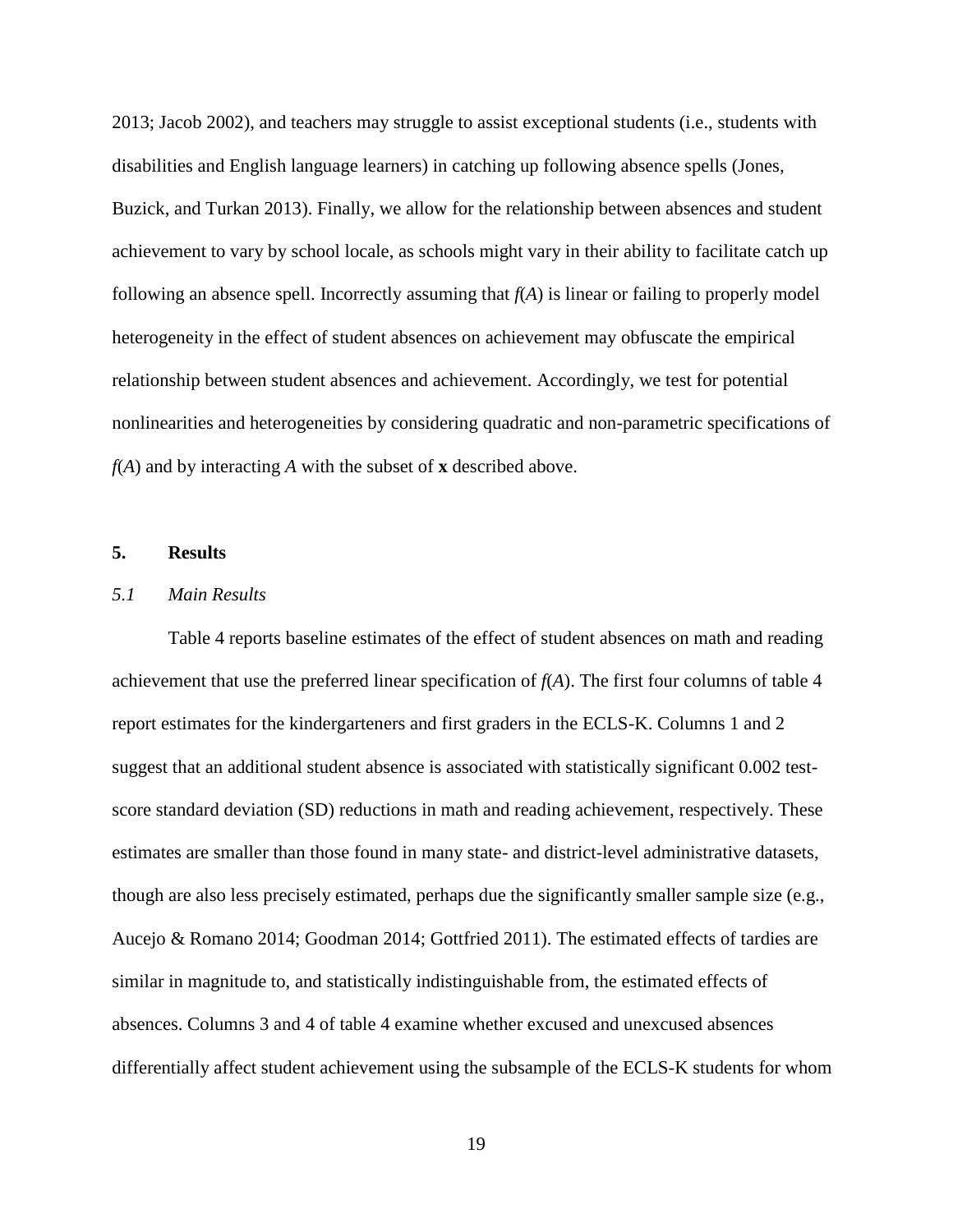this information is available. Somewhat surprisingly, the point estimates on excused absences are larger than those on unexcused absences for both math and reading achievement, though neither difference is statistically significant at traditional confidence levels. The estimates of effects by type of absence are less precise than in the model that assumes a homogeneous effect across all types of absences, which is mostly due to the estimated standard errors sometimes being twice as large. This is likely due to the 30 percent smaller sample of students for whom excused and unexcused absences are identified.

Columns 5 through 8 of table 4 report similar estimates for fourth and fifth graders in North Carolina. Columns 5 and 6 suggest that an additional student absence is associated with statistically significant 0.007 and 0.004 test-score SD reductions in math and reading achievement, respectively. These estimates are similar in magnitude to Aucejo and Romano's (2014) preferred estimates of three-way FE models using the same North Carolina data, as well as to Goodman's (2014) student-FE estimates in Massachusetts. However, the math estimate is only about half as large as Gottfried's (2011) school- and family-FE estimates in Philadelphia, perhaps because the harm of absences is greater among the low-income and racial minority students who comprise the majority of Philadelphia's public school enrollments. We test for the presence of such heterogeneous effects in both the ECLS-K and North Carolina below.

Columns 7 and 8 of table 4 show that in North Carolina, unexcused absences are two to three times more harmful than excused absences and that these differences are strongly statistically significant. While the North Carolina estimates are larger and more precisely estimated than in the ECLS-K, both datasets provide compelling evidence that student absences are associated with lower levels of academic performance.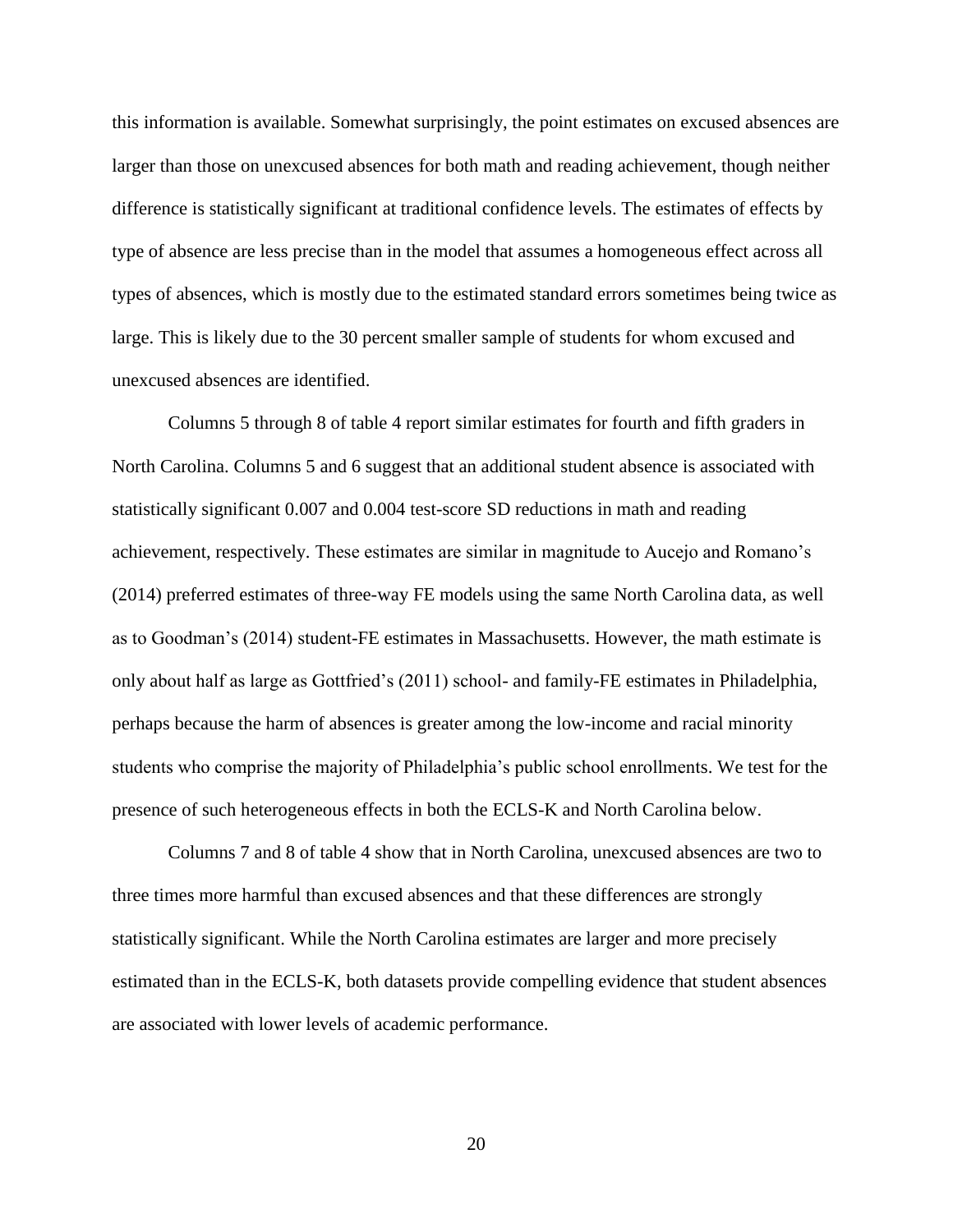#### *5.2 Nonlinearities in the Relationship between Student Absences and Achievement*

The estimates reported in table 4 are potentially misleading if the true relationship between student absences and academic achievement is nonlinear. We investigate this possibility by plotting the conditional relationships between achievement and absences in North Carolina generated by three specifications of  $f(A)$ : the linear specification used in table 4 and two nonlinear specifications.<sup>15</sup> The linear specification, indicated by the dotted lines in figures 1.A and 1.B, yields straight lines whose slopes equal the estimated absence coefficients in columns 5 and 6 of table 4. The nonlinear specifications include a parametric quadratic function and a nonparametric step function that omits zero absences as the benchmark, includes a unique indicator for each integer of absences between 1 and 25, and is top-coded at 26 or more absences.<sup>16</sup> Points along each of the three lines can be interpreted as the reduction in achievement attributable to *x* absences, relative to having zero absences.

Figures 1.A and 1.B present these results for math and reading achievement in North Carolina, respectively. Interestingly, for both subjects, the nonlinear specifications closely follow the linear specification. This suggests that the relationship between student absences and academic achievement over the range of absences observed in North Carolina is approximately linear. Moreover, the nonparametric estimates provide no evidence of a discontinuity in the

$$
\sum_{h=1}^{25} \lambda_h 1\{A = h\} + \lambda_{26} 1\{A \ge 26\}
$$
, where  $1\{\cdot\}$  is the indicator function.

<sup>&</sup>lt;sup>15</sup> Corresponding results for the ECLS-K are reported in online appendix figures B.1 (math) and B.2 (reading). While these figures paint a qualitatively similar picture, the smaller sample size of the ECLS-K results in imprecise estimates of the nonparametric specification of *f*(*A*). Specifically, only 5 and 2 of the 26 absence indicators are individually statistically significant at the 5% confidence level in the math and reading ECLS-K regressions, respectively, compared to all 26 in the North Carolina regressions.

<sup>&</sup>lt;sup>16</sup> The analytic sample's  $99<sup>th</sup>$  percentile is about 26 absences. Formally, the quadratic specification of  $f(A)$  is  $\delta_1 A + \delta_2 A^2$  and the nonparametric specification of  $f(A)$  is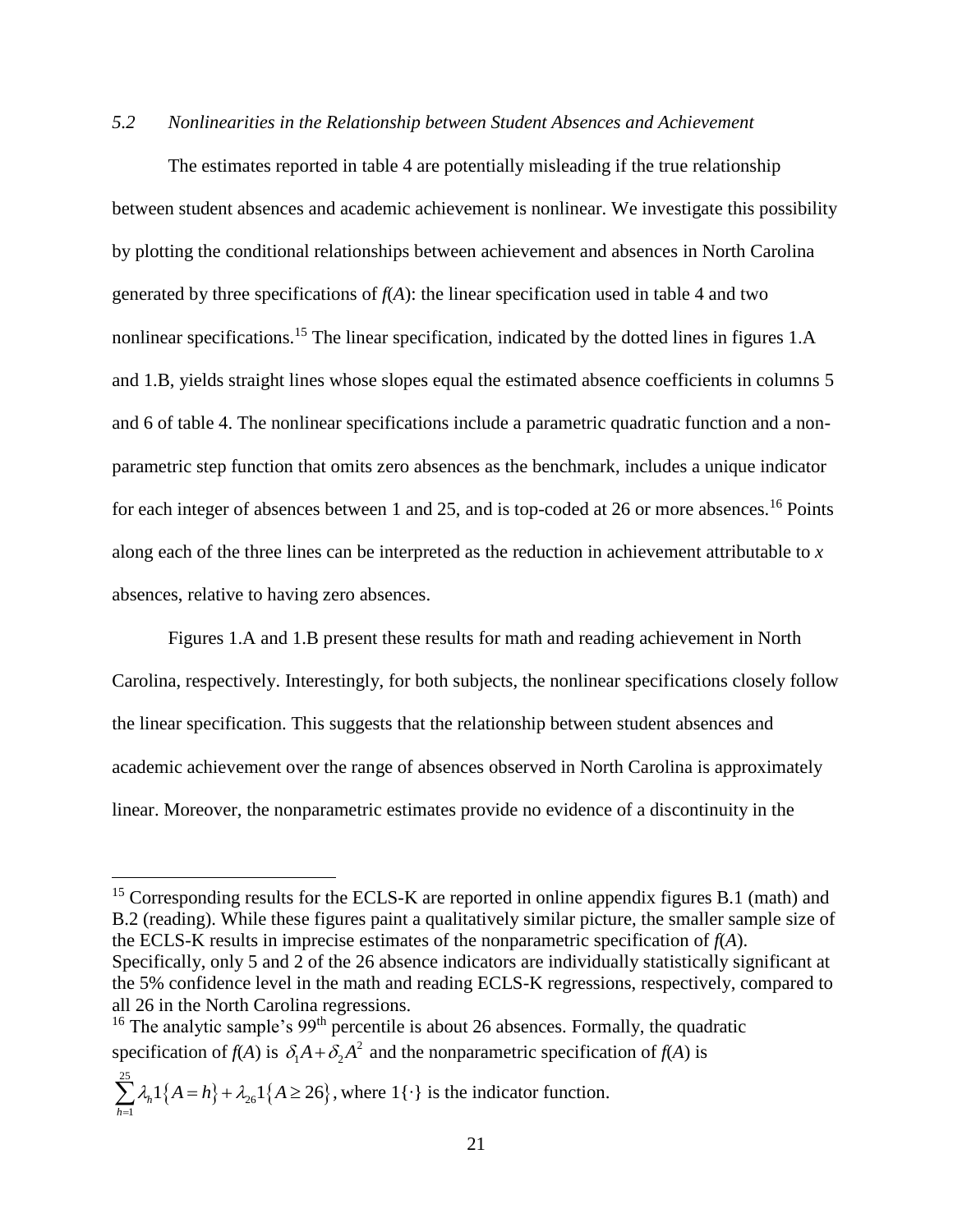relationship between absences and achievement at 18 absences, which is the most commonly used definition of chronic absence (e.g., Balfanz and Byrnes 2012). Thus, while chronically absent students score significantly lower than their peers who are rarely absent due to the linear, cumulative effect of absences, there are only marginal differences in the achievement of students who are and are not classified as chronically absent near the threshold of the commonly used "chronically absent" definition of 18 absences (e.g., between students with 16 or 17 absences and students with 19 or 20 absences). Nonetheless, high levels of absences are associated with significantly lower levels of achievement and likely contribute to the achievement gap, as tables 2 and 3 showed that low-income students were two to three times more likely to be chronically absent than their non-poor counterparts.

#### *5.3 Heterogeneous Effects of Student Absences*

Table 5 tests for heterogeneity by observable student characteristics and school locale in the relationship between student absences and academic achievement. Specifically, table 5 reports estimates of augmented versions of the baseline linear specification that interact student absences with six observed student characteristics and two geographic locale indicators: grade level, poverty status, gender, an "English as a second language" indicator, a "learning disability" indicator, lagged achievement, and rural and urban school indicators (suburban is the omitted reference category). Columns 1 and 2 report estimates for math and reading achievement in the ECLS-K, respectively. The IEP interaction term in column 1 is negative and relatively large in magnitude, but imprecisely estimated. The lagged achievement interaction terms are positive and statistically significant for both subjects, suggesting that current absences are less harmful for high-achieving students. Finally, the school locale interaction terms are statistically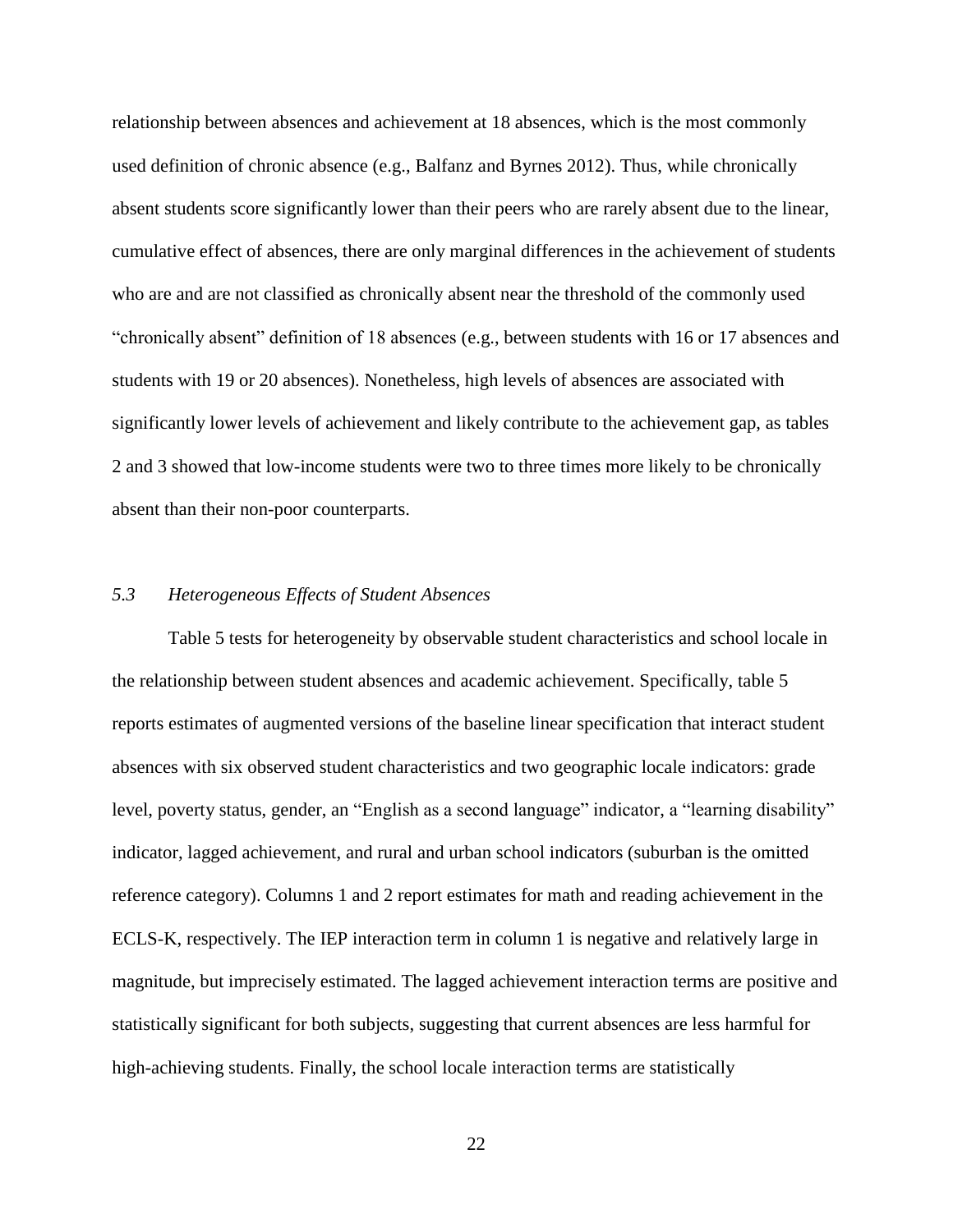indistinguishable from zero, suggesting that the average relationship between student absences and achievement is similar in urban, rural, and suburban schools.<sup>17</sup>

Columns 3 and 4 do the same for North Carolina, in which several of the interaction terms are individually statistically significant. Notably, the poverty interactions are negative and statistically significant for both math and reading achievement. Specifically, absences are about 25 percent more harmful to the reading achievement of low-income students than they are to more affluent students. That the differential effect is larger for reading is consistent with the hypothesis that while reading skills are primarily developed at home (Currie and Thomas 2001), they are more effectively developed in high-SES households that are able to invest more time reading to children (Baydar and Brooks-Gunn 1991; Guryan, Hurst, and Kearney 2008), while low-income households struggle to compensate for the lost instructional time caused by student absences. Intuitively, the harmful effect of absences on LEP students' reading achievement is even stronger, as the interaction effect of -0.004 is strongly statistically significant and suggests that the effect of absences on LEP students' reading achievement is more than twice as large as the effect of absences on native speakers' reading achievement. The lag-score interaction terms are negative and statistically significant, suggesting that absences are marginally more harmful to previously high-achieving students. This is one of the few instances in which the ECLS-K and North Carolina data yield contradictory results. Finally, like in the ECLS-K analysis, the schoollocale interaction terms are small and statistically insignificant, suggesting that absences reduce student achievement in all school settings. Together, the results presented in table 5 confirm the general finding of table 4 that on average, there is a negative, statistically significant effect of

 $17$  The first-grade, poverty, female, English, and locale interaction terms are remain statistically insignificant when each is added individually to the baseline specification.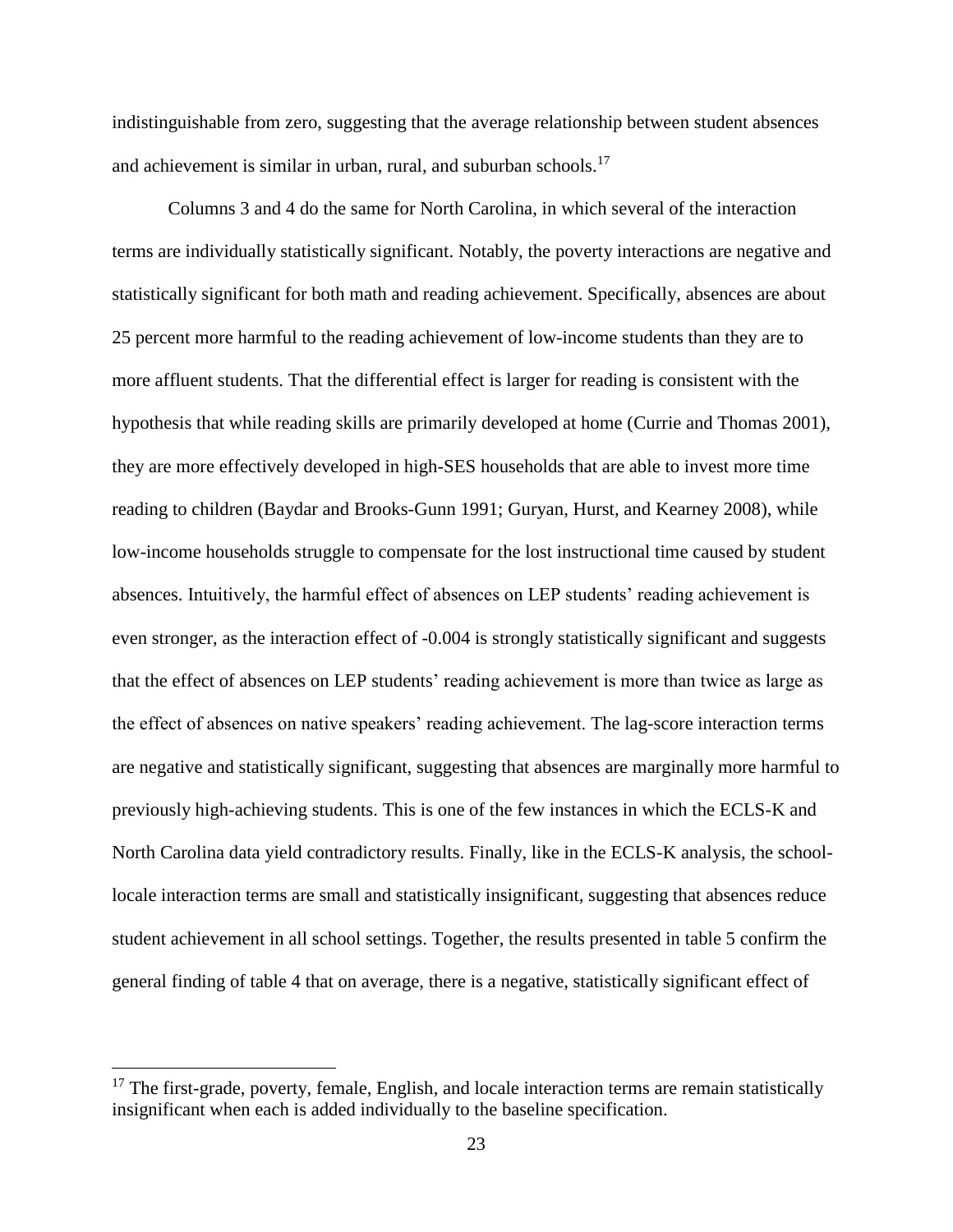student absences on achievement. Moreover, these results suggest that absences are particularly harmful to two subsets of vulnerable students: low-income and LEP students.

The models estimated in table 5 restrict the sources of student-level heterogeneity to be the same in all types of schools. We relax this assumption in table 6 by estimating the baseline interactions model separately by school locale. Doing so furthers our understanding of the potentially nuanced relationship between student absences and academic achievement and highlights the usefulness of the nationally representative survey and state administrative data analyzed in the current study. Consistent with the results presented in table 5, table 6 shows that the average effect of a student absence is similar in size across geographic locales. Again, this suggests that student absences harm achievement in all schools, not only the disadvantaged urban districts that were the focus of much previous research on student absences. Interestingly, column 2 shows that in the nationally representative ECLS-K sample, absences are particularly harmful to low-income students in rural districts, while columns 4 and 5 show that this is true in both urban and rural districts in North Carolina. This suggests that low-income students are disproportionately harmed by absences in multiple school contexts, and not just in urban settings.

#### *5.4 Sensitivity Analysis*

OLS estimates of (1) are potentially biased for two reasons. First, time-invariant unobserved student heterogeneity in the composite error term of (1) may jointly predict both achievement and absences, even after conditioning on lagged achievement. Second, even after conditioning on time-invariant student heterogeneity, the possibility remains that time-varying student-specific shocks jointly determine absences and achievement. Table 7 presents some alternative estimators that condition on unobserved student heterogeneity and examine the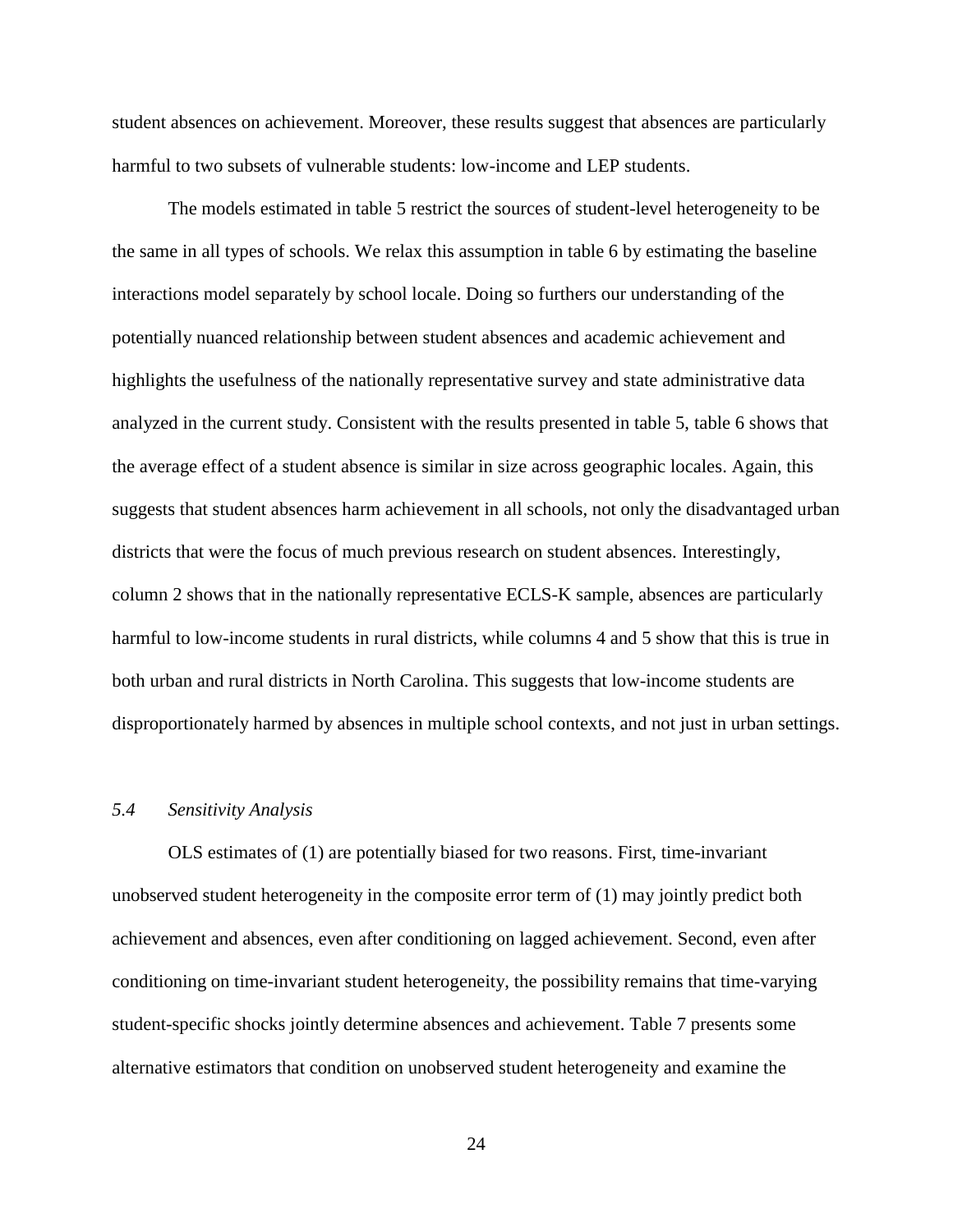robustness of the main results more generally. Columns  $1 - 4$  do so for the ECLS-K data. Column 1 reproduces the baseline estimates of columns 1 and 2 in table 4 to facilitate comparisons. In column 2 we show that the baseline estimates are robust to not weighting the regressions, as suggested by Solon, Haider, and Wooldridge (2015). Column 3 contains estimates of an extensive specification that, in addition to the baseline student characteristics, conditions on mothers' employment status, mothers' marital status, and the number of adults residing in the household. The estimated effects of absences on both math and achievement remain the same. Moreover, both estimates remain strongly statistically significant, suggesting that the baseline estimates are not biased by changes over time in household structure that jointly determine absences and achievement.

Unobserved time-invariant student heterogeneity is another potential source of endogeneity. This is easily removed from the baseline specification by first differencing (FD) equation (1). Because OLS estimates of the resulting FD equation are biased (Nickell 1981), we apply the instrumental variables (IV) procedure proposed by Anderson and Hsiao (1982), in which twice-lagged achievement instruments for the first-differenced lag score. These FD estimates are reported in column 4 of table 7.<sup>18</sup> The FD estimate of the effect of absences on math achievement is actually larger than the corresponding OLS estimate and remains statistically significant at 5% significance. This finding is consistent with Gottfried's (2011) finding that conditioning on family FE yields larger estimates of the effect of absences on achievement and indicates that the baseline math results are not driven by unobserved student heterogeneity. The corresponding FD estimate for reading is imprecisely estimated. However, it

<sup>&</sup>lt;sup>18</sup> In the ECLS-K data, the instrument is twice-lagged achievement, which is the fall of kindergarten test score.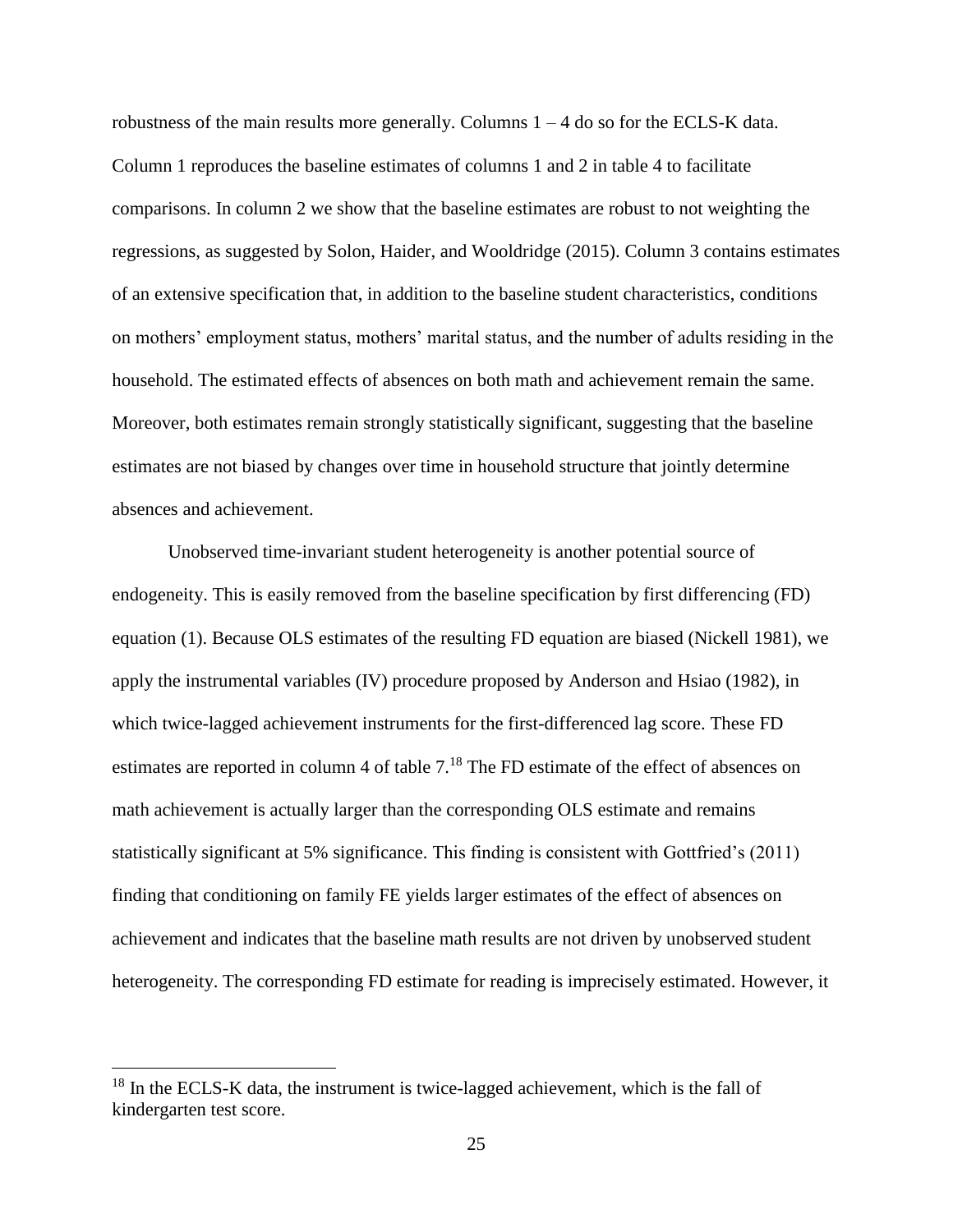is difficult to interpret the reading estimate, as the estimated coefficient on the lag score  $(\alpha)$  is close to one, suggesting a weak-IV problem (Wooldridge 2010, p. 374).

Columns  $5 - 8$  of table 7 present somewhat similar sensitivity analyses of the North Carolina data. Column 5 reproduces the baseline estimates of columns 5 and 6 in table 4 to facilitate comparisons. In column 6 we report estimates of the baseline specification, excluding tardies, for the full sample of 903,314 student-years for which all relevant variables *except* tardies are observed. The point estimates on absences are unchanged, suggesting that the results are not biased by omitting tardies from the model or by restricting the sample to observations for which tardies are observed. Column 7 again excludes tardies from the model, but now uses only the baseline analytic sample for which tardies *are* observed. Again, the point estimates on student absences remain unchanged, which suggests that the main results are not biased by nonrandomly missing data on student tardies.

Finally, column 8 of table 7 reports FD estimates analogous to those reported in column 4. The FD estimates, which remove the student effect from equation (1), are slightly smaller but similar in magnitude to the baseline OLS estimates and remain statistically significant at 1% confidence. This indicates that the baseline estimates were not driven by unobserved student heterogeneity. Interestingly, however, the estimated tardy coefficients lose their statistical significance. Taken as a whole, the sensitivity analyses of both datasets reported in table 7 suggest that the main finding of a significant negative relationship between student absences and academic achievement is robust to a number of modeling and sample restriction decisions, as well as conditioning on unobserved student heterogeneity.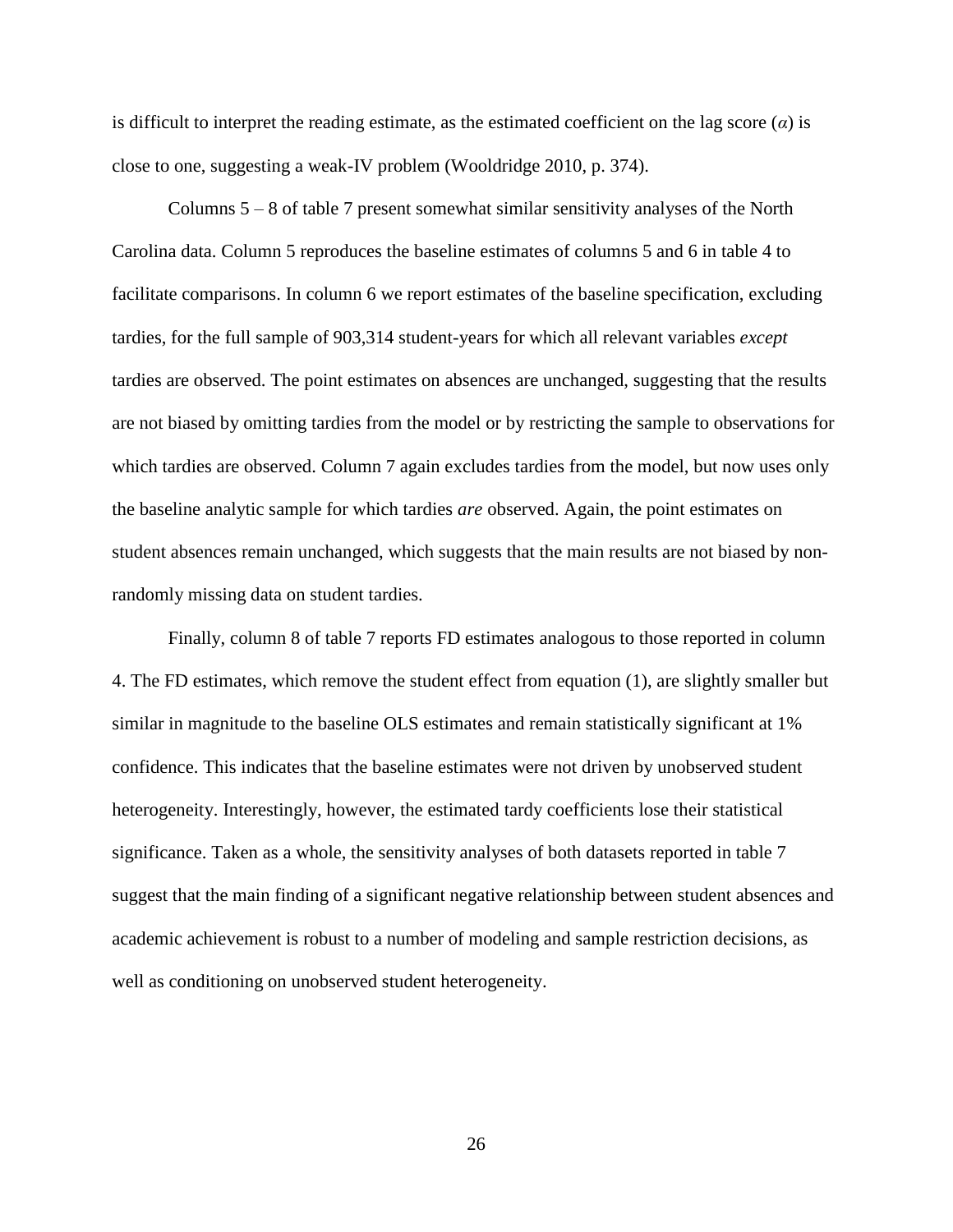#### **6. Discussion**

The current study investigates the relationship between student absences and academic achievement by estimating value-added models that exploit within-classroom and within-student variation in absences using two longitudinal datasets: the ECLS-K, which is a nationally representative survey of the 1998-99 cohort of U.S. kindergarteners, and administrative data on the population of third through fifth graders who attended North Carolina's public schools between 2005-06 and 2009-10. Both data sets provide evidence of modest but statistically significant negative relationships between student absences and academic achievement in urban, rural, and suburban schools: a one SD increase in absences is associated with decreases in achievement of 0.02 to 0.04 test-score SD. That the harmful effects of student absences are generally stronger on math achievement than on reading achievement is consistent with the general finding that educational inputs and policies have relatively greater impacts on math achievement (e.g., Hanushek and Rivkin 2010; Jacob 2005; Rivkin, Hanushek, and Kain 2005; Rockoff 2004), perhaps because children are more apt to learn and develop reading skills at home (Currie and Thomas 2001).

The practical significance and policy relevance of these results are most easily observed by comparing these effects to those of other educational inputs that are considered to be practically significant. Specifically, these results suggest that a one SD increase in absences is roughly equivalent to between one third and one quarter of the effect of a one SD increase in teacher effectiveness (Hanushek and Rivkin 2010; Kane, Rockoff, and Staiger 2008). Other useful benchmarks for contextualizing the marginal effect of a student absence are the marginal effects of teacher absences and additional school days. Regarding the former, studies by Herrman and Rockoff (2012) and Clotfelter et al. (2009) find that a one SD increase in teacher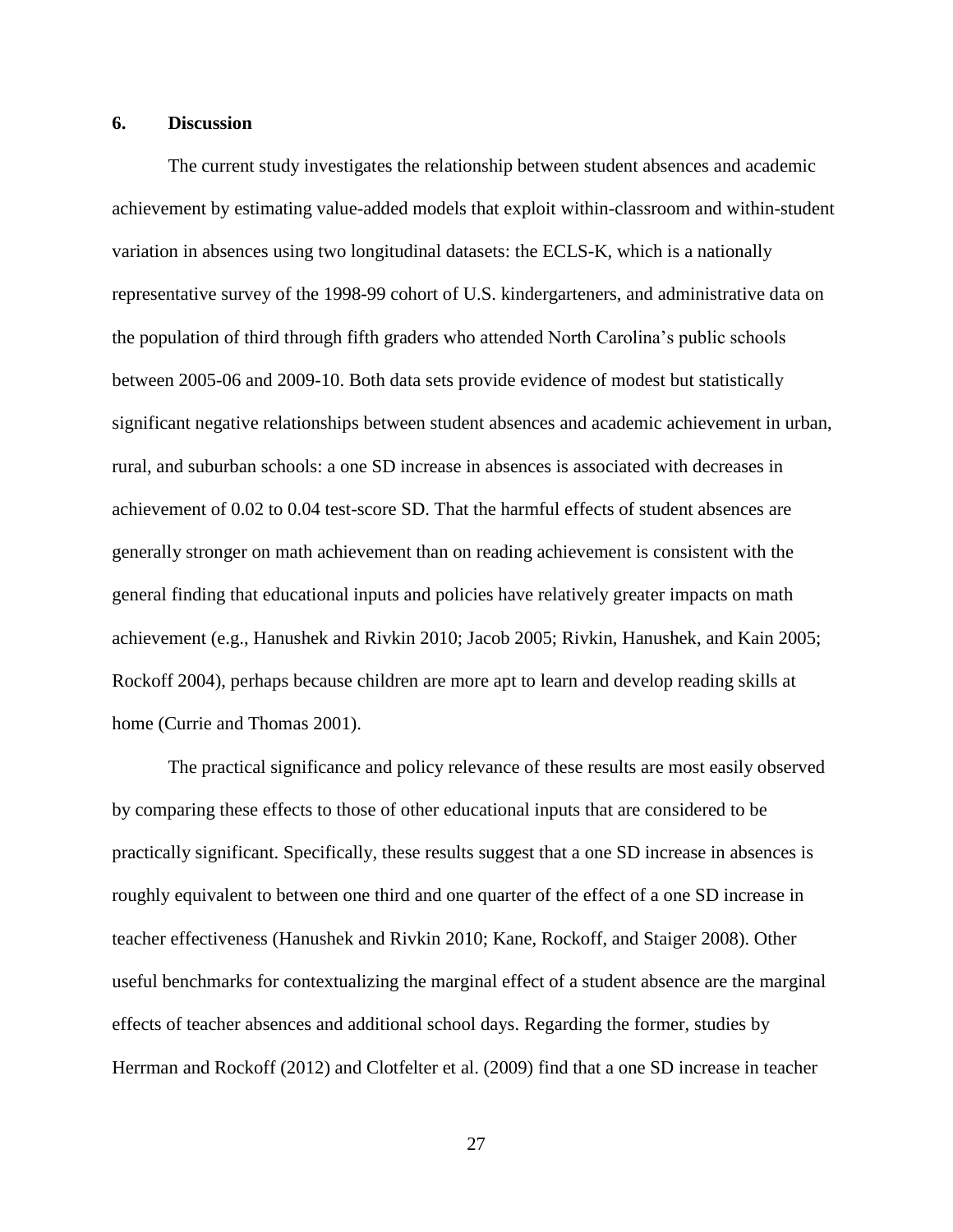absences similarly reduces student achievement by 0.02 to 0.04 test-score SD. Regarding the latter, a small literature is emerging that attempts to estimate the effect of school days on student achievement by exploiting plausibly random variation in school days caused by either inclement weather or changes in test dates. Marcotte and Hansen (2010) review the literature on snow days, which tends to find that each instructional day lost to snow decreases achievement by about 0.02 to 0.04 test-score SD. This effect is ten times larger than the harm associated with one student absence, perhaps because the average student is able to catch up following an absence, while snow days simply eliminate a day of learning that cannot be made up until after the spring test. Fitzpatrick et al.'s (2011) estimates of the effect of a school day are more in line, and perhaps more comparable, with our estimates because the authors exploit the quasi-randomness of test dates in the ECLS-K. Specifically, Fitzpatrick et al. (2011) estimate that each day in school is associated with an increase of 0.005 to 0.007 test-score SD. Exploiting a series of state-mandated changes in administration of Minnesota's end-of-year assessments, Hansen (2011) comes to a similar conclusion regarding the causal relationship between time in school and student performance. Still, these estimates are slightly larger than our ECLS-K estimates of the marginal effect of an absence. Again, this may be due to the fact that there is a mechanism in place to help students catch up following an absence, and the average student is able to do so, to some extent.

Heterogeneity in the relationship between student absences and achievement is the one area in which the ECLS-K and North Carolina analyses yield moderately different results, though this might partly be driven by the relative lack of power in the smaller ECLS-K sample. The harmful effect of absences on reading achievement is significantly stronger among lowincome students in North Carolina, perhaps because reading skills are more effectively developed in high-SES households that are able to invest more time reading to children (Baydar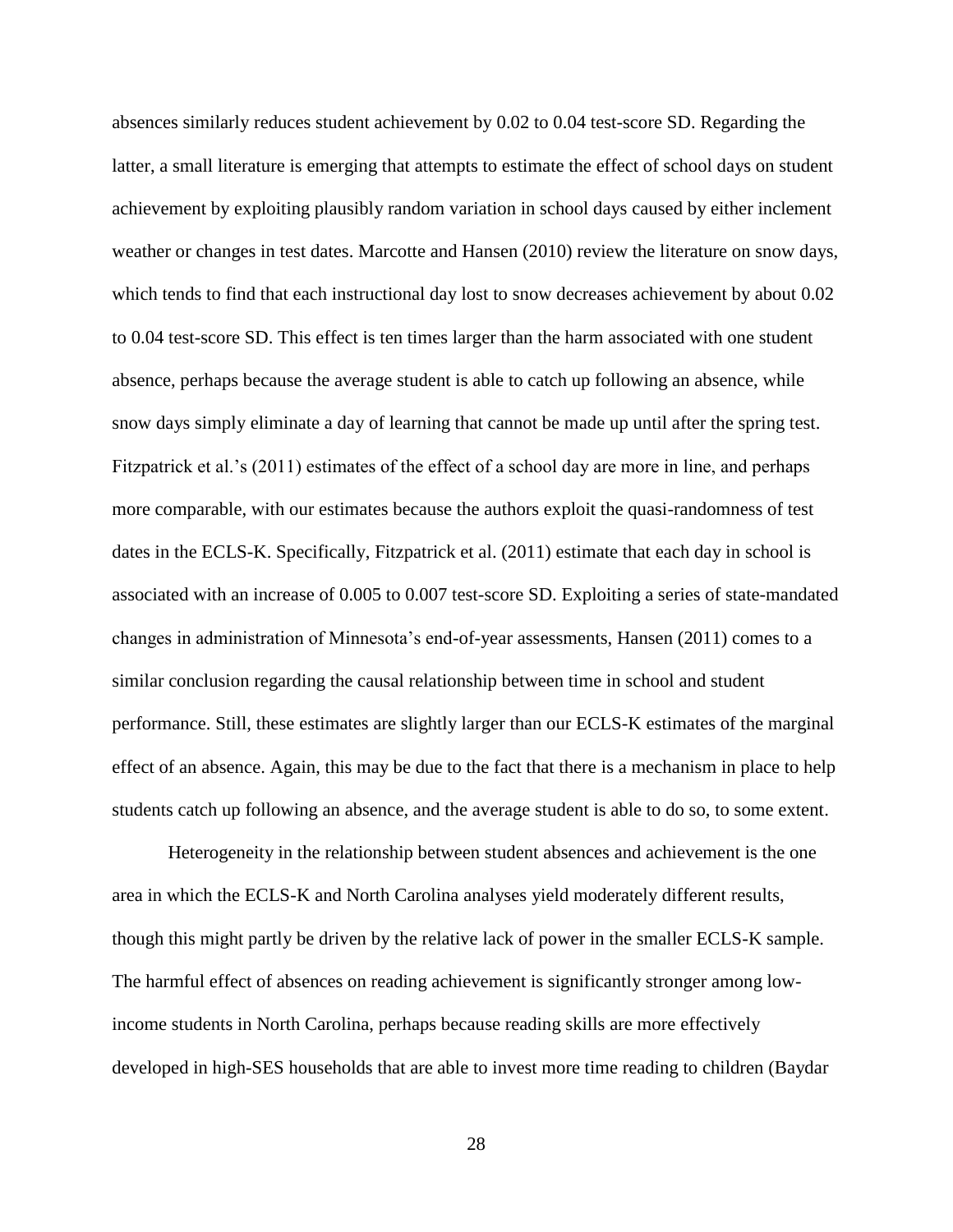and Brooks-Gunn 1991; Guryan et al. 2008) and are thus better able to help children "catch up" following an absence spell. In North Carolina, there is an even larger difference between the effect of absences on the math and reading achievement of LEP and non-LEP students. This difference is particularly large for reading achievement, as the harmful effect of absences on reading achievement for LEP students is more than twice that for non-LEP students. Again, this may be partly due to LEP students' parents being less able to help with reading assignments.

The last notable difference between the two datasets is that no statistically significant difference between the effects of excused and unexcused absences was found in the ECLS-K, while unexcused absences were found to be twice as harmful as excused absences in North Carolina. Again, the lack of differential effects by absence type in the ECLS-K analysis could be due to a lack of statistical power in the substantially smaller ECLS-K analytic sample. Alternatively, the different results could be driven by differences in the grade levels contained in the two datasets or perhaps differences in the compositions of the ECLS-K and NC analytic samples. We further investigate the grade-level question by estimating the ECLS-K interaction specifications reported in table 5 on a balanced panel of kindergarten through fifth-grade students using the third- and fifth-grade waves of the ECLS-K. The first-, third-, and fifth-grade interactions reported in appendix table A.2 are neither individually nor jointly statistically significant, suggesting that the relationship between absences and achievement is approximately constant between kindergarten and fifth grade of the ECLS-K sample. However, this result should be interpreted with caution, as the third and fifth grade estimates use first and third grade lag scores, respectively.<sup>19</sup>

<sup>&</sup>lt;sup>19</sup> Similarly, we do not control for days between tests in these regressions.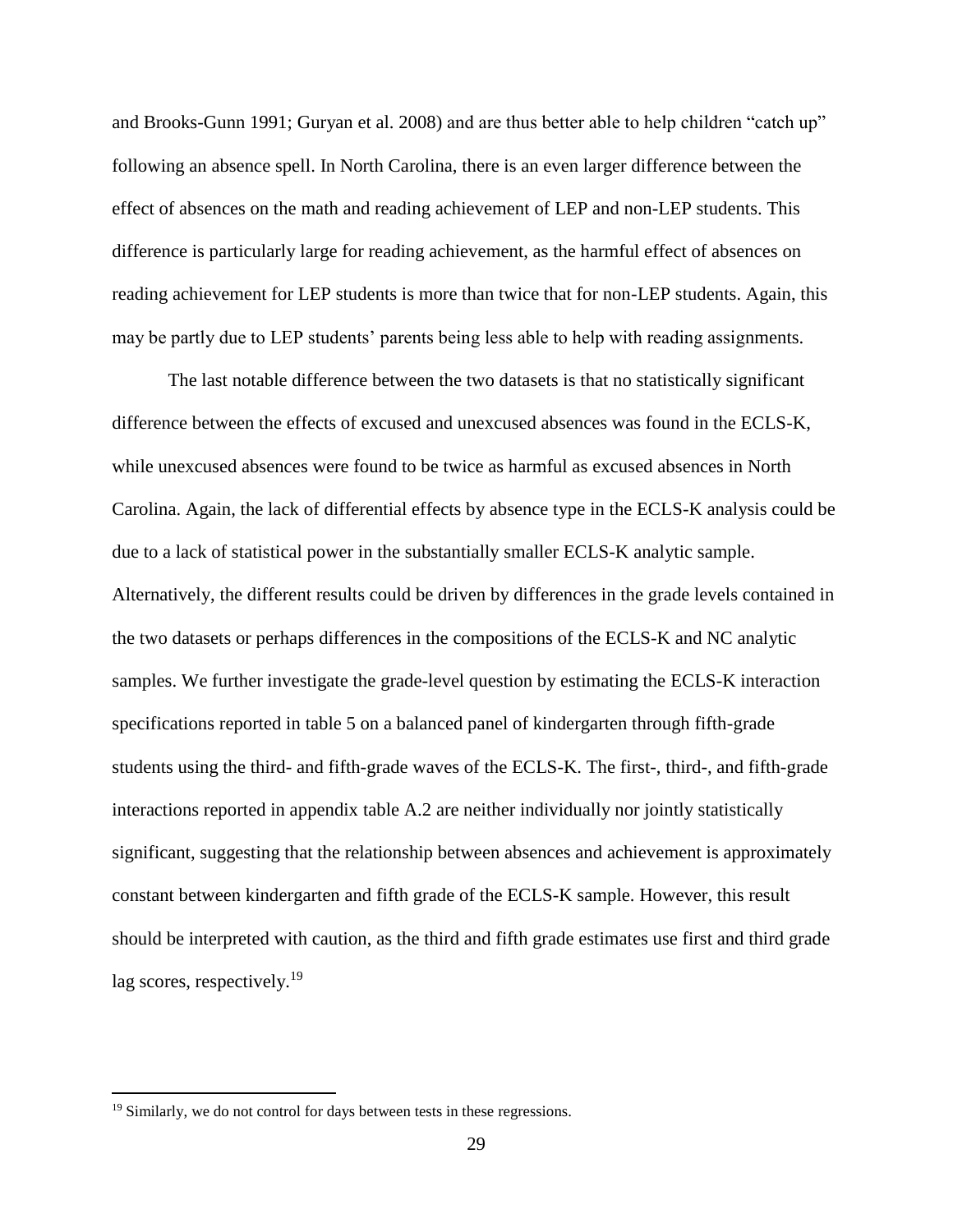The empirical finding of a practically significant and robust negative relationship between student absences and student achievement is worrisome and has implications for education and social policy. These results suggest that student learning can be increased by reducing either the frequency or the deleterious effects of student absences. The former suggests the importance of future research that examines how household and neighborhood characteristics, as well as school and classroom policies, influence student attendance. Outreach to the parents of such students might yield useful information regarding the challenges that the household or student is facing outside of school. Low-cost policies that nudge parents to facilitate regular attendance may be especially cost effective. The latter suggests the potential benefits of programs that assist students who are frequently absent to "catch up" through some combination of compensating for lost instructional time and ensuring that absent students receive prompt and complete information on missed lessons and assignments. For example, in-school and after-school tutoring, counseling, and related support programs might be targeted to students who are absent more frequently than in previous school years.

The results of the current study also have implications for value-added estimates of teacher effectiveness, as student attendance is an educational input that is at least partially outside of teachers' control. Accordingly, failing to control for student absences in value-added models (VAMs) may yield biased estimates of teacher effects. However, if teachers influence attendance, controlling for student absences in VAMs will effectively penalize teachers who indirectly increase student performance by increasing student attendance. These issues, and the extent to which teachers affect student attendance more generally, are further investigated in Gershenson (2014, 2015).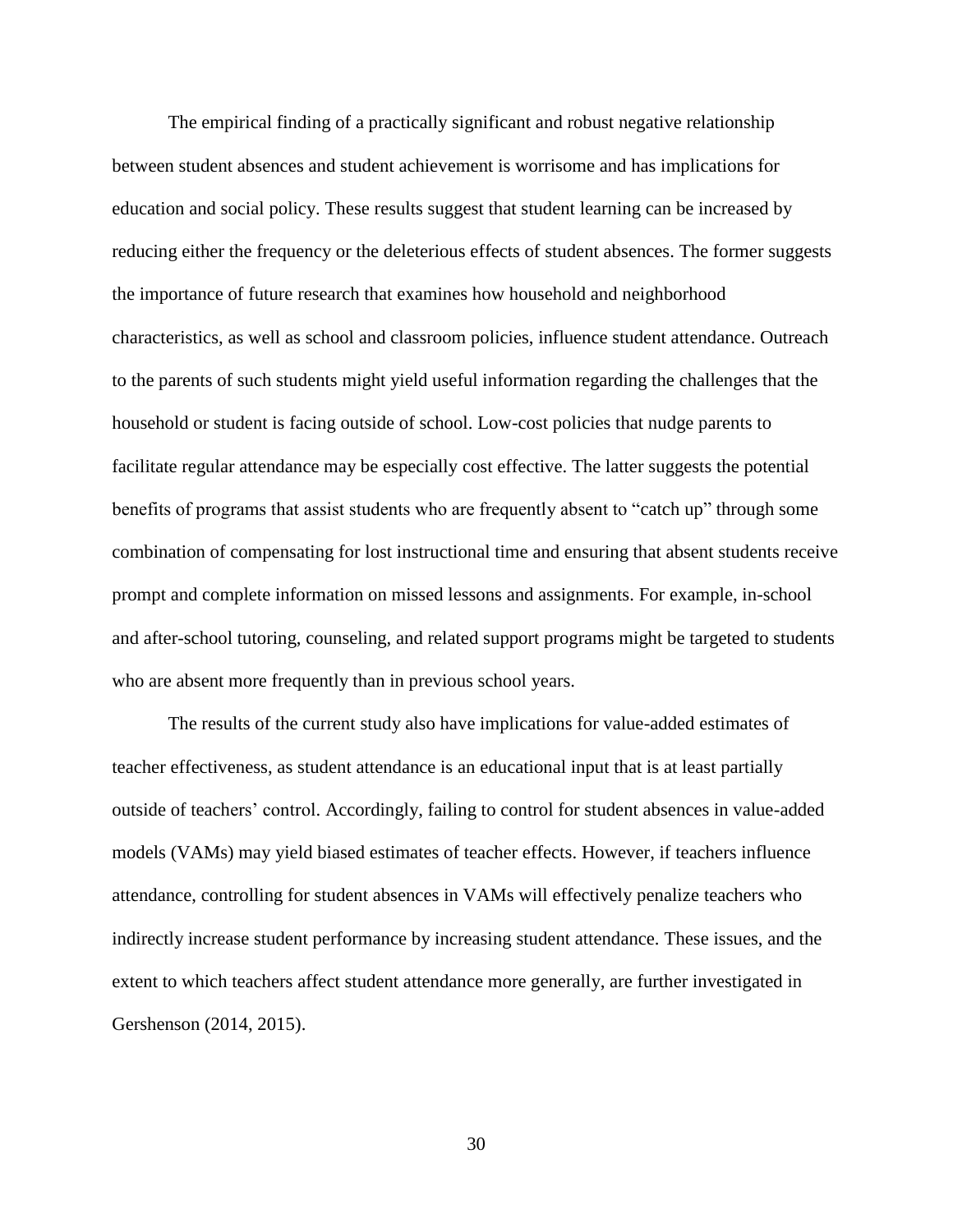Finally, we consider absences' ability to explain the achievement gap between students of different SES. Simple comparisons of means show unconditional math achievement gaps between students below and above the poverty line of about 0.6 and 0.7 test-score SD in the ECLS-K and North Carolina data, respectively. Because the harmful effects of absences on math achievement were only marginally stronger among low-income students, the current back-of-theenvelope analysis considers only how differences in the frequency of absences are likely to contribute to the achievement gap, which provides conservative estimates of absences' contributions to achievement gaps. The average differences reported in tables 2 and 3 suggest that only about 1% of the achievement gap is attributable to differential rates of student absences. However, the baseline results indicate that reducing low-income students' absences by ten absences relative to non-poor students would reduce the achievement gap by 5 to 10 percent.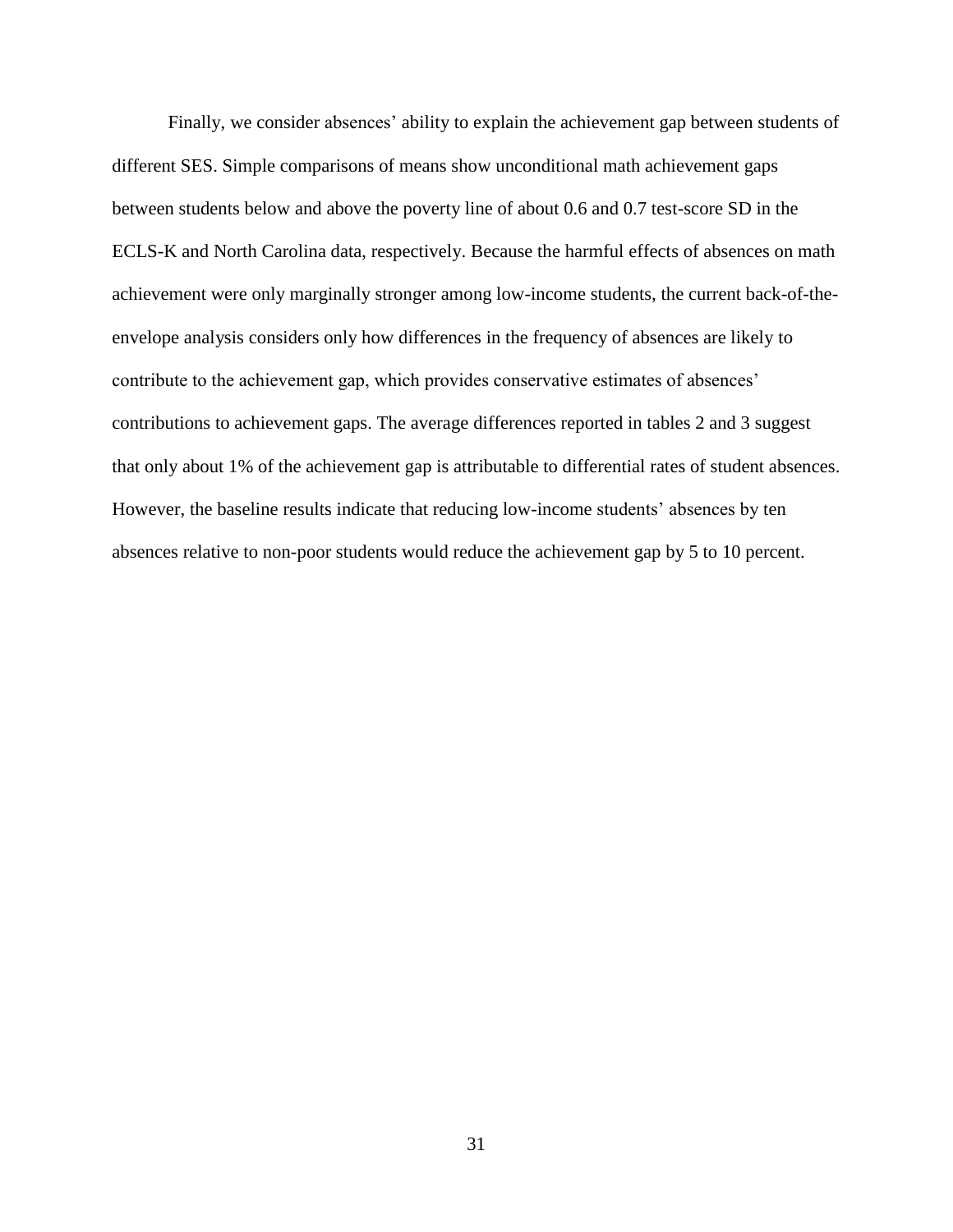#### **References**

Alexander, K., D. Entwisle, and N. Kabbani. 2001. The dropout process in life course perspective: Early risk factors at home and school. *Teachers College Record*, 103(5): 760-822.

Anderson, T. W., and C. Hsiao. 1982. Formulation and estimation of dynamic models using panel data. *Journal of Econometrics*, 18(1): 47-82.

Angrist, J., and S. Pischke. 2009. Mostly harmless econometrics: An empiricists' companion. Princeton, NJ: Princeton Univ. Press.

Balfanz, R., & Byrnes, V. (2012). Chronic absenteeism: Summarizing what we know from nationally available data. Baltimore: Johns Hopkins University Center for Social Organization of Schools.

Baydar, N., and J. Brooks-Gunn. 1991. Effects of maternal employment and child-care arrangements on preschoolers' cognitive and behavioral outcomes: Evidence from the Children of the National Longitudinal Survey of Youth. *Developmental Psychology*, 27: 932.

Bertrand, M., and J. Pan. 2013. The trouble with boys: Social influences and the gender gap in behavior. *American Economic Journal: Applied Economics*, 5(1): 32-64.

Bruner, C., A. Discher, and H. Chang. 2011. Chronic elementary absenteeism: A problem hidden in plain sight*. Education Week*. [http://www.edweek.org/media/chronicabsence-15chang.pdf.](http://www.edweek.org/media/chronicabsence-15chang.pdf) (Accessed 1/20/14).

Caldas, S. J. 1993. Reexamination of input and process factor effects on public school achievement. *The Journal of Educational Research*, 86(4): 206-214.

Chang, H.N., and M. Romero. 2008. Present, engaged, and accounted for: The critical importance of addressing chronic absence in the early grades. New York, NY: National Center for Children in Poverty.

Chetty, R., J. N. Friedman, and J. E. Rockoff. 2014. Measuring the impacts of teachers I: Evaluating bias in teacher value-added estimates*. American Economic Review*, 104(9): 2593- 2632.

Clotfelter, C. F., H. Ladd, and J. Vigdor. 2009. Are teacher absences worth worrying about in the U.S.? *Education Finance and Policy*, 4(2): 115–149.

Currie, J., and D. Thomas. 2001. Early test scores, socioeconomic status, school quality, and future outcomes. *Research in Labor Economics*, 20: 103-132.

Fairlie, R. W., F. Hoffmann, and P. Oreopoulos. 2014. A community college instructor like me: Race and ethnicity interactions in the classroom. *The American Economic Review*, *104*(8): 2567- 91.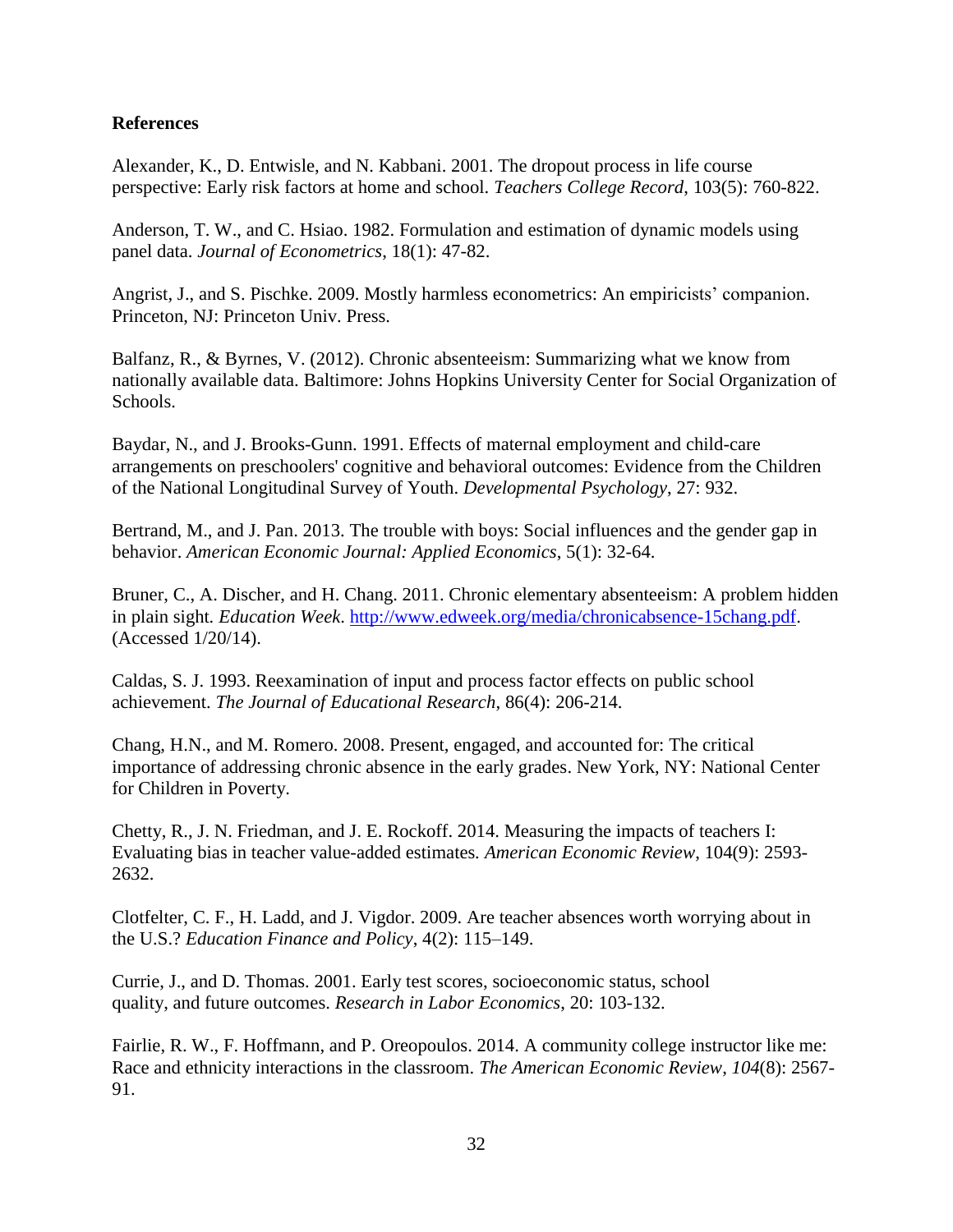Fitzpatrick, M. D., D. Grissmer, and S. Hastedt. 2011. What a difference a day makes: Estimating daily learning gains during kindergarten and first grade using a natural experiment. *Economics of Education Review*, 30(2): 269-279.

Fryer Jr, R. G., and S. D. Levitt, 2004. Understanding the black-white test score gap in the first two years of school. *Review of Economics and Statistics*, 86(2): 447-464.

Gershenson, S. 2014. Should value-added models control for student absences? American University School of Public Affairs Working Paper No. 2015-003. Available at SSRN 2562962.

Gershenson, S. 2015. Linking teacher quality, student attendance, and student achievement. unpublished manuscript. *Education Finance & Policy*, 11(2). DOI: 10.1162/EDFP\_a\_00180.

Goodman, J. 2014. Flaking out: Student absences and snow days as disruptions of instructional time. National Bureau of Economic Research Working Paper No. w20221.

Gottfried, M.A. 2009. Excused versus unexcused: How student absences in elementary school affect academic achievement. *Educational Evaluation and Policy Analysis*, 31(4): 392–419.

Gottfried, M.A. 2011. The detrimental effects of missing school: Evidence from urban siblings. *American Journal of Education*, 117(2): 147-182.

Guarino, C.M., M.D. Reckase, and J. M. Wooldridge. 2015. Can value-added measures of teacher performance be trusted? *Education Finance and Policy*, 10(1), 117-156.

Guryan, J., E. Hurst, and M. Kearney. 2008. Parental education and parental time with children. *Journal of Economic Perspectives*, 22: 23-46.

Hansen, B. 2011. School year length and student performance: Quasi-experimental evidence. *SSRN Working Paper 2269846*. <http://dx.doi.org/10.2139/ssrn.2269846>

Hanushek, E. A., and S. G. Rivkin. 2010. Generalizations about using value-added measures of teacher quality. *American Economic Review*, 100: 267-271.

Harris, D. N., T. R. Sass, and A. Semykina. 2014. Value-added models and the measurement of teacher productivity. *Economics of Education Review*, 38(1): 9-23.

Heckman, J.J., J. Stixrud, and S. Urzua. 2006. The effects of cognitive and noncognitive abilities on labor market outcomes and social behavior. *Journal of Labor Economics* 24(3): 411–82.

Herrmann, M. A., and J. E. Rockoff. 2012. Worker absence and productivity: Evidence from teaching. *Journal of Labor Economics*, 30(4): 749-782.

Jacob, B. A. 2002. Where the boys aren't: non-cognitive skills, returns to school and the gender gap in higher education. *Economics of Education Review*, 21(6): 589-598.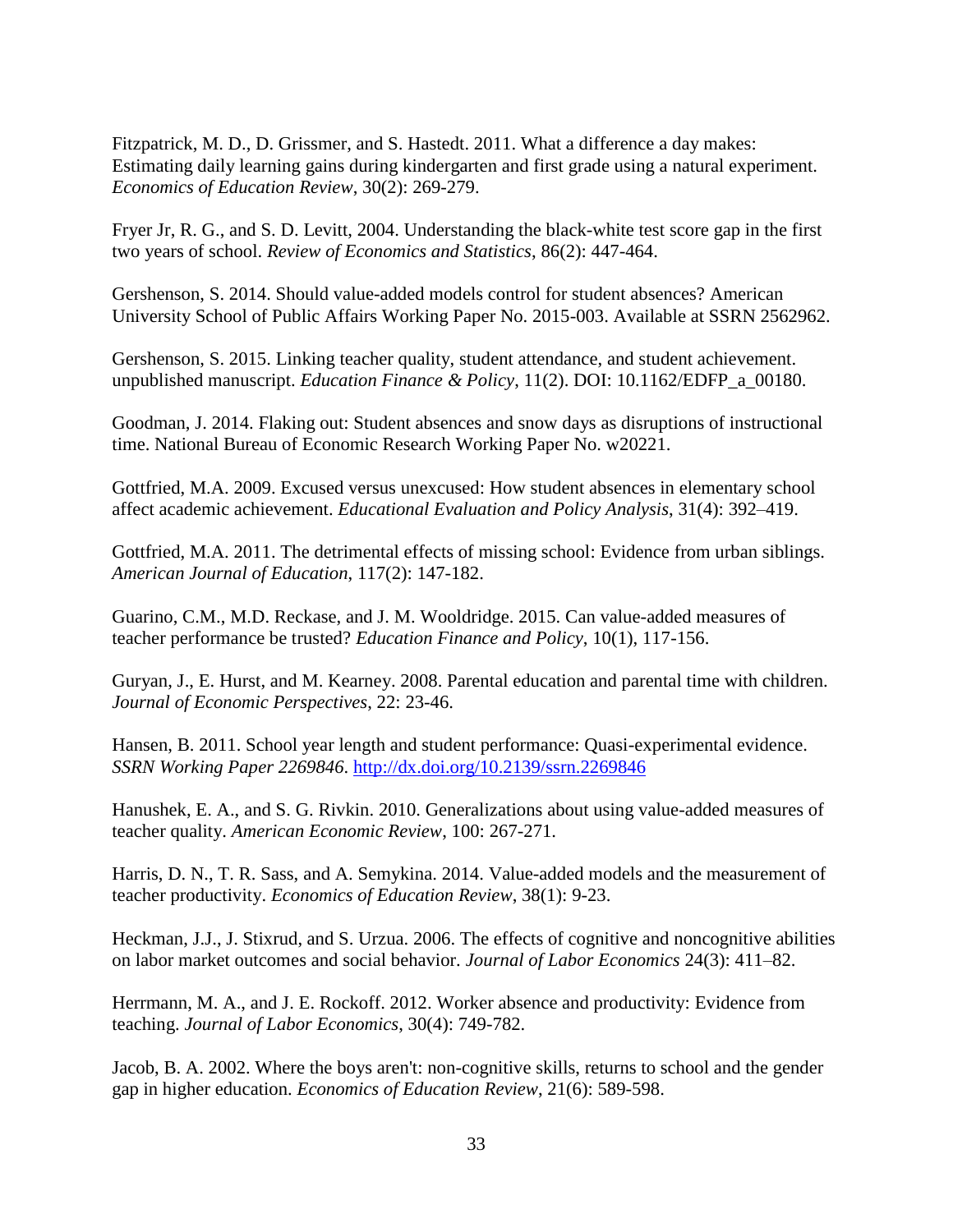Jacob, B. A. 2005. Accountability, incentives and behavior: The impact of high-stakes testing in the Chicago Public Schools. *Journal of Public Economics*, 89: 761-796.

Jones, N. D., H. M. Buzick, and S. Turkan. 2013. Including students with disabilities and english learners in measures of educator effectiveness. *Educational Researcher*, 42(4): 234-241.

Kane, T.J., J.E. Rockoff, and D.O. Staiger. 2008. What does certification tell us about teacher effectiveness? Evidence from New York City. *Economics of Education Review*, 27(6): 615–31.

Marcotte, D. E., and B. Hansen. 2010. Time for school. *Education Next*, 10(1): 52-59.

Marcotte, D. E., & Hemelt, S. W. 2008. Unscheduled school closings and student performance. *Education Finance and Policy*, *3*(3): 316-338.

Monk, D. H., and M. A. Ibrahim. 1984. Patterns of absence and pupil achievement. *American Educational Research Journal*, 21(2): 295-310.

Morrissey, T. W., L. Hutchison, and A. Winsler. 2014. Family income, school attendance, and academic achievement in elementary school. *Developmental Psychology*, 50(3): 741-753.

NCES. 2002. User's Guide to the Kindergarten–First Grade Public Use Data File, NCES-2002- 149. Washington, DC: U.S. Department of Education.

NCES. 2006. The Condition of Education. Washington, DC: U.S. Department of Education.

Nickell, S. 1981. Biases in dynamic models with fixed effects. *Econometrica*, 49(6): 1417-1426.

Noell, G. H., B. A. Porter, R. M. Patt, and A. Dahir. 2008. Value added assessment of teacher preparation in Louisiana: 2004-2005 to 2006-2007 (Technical Report). Baton Rouge, Louisiana: Louisiana State University.

Pischke, J. S. (2007). The Impact of Length of the School Year on Student Performance and Earnings: Evidence From the German Short School Years. *The Economic Journal*, *117*(523), 1216-1242.

Ready, D. D. 2010. Socioeconomic disadvantage, school attendance, and early cognitive development: The differential effects of school exposure. *Sociology of Education*, 83(4): 271- 286.

Reardon, S. F. 2011. The widening academic achievement gap between the rich and the poor: New evidence and possible explanations. In G. Duncan and R. Murnane (Eds.), Whither opportunity? Rising inequality, schools, and children's life chances, New York: Russell Sage Foundation.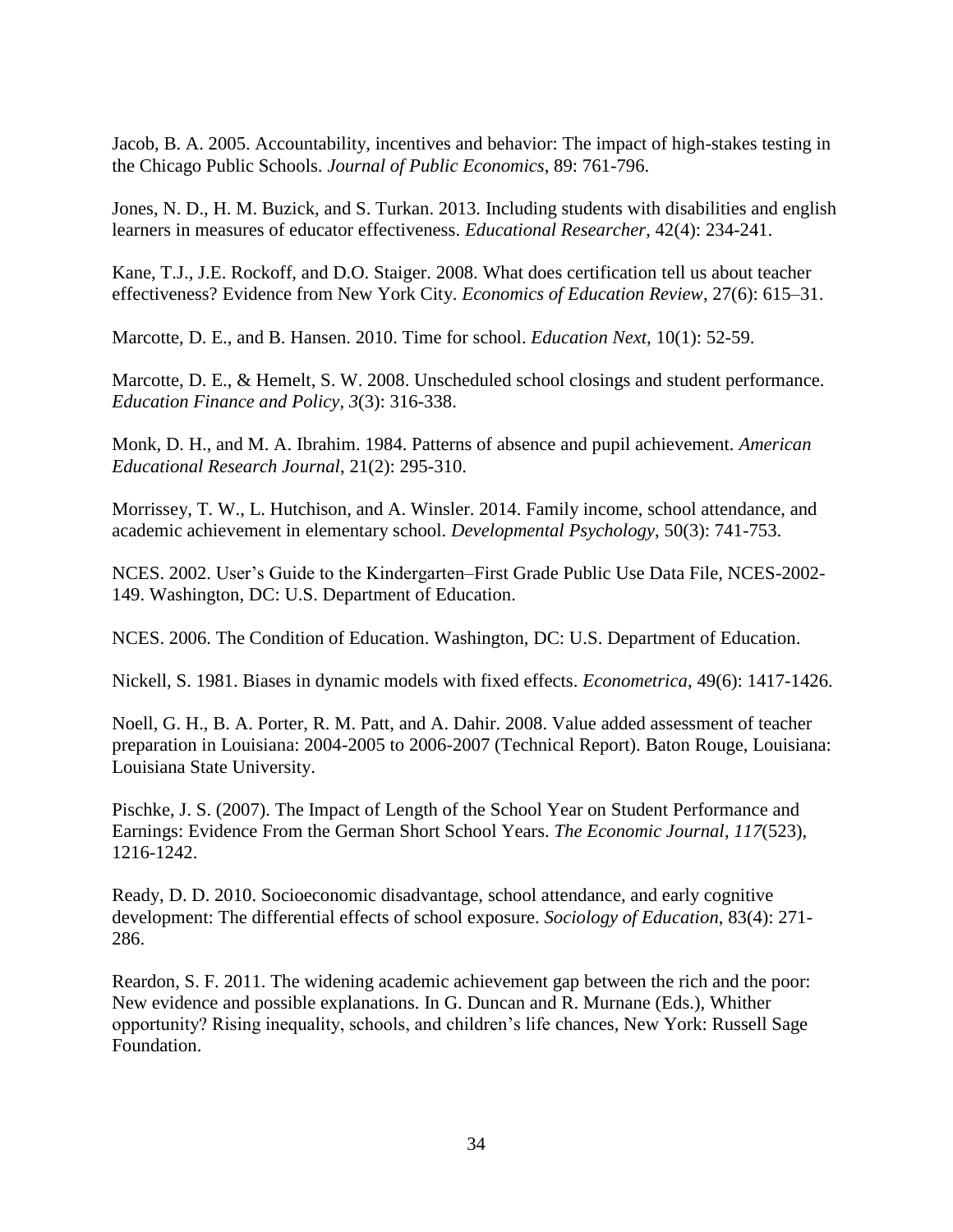Rivkin, S. G., E. Hanushek, and J. F. Kain. 2005. Teachers, schools and academic achievement. *Econometrica*, 73: 417-458.

Roby, D. E. 2004. Research on school attendance and student achievement: A study of Ohio schools. *Educational Research Quarterly*, 28(1): 3-14.

Rockoff, J. E. 2004. The impact of individual teachers on student achievement: evidence from panel data. *American Economic Review*, 94: 247-252.

Romero, M., and Y. Lee. 2008. The influence of maternal and family risk on chronic absenteeism in early schooling. New York, NY: National Center for Children in Poverty.

Schoeneberger, J. A. 2012. Longitudinal attendance patterns: Developing high school dropouts. *The Clearing House*, 85: 7-14.

Sims, D. P. 2008. Strategic responses to school accountability measures: It's all in the timing. *Economics of Education Review*, *27*(1), 58-68.

Solon, G., S. J. Haider, and J. M. Wooldridge. 2015. What are we weighting for? *Journal of Human Resources*, 50(2): 301-316.

Todd, P. E., and K. I. Wolpin. 2003. On the specification and estimation of the production function for cognitive achievement. *Economic Journal*, 113(485): F3-F33.

Wooldridge, J.M. 2010. Econometric analysis of cross section and panel data. 2nd Edition. Cambridge, MA: MIT Press.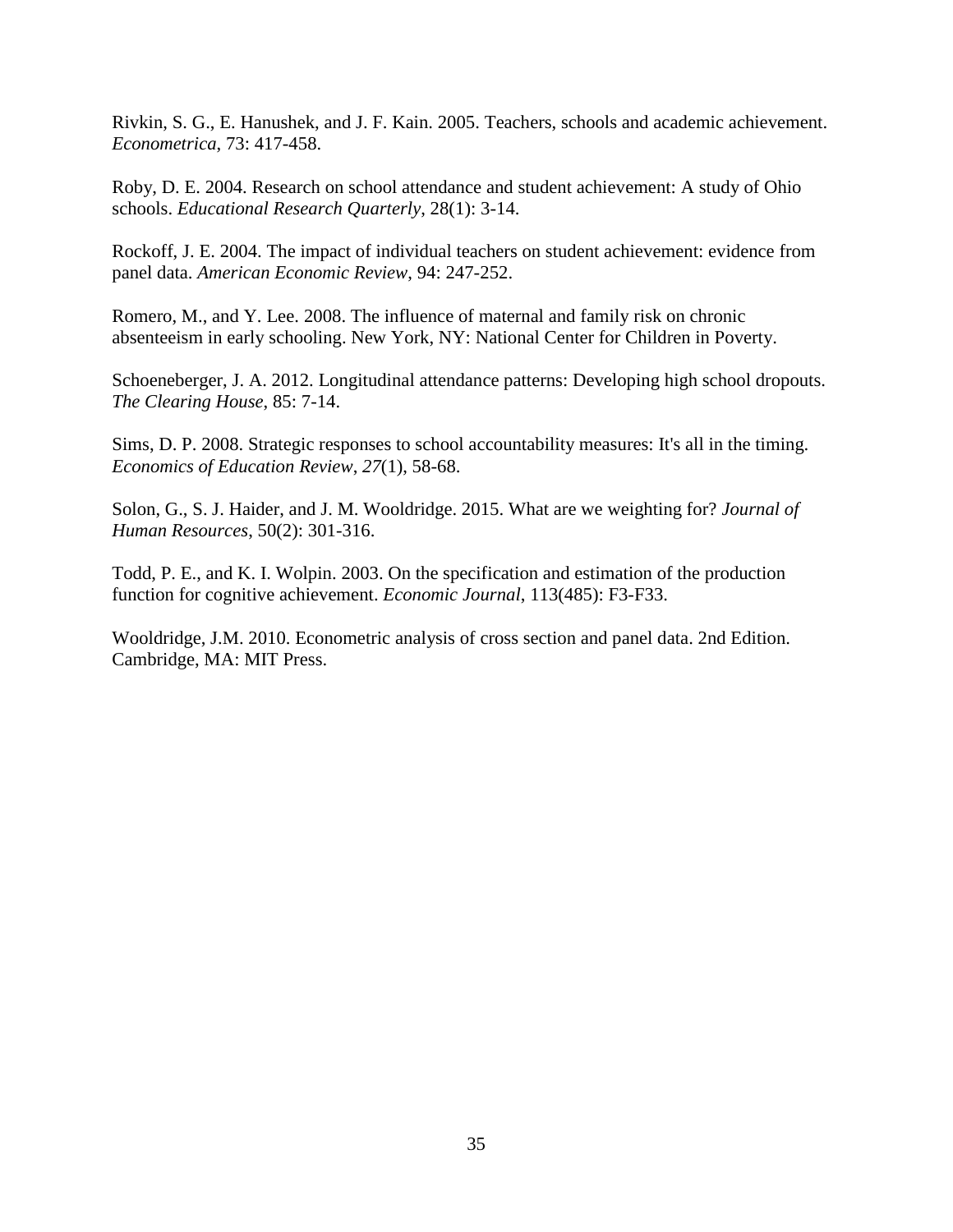

Notes:  $N = 587,919$ . Estimates come from baseline models that condition on lagged achievement, tardies, classroom fixed effects, and observed student characteristics. The quadratic terms are jointly statistically significant in both subjects, but the squared term is only individually statistically significant for math. The 26 nonparametric indicators are jointly and individually statistically significant. In the nonparametric specifications 0 absences is the omitted reference category and "26 absences" is top-coded to include students with 26 or more absences.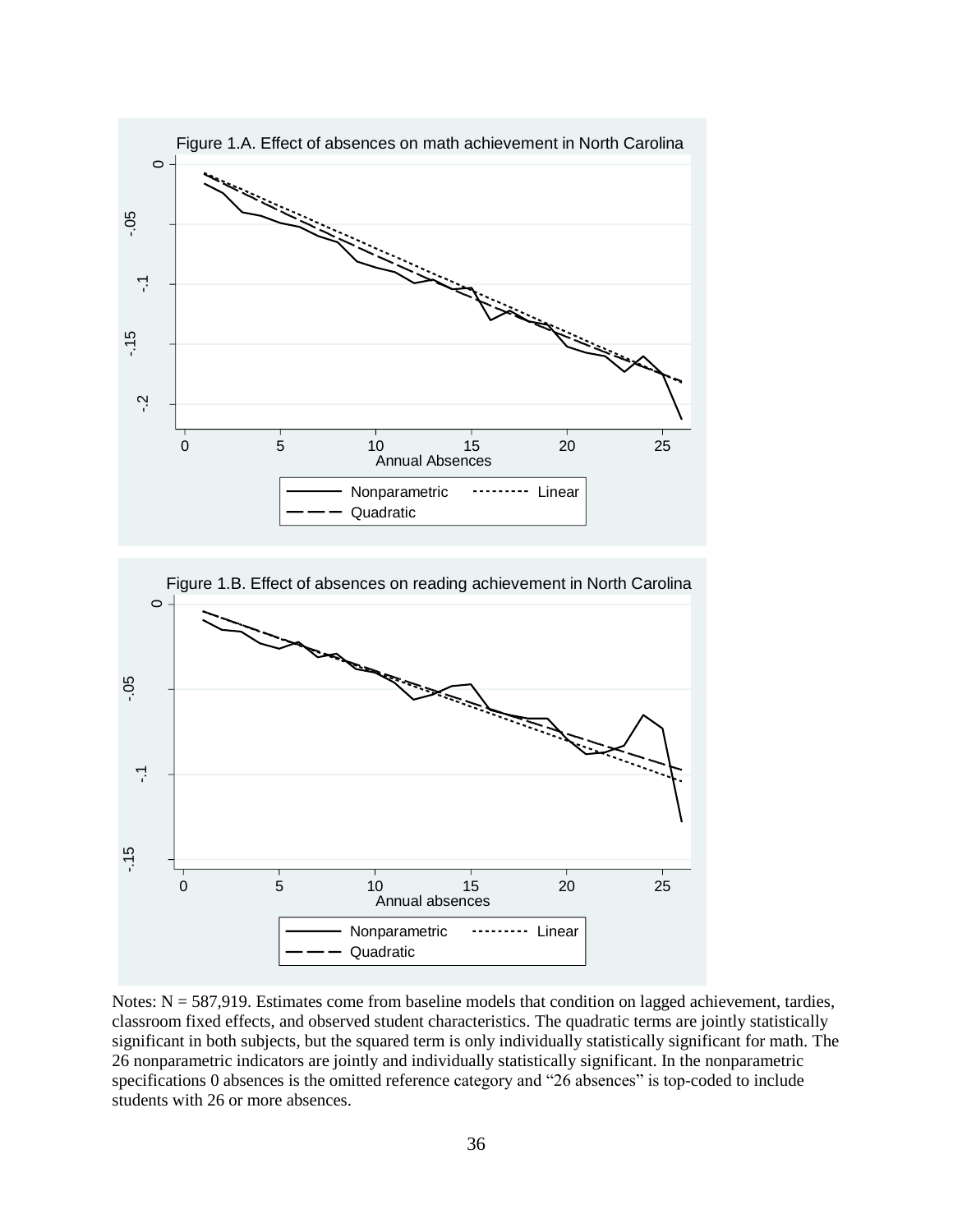|                           | <b>ECLS-K</b> |           |             | North Carolina |           |             |
|---------------------------|---------------|-----------|-------------|----------------|-----------|-------------|
|                           | Mean          | <b>SD</b> | $\mathbf N$ | Mean           | <b>SD</b> | $\mathbf N$ |
| Standardized test scores  |               |           |             |                |           |             |
| Math                      | 0.20          | 0.89      | 11,600      | 0.06           | 0.98      | 903,314     |
| Reading                   | 0.22          | 0.79      | 11,600      | 0.05           | 0.98      | 903,314     |
| Absences & tardies        |               |           |             |                |           |             |
| <b>Total absences</b>     | 7.98          | 9.54      | 11,600      | 6.22           | 5.66      | 903,314     |
| Within classroom SD       |               | 6.88      |             |                | 5.42      |             |
| Within student SD         |               | 5.39      |             |                | 1.95      |             |
| <b>Total tardies</b>      | 3.33          | 7.17      | 11,600      | 1.94           | 5.37      | 587,919     |
| <b>Excused</b> absences   | 6.63          | 6.43      | 7,500       | 3.40           | 4.23      | 634,013     |
| <b>Unexcused</b> absences | 1.80          | 7.95      | 7,500       | 2.35           | 3.32      | 634,013     |
| Chronic Absence (18+)     | 0.08          |           | 11,600      | 0.04           |           | 903,314     |
| First grade               | 45.3%         |           | 11,600      |                |           |             |
| Fifth grade               |               |           |             | 50.1%          |           | 903,314     |
| Child race/ethnicity      |               |           |             |                |           |             |
| Non-Hispanic white        | 70.7%         |           | 11,600      | 56.7%          |           | 903,314     |
| Non-Hispanic black        | 12.6%         |           | 11,600      | 26.0%          |           | 903,314     |
| Hispanic                  | 10.2%         |           | 11,600      | 9.8%           |           | 903,314     |
| Other                     | 6.5%          |           | 11,600      | 7.5%           |           | 903,314     |
| Female                    | 50.8%         |           | 11,600      | 50.0%          |           | 903,314     |
| Below poverty level       | 12.8%         |           | 11,600      | 47.2%          |           | 903,314     |
| No English at home/LEP    | 4.7%          |           | 11,600      | 1.3%           |           | 903,314     |
| Student has an IEP        | 5.8%          |           | 11,600      |                |           |             |
| Math disability           |               |           |             | 1.5%           |           | 903,314     |
| Reading disability        |               |           |             | 3.0%           |           | 903,314     |
| Any learning disability   |               |           |             | 3.5%           |           | 903,314     |
| Kindergarten redshirt     | 7.1%          |           | 11,600      |                |           |             |
| Mother's education        |               |           |             |                |           |             |
| No HS diploma             | 8.0%          |           | 11,600      |                |           |             |
| HS graduate               | 30.0%         |           | 11,600      |                |           |             |
| Some college              | 35.3%         |           | 11,600      |                |           |             |
| Bachelor's or more        | 26.8%         |           | 11,600      |                |           |             |
| Urban school              | 31.0%         |           | 11,600      | 33.2%          |           | 903,314     |
| Rural school              | 16.0%         |           | 11,600      | 45.8%          |           | 903,314     |
| Suburban school           | 53.0%         |           | 11,600      | 21.0%          |           | 903,314     |

**Table 1.** Descriptive statistics of analytic samples

Notes: ECLS-K means and standard deviations (SD) are weighted by ECLS-K provided sampling weight C#CW0. Kindergarten and fourth grade are the omitted grade categories in the ECLS-K and NC data, respectively. The ECLS-K asks whether English is spoken in the student's home. The NC data classifies children as having limited English proficiency (LEP). Individualized Education Plans (IEP) identify students who have learning disabilities in the ECLS-K. The redshirt variable indicates whether the family of a kindergarten-aged child delayed entry into kindergarten. ECLS-K sample sizes are rounded to the nearest 50 to conform to NCES regulations.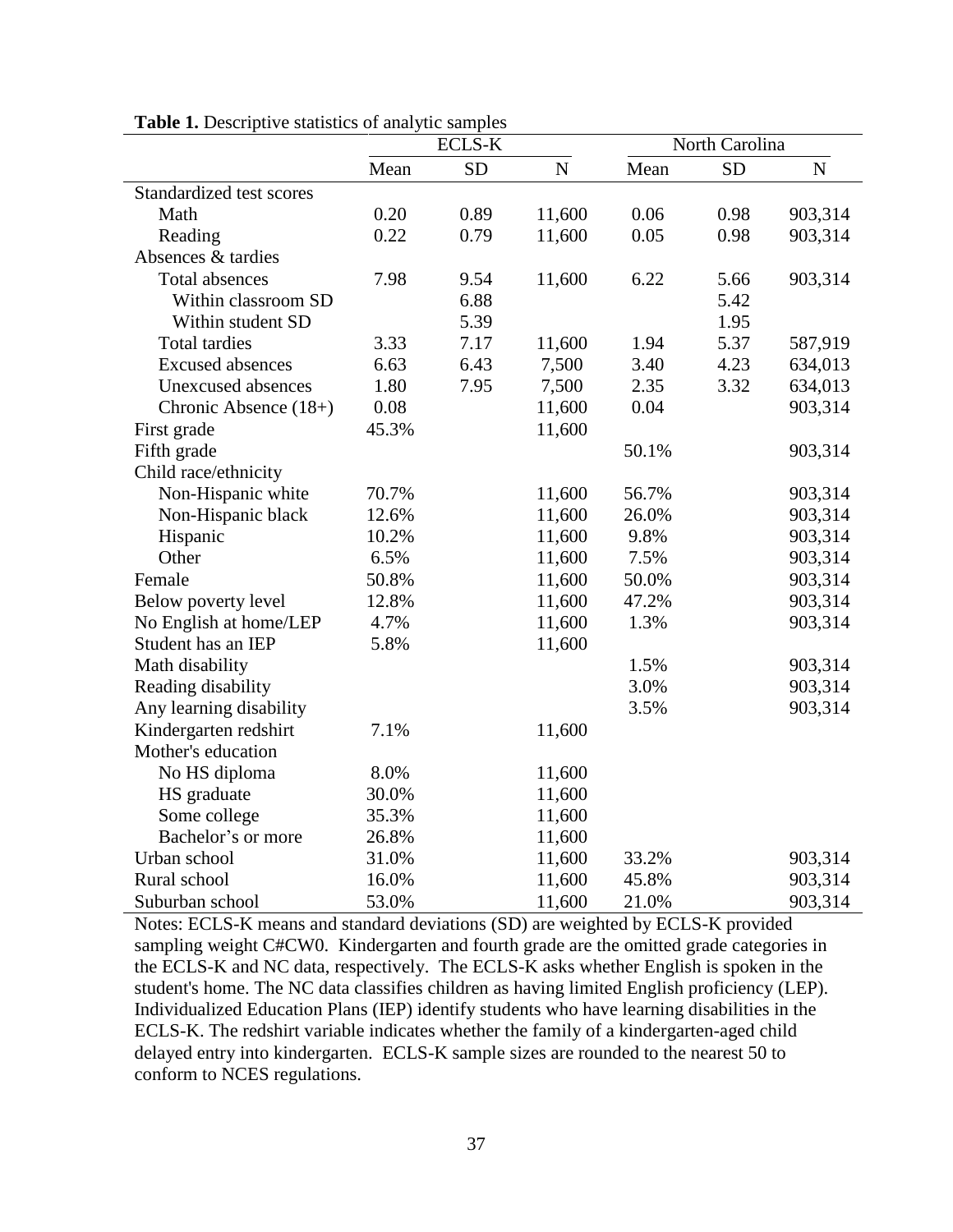|                                  |             | Total        | Total       | Excused     | Unexcused   | Chronically |
|----------------------------------|-------------|--------------|-------------|-------------|-------------|-------------|
|                                  |             | absences     | tardies     | absences    | absences    | absent      |
|                                  | Mean        | 8.4          | 3.1         | 6.5         | 1.9         | $0.09***$   |
| Kindergarten                     | <b>SD</b>   | $(11.0)$ *** | $(7.1)$ *** | $(6.4)$ **  | (9.1)       |             |
|                                  | $\mathbf N$ | 6,300        | 6,300       | 5,400       | 5,400       | 6,300       |
|                                  | Mean        | 7.4          | 3.6         | 6.9         | 1.7         | 0.07        |
| First grade                      | <b>SD</b>   | (7.4)        | (7.2)       | (6.4)       | (4.0)       |             |
|                                  | ${\bf N}$   | 5,300        | 5,300       | 2,250       | 2,250       | 5,300       |
|                                  | Mean        | 7.9          | 3.2         | 6.5         | 1.8         | $0.07**$    |
| Male                             | <b>SD</b>   | (9.6)        | $(6.8)*$    | $(6.3)$ **  | (8.6)       |             |
|                                  | $\mathbf N$ | 5,650        | 5,650       | 3,750       | 3,750       | 5,650       |
|                                  | Mean        | 8.1          | 3.5         | 6.8         | 1.8         | 0.09        |
| Female                           | <b>SD</b>   | (9.4)        | (7.5)       | (6.6)       | (7.3)       |             |
|                                  | ${\bf N}$   | 5,950        | 5,950       | 3,850       | 3,850       | 5,950       |
| At or above<br>poverty level     | Mean        | 7.4          | 3.1         | 6.4         | 1.4         | $0.06***$   |
|                                  | <b>SD</b>   | $(8.0)$ ***  | $(6.8)$ *** | $(6.0)$ *** | $(6.1)$ *** |             |
|                                  | $\mathbf N$ | 10,200       | 10,200      | 6,600       | 6,600       | 10,200      |
|                                  | Mean        | 11.9         | 5.0         | 8.3         | 4.3         | 0.19        |
| <b>Below poverty</b>             | <b>SD</b>   | (15.9)       | (9.2)       | (8.2)       | (14.6)      |             |
| level                            | ${\bf N}$   | 1,400        | 1,400       | 1,000       | 1,000       | 1,400       |
|                                  | Mean        | 7.9          | 3.3         | 6.6         | 1.8         | $0.08**$    |
| <b>Speaks English</b><br>at home | <b>SD</b>   | $(9.4)$ ***  | (7.1)       | $(6.4)$ *** | (7.8)       |             |
|                                  | $\mathbf N$ | 10,900       | 10,900      | 7,150       | 7,150       | 10,900      |
|                                  | Mean        | 9.2          | 3.9         | 8.1         | 2.3         | 0.12        |
| No English at<br>home            | <b>SD</b>   | (12.3)       | (8.3)       | (7.3)       | (10.8)      |             |
|                                  | ${\bf N}$   | 700          | 700         | 450         | 450         | 700         |
|                                  | Mean        | 7.9          | 3.3         | 6.6         | 1.8         | $0.08***$   |
| No IEP                           | <b>SD</b>   | $(9.6)$ **   | (7.2)       | (6.4)       | (8.1)       |             |
|                                  | $\mathbf N$ | 11,000       | 11,050      | 7,200       | 7,200       | 11,000      |
|                                  | Mean        | 8.9          | 3.4         | 7.1         | 1.9         | 0.12        |
| <b>IEP</b>                       | <b>SD</b>   | (7.9)        | (6.2)       | (6.4)       | (4.9)       |             |
|                                  | ${\bf N}$   | 600          | 600         | 400         | 400         | 600         |

**Table 2.** Conditional descriptive statistics of ECLS-K analytic sample

Notes: Means and standard deviations (SD) are weighted by ECLS-K provided sampling weight C#CW0. Sample sizes are rounded to the nearest 50 to conform to NCES regulations. Mean difference t-tests were performed to compare kindergartners and first graders, males and females, students above and below poverty line, students who do and do not speak English at home, and students without and Individualized Education Plans (IEPs). Chronically absent is defined as 18 or more annual absences. \*\*\*  $p<0.01$ , \*\*  $p<0.05$ , \*  $p<0.1$ .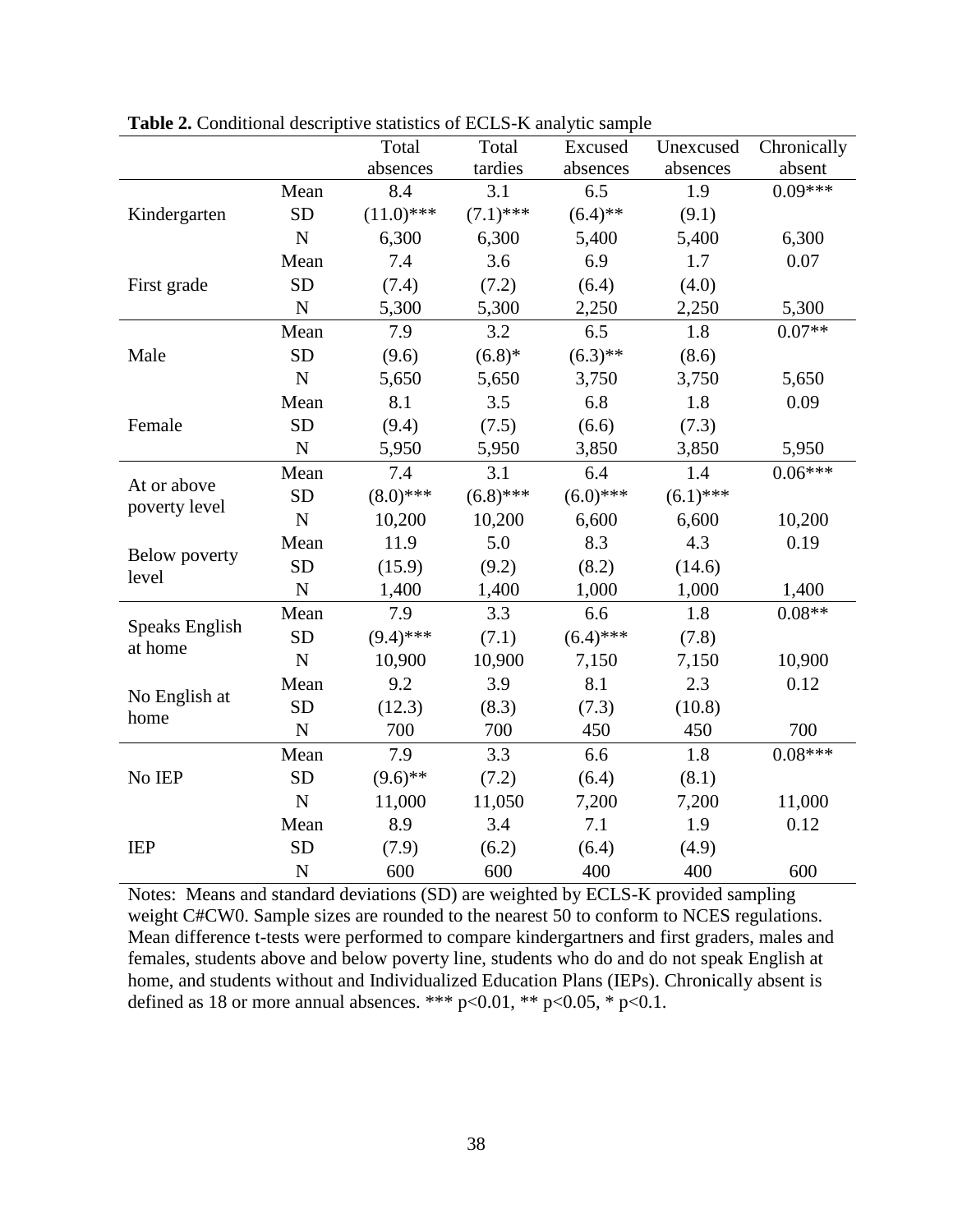|                              |             | Total       | Total       | Excused     | Unexcused   | Chronically |
|------------------------------|-------------|-------------|-------------|-------------|-------------|-------------|
|                              |             | absences    | tardies     | absences    | absences    | absent      |
|                              | Mean        | 6.2         | 2.0         | 3.4         | 2.3         | $0.04***$   |
| Fourth grade                 | <b>SD</b>   | $(5.6)$ *** | $(5.5)^*$   | $(4.2)$ **  | $(3.3)$ *** |             |
|                              | ${\bf N}$   | 450,714     | 292,838     | 315,753     | 315,753     | 450,714     |
|                              | Mean        | 6.3         | 1.9         | 3.4         | 2.4         | 0.04        |
| Fifth grade                  | <b>SD</b>   | (5.8)       | (5.2)       | (4.3)       | (3.4)       |             |
|                              | $\mathbf N$ | 452,600     | 295,081     | 318,260     | 318,260     | 452,600     |
|                              | Mean        | 6.3         | 1.9         | 3.4         | 2.4         | $0.04***$   |
| Male                         | <b>SD</b>   | $(5.7)$ *** | (5.3)       | $(4.3)$ *** | $(3.4)$ *** |             |
|                              | ${\bf N}$   | 451,895     | 293,735     | 317,042     | 317,042     | 451,895     |
|                              | Mean        | 6.1         | 1.9         | 3.4         | 2.3         | 0.04        |
| Female                       | <b>SD</b>   | (5.6)       | (5.4)       | (4.2)       | (3.2)       |             |
|                              | ${\bf N}$   | 451,419     | 294,184     | 316,971     | 316,971     | 451,419     |
| At or above<br>poverty level | Mean        | 5.7         | 1.8         | 3.4         | 1.8         | $0.03***$   |
|                              | <b>SD</b>   | $(5.0)$ *** | $(5.1)$ **  | (4.1)       | $(2.7)$ *** |             |
|                              | ${\bf N}$   | 476,775     | 313,601     | 346,220     | 346,220     | 476,775     |
|                              | Mean        | 6.8         | 2.1         | 3.4         | 3.0         | 0.06        |
| <b>Below poverty</b>         | <b>SD</b>   | (6.3)       | (5.7)       | (4.4)       | (3.9)       |             |
| level                        | ${\bf N}$   | 426,539     | 274,318     | 287,793     | 287,793     | 426,539     |
|                              | Mean        | 6.2         | 2.0         | 3.4         | 2.3         | $0.04***$   |
| Not LEP                      | <b>SD</b>   | $(5.7)$ *** | $(5.4)$ *** | $(4.2)$ *** | $(3.3)$ *** |             |
|                              | $\mathbf N$ | 891,125     | 578,207     | 622,961     | 622,961     | 891,125     |
|                              | Mean        | 5.3         | 1.3         | 2.5         | 2.6         | 0.03        |
| <b>LEP</b>                   | <b>SD</b>   | (5.0)       | (3.9)       | (3.4)       | (3.5)       |             |
|                              | ${\bf N}$   | 12,189      | 9,712       | 11,052      | 11,052      | 12,189      |
|                              | Mean        | 7.3         | 2.2         | 3.8         | 2.9         | $0.07***$   |
| Learning                     | <b>SD</b>   | $(6.4)$ *** | $(6.0)**$   | $(4.6)$ *** | $(3.9)$ *** |             |
| disability                   | $\mathbf N$ | 31,807      | 22,017      | 24,544      | 24,544      | 31,807      |
|                              | Mean        | 6.2         | 1.9         | 3.4         | 2.3         | $0.04***$   |
| No learning                  | <b>SD</b>   | (5.6)       | (5.3)       | (4.2)       | (3.3)       |             |
| disabilities                 | ${\bf N}$   | 871,507     | 565,902     | 609,469     | 609,469     | 871,507     |

**Table 3.** Conditional descriptive statistics of North Carolina analytic sample

Notes: Mean difference t-tests were performed to compare fourth and fifth graders, males and females, students above and below poverty line, students without and with limited English proficiency (LEP), and students without and learning disabilities. Chronically absent is defined as 18 or more annual absences. \*\*\* p<0.01, \*\* p<0.05, \* p<0.1.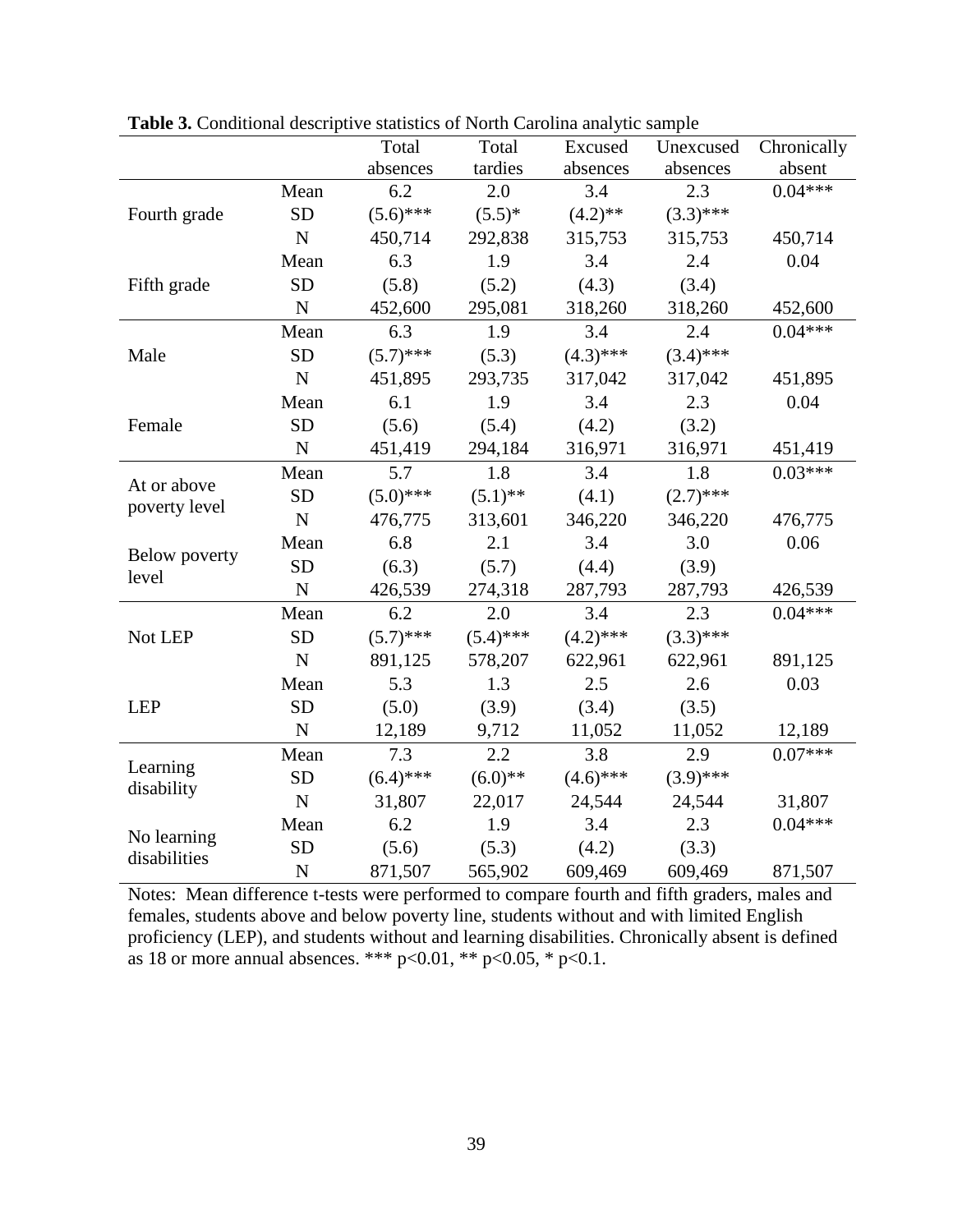|                            | <b>ECLS-K</b> |               |             |              | North Carolina |                |                |                |
|----------------------------|---------------|---------------|-------------|--------------|----------------|----------------|----------------|----------------|
|                            | Math          | Reading       | Math        | Reading      | Math           | Reading        | Math           | Reading        |
|                            |               |               | 3           | 4            |                | 6              |                | 8              |
| <b>Total Absences</b>      | $-0.002$      | $-0.002$      |             |              | $-0.007$       | $-0.004$       |                |                |
|                            | $(0.001)$ **  | $(0.001)$ **  |             |              | $(0.0002)$ *** | $(0.0001)$ *** |                |                |
| <b>Total Tardies</b>       | $-0.001$      | $-0.003$      | $-0.001$    | $-0.002$     | $-0.001$       | $-0.001$       | $-0.001$       | $-0.001$       |
|                            | (0.001)       | $(0.001)$ *** | (0.001)     | $(0.001)$ ** | $(0.0001)$ *** | $(0.0001)$ *** | $(0.0001)$ *** | $(0.0002)$ *** |
| Differential effect t test | $p = 0.40$    | $p = 0.30$    |             |              | p < 0.0001     | p < 0.0001     |                |                |
| <b>Excused absences</b>    |               |               | $-0.003$    | $-0.002$     |                |                | $-0.005$       | $-0.002$       |
|                            |               |               | $(0.002)*$  | $(0.001)$ ** |                |                | $(0.0002)$ *** | $(0.0002)$ *** |
| Unexcused absences         |               |               | $-0.002$    | $-0.001$     |                |                | $-0.010$       | $-0.006$       |
|                            |               |               | $(0.001)$ * | (0.001)      |                |                | $(0.0003)$ *** | $(0.0003)$ *** |
| Differential effect t test |               |               | $p = 0.68$  | $p = 0.36$   |                |                | p < 0.0001     | p < 0.0001     |
| Adjusted R2                | 0.44          | 0.47          | 0.46        | 0.49         | 0.66           | 0.60           | 0.66           | 0.60           |
| N                          | 11,600        | 11,600        | 7,500       | 7,500        | 587,919        | 587,919        | 587,919        | 587,919        |

**Table 4.** Baseline estimates of absences' effect on student achievement

Notes: Columns 1-4 are weighted by ECLS-K provided weight, C#CW0. ECLS-K sample sizes are rounded to the nearest 50. Each model controls for lagged achievement, classroom fixed effects, child race/ethnicity, child gender, poverty status, English speaking status, individualized education plans (IEP). Columns 1-4 control for ECLS-K test dates, child redshirt status, and maternal education. Standard errors are robust to clustering at the school level.

\*\*\* *p*<0.01, \*\* *p*<0.05, \* *p*<0.1.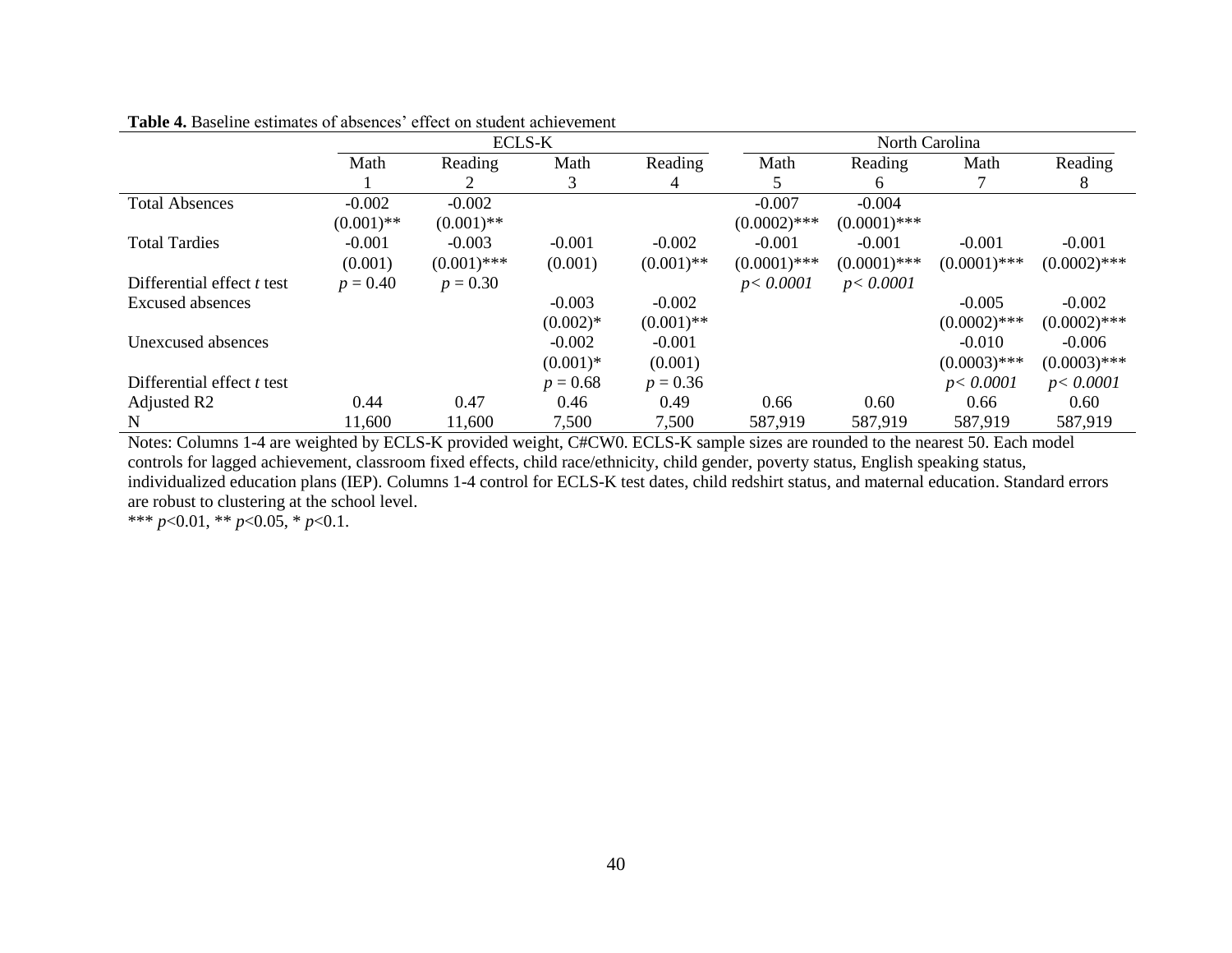|                           |            | <b>ECLS-K</b> |                | North Carolina |
|---------------------------|------------|---------------|----------------|----------------|
|                           | Math       | Reading       | Math           | Reading        |
|                           | (1)        | (2)           | (3)            | (4)            |
| Total absences (TA)       | $-0.003*$  | $-0.003**$    | $-0.007$       | $-0.004$       |
|                           | (0.002)    | (0.001)       | $(0.000)$ ***  | $(0.0004)$ *** |
| First (fifth) grade*TA    | $-0.001$   | 0.002         | $-0.0003$      | 0.001          |
|                           | (0.002)    | (0.002)       | (0.0003)       | $(0.0004)$ **  |
| Female*TA                 | 0.001      | $-0.000$      | 0.0004         | 0.0005         |
|                           | (0.001)    | (0.001)       | (0.0003)       | (0.0003)       |
| Poverty*TA                | 0.001      | $-0.001$      | $-0.0006$      | $-0.001$       |
|                           | (0.002)    | (0.001)       | $(0.0003)*$    | $(0.0003)$ *** |
| Does not speak English*TA | 0.001      | 0.001         | $-0.002$       | $-0.004$       |
|                           | (0.002)    | (0.002)       | (0.001)        | $(0.002)$ ***  |
| Student has an IEP*TA     | $-0.004$   | 0.003         | 0.002          | 0.001          |
|                           | (0.004)    | (0.003)       | $(0.001)*$     | (0.001)        |
| Lagged score*TA           | $0.002*$   | $0.004***$    | $-0.001$       | $-0.001$       |
|                           | (0.001)    | (0.001)       | $(0.0002)$ *** | $(0.0002)$ *** |
| Urban school *TA          | 0.002      | 0.001         | $-0.0003$      | $-0.0001$      |
|                           | (0.002)    | (0.002)       | (0.0003)       | (0.0004)       |
| Rural school*TA           | $-0.004$   | $-0.002$      | 0.0003         | 0.0005         |
|                           | (0.003)    | (0.002)       | (0.0004)       | (0.0003)       |
| Joint significance of     | $p = 0.16$ | p < 0.001     | p < 0.001      | p < 0.001      |
| interactions              |            |               |                |                |
| Adjusted $R^2$            | 0.44       | 0.47          | 0.67           | 0.60           |
| N                         | 11,600     | 11,600        | 587,919        | 587,919        |

**Table 5.** Heterogeneity in absences' effect on student achievement

Notes: Columns 1 and 2 are weighted by ECLS-K provided weight, C#CW0. Each model controls for classroom fixed effects, child race/ethnicity, , child gender, poverty status, English speaking status, individualized education plans (IEP). Columns 1 and 2 control for ECLS-K test dates, tardies, child redshirt status, and maternal education. Standard errors are robust to clustering at the school level.

\*\*\* p<0.01, \*\* p<0.05, \* p<0.1.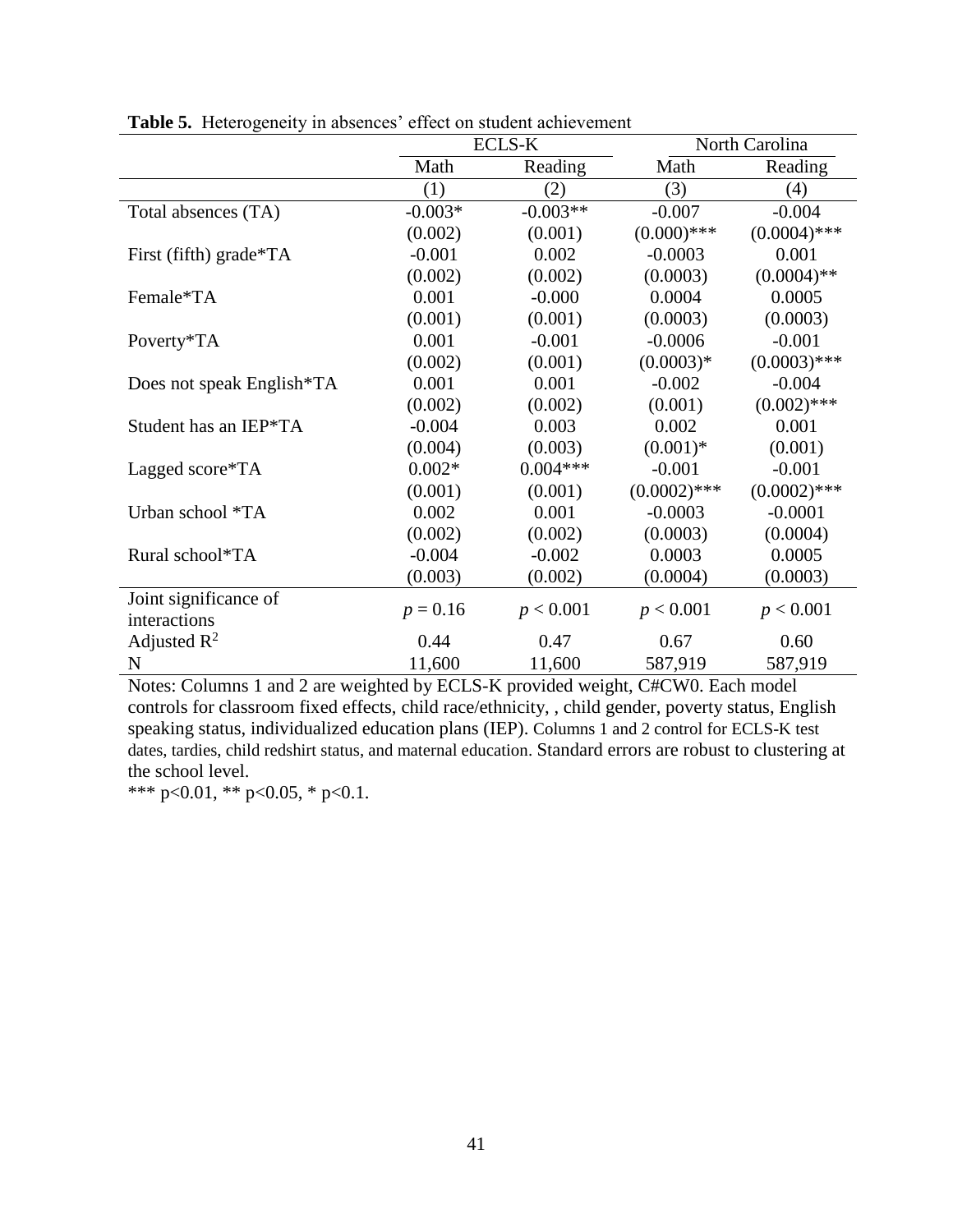|                     | <b>ECLS-K</b> |            |            | North Carolina |                |               |  |
|---------------------|---------------|------------|------------|----------------|----------------|---------------|--|
| Sample:             | Urban         | Rural      | Suburban   | Urban          | Rural          | Suburban      |  |
|                     | (1)           | (2)        | (3)        | (4)            | (5)            | (6)           |  |
| A. Math             |               |            |            |                |                |               |  |
| Total absences (TA) | $-0.003$      | $-0.004$   | $-0.004**$ | $-0.006$       | $-0.006$       | $-0.007$      |  |
|                     | (0.002)       | (0.003)    | (0.002)    | $(0.001)$ ***  | $(0.000)$ ***  | $(0.001)$ *** |  |
| 1st (5th) grade*TA  | 0.000         | $-0.003$   | $-0.001$   | $-0.001$       | 0.0001         | $-0.001$      |  |
|                     | (0.003)       | (0.005)    | (0.003)    | (0.001)        | (0.0004)       | (0.001)       |  |
| Female*TA           | $0.004*$      | 0.000      | 0.002      | 0.001          | 0.001          | 0.0002        |  |
|                     | (0.002)       | (0.001)    | (0.002)    | (0.001)        | (0.0004)       | (0.0005)      |  |
| Poverty*TA          | 0.001         | $-0.005**$ | $0.006*$   | $-0.001$       | $-0.0004$      | $-0.0001$     |  |
|                     | (0.003)       | (0.002)    | (0.003)    | $(0.001)$ **   | (0.0004)       | (0.001)       |  |
| LEP*TA              | $0.005*$      | $-0.005*$  | $-0.002$   | $-0.002$       | $-0.002$       | $-0.002$      |  |
|                     | (0.003)       | (0.003)    | (0.004)    | (0.002)        | (0.002)        | (0.003)       |  |
| IEP*TA              | $-0.012$      | $-0.011$   | $-0.002$   | 0.006          | $-0.0004$      | $-0.001$      |  |
|                     | (0.009)       | (0.008)    | (0.006)    | $(0.001)$ ***  | (0.002)        | (0.003)       |  |
| Lagged score*TA     | 0.001         | $-0.000$   | $0.003**$  | $-0.001$       | $-0.001$       | $-0.001$      |  |
|                     | (0.002)       | (0.003)    | (0.002)    | $(0.0003)$ *** | $(0.0003)$ *** | $(0.0003)$ ** |  |
|                     |               |            |            |                |                |               |  |
| <b>B.</b> Reading   |               |            |            |                |                |               |  |
| Total absences (TA) | $-0.002$      | $-0.004$   | $-0.004**$ | $-0.004$       | $-0.003$       | $-0.003$      |  |
|                     | (0.002)       | (0.003)    | (0.002)    | $(0.001)$ ***  | $(0.0001)$ *** | $(0.001)$ *** |  |
| 1st (5th) grade*TA  | $-0.000$      | 0.003      | 0.003      | 0.0003         | 0.001          | 0.0004        |  |
|                     | (0.003)       | (0.004)    | (0.002)    | (0.001)        | $(0.001)$ **   | (0.001)       |  |
| Female*TA           | 0.001         | $-0.001$   | $-0.000$   | 0.001          | 0.001          | $-0.0002$     |  |
|                     | (0.002)       | (0.001)    | (0.002)    | $(0.001)*$     | (0.0004)       | (0.001)       |  |
| Poverty*TA          | $-0.002$      | $-0.003**$ | 0.001      | $-0.002$       | $-0.001$       | $-0.001$      |  |
|                     | (0.003)       | (0.001)    | (0.002)    | $(0.001)$ **   | $(0.0004)$ *** | (0.001)       |  |
| LEP*TA              | 0.004         | $-0.001$   | 0.000      | $-0.003$       | $-0.004$       | $-0.009$      |  |
|                     | (0.005)       | (0.002)    | (0.003)    | (0.003)        | $(0.002)$ **   | $(0.004)$ **  |  |
| IEP*TA              | 0.001         | $-0.006$   | $0.006*$   | 0.003          | 0.001          | $-0.001$      |  |
|                     | (0.007)       | (0.007)    | (0.003)    | (0.002)        | (0.001)        | (0.001)       |  |
| Lagged score*TA     | $0.004**$     | 0.003      | $0.004***$ | $-0.001$       | $-0.001$       | $-0.001$      |  |
|                     | (0.002)       | (0.002)    | (0.001)    | (0.0003)       | $(0.0003)$ **  | $(0.0003)$ ** |  |
| $\mathbf N$         | 4,100         | 1,750      | 5,800      | 176,376        | 264,564        | 146,979       |  |

**Table 6.** Heterogeneity in absences' effect on student achievement by school type

Notes: Columns 1, 2, and 3 are weighted by ECLS-K provided weight, C#CW0. Each model controls for classroom fixed effects, child race/ethnicity, child redshirt status, child gender, poverty status, English speaking status, individualized education plans (IEP). Columns 1-3 control for ECLS-K test dates, child redshirt status, and maternal education. Standard errors are robust to clustering at the school level. \*\*\* p<0.01, \*\* p<0.05, \* p<0.1.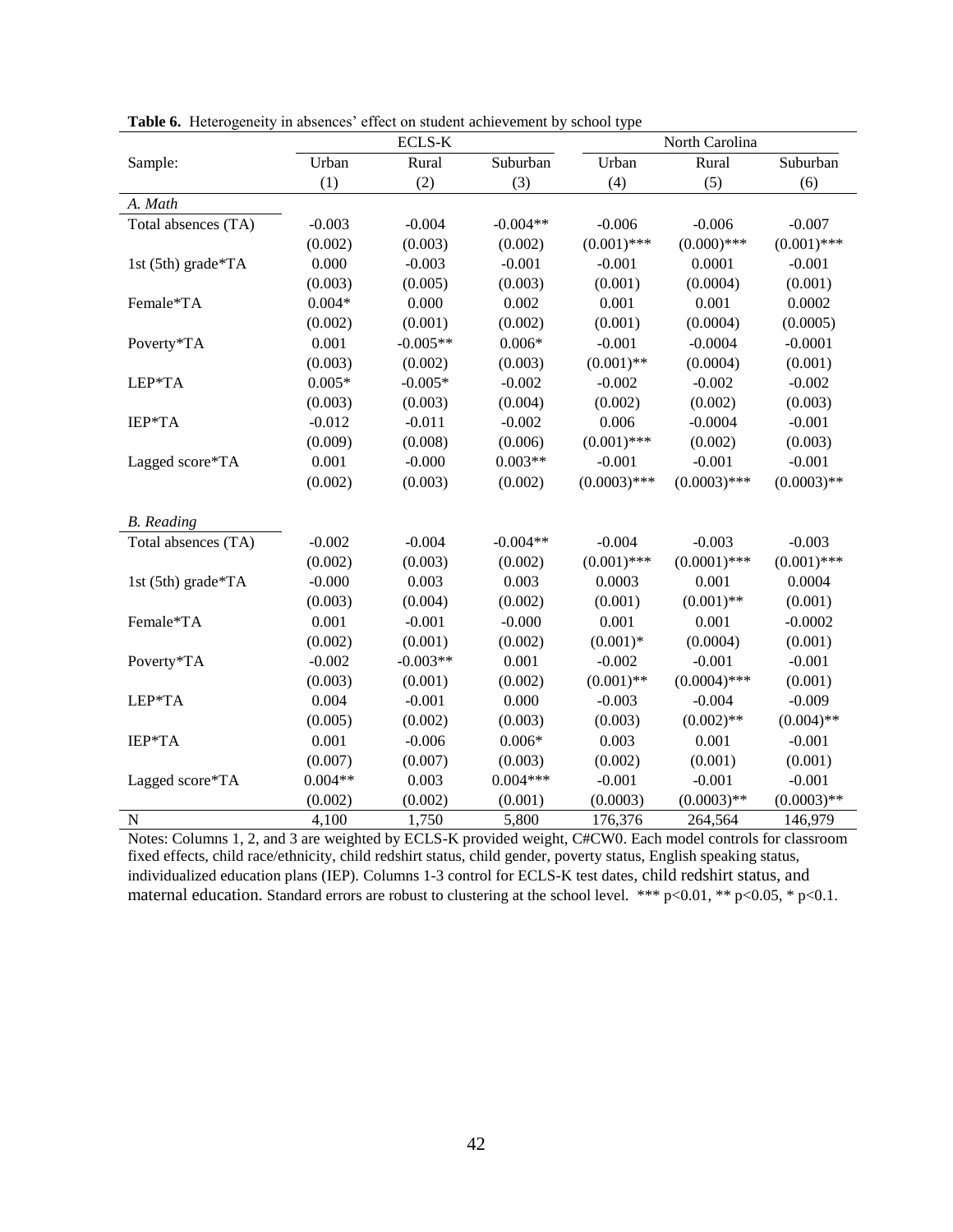#### **Table 7.** Sensitivity analyses

|                               | <b>ECLS-K</b>   |               |               |               | North Carolina  |                |                |                |
|-------------------------------|-----------------|---------------|---------------|---------------|-----------------|----------------|----------------|----------------|
|                               | <b>Baseline</b> | $Un-$         | Statistical   | First         | <b>Baseline</b> | Full sample    | Analytic       | First          |
|                               |                 | weighted      | controls      | Differenced   |                 |                | sample         | Differenced    |
|                               |                 | 2             | 3             | 4             | 5               | 6              |                | 8              |
| A. Math achievement           |                 |               |               |               |                 |                |                |                |
| Lag score                     | $0.701***$      | 0.701         | 0.699         | 0.748         | 0.782           | 0.782          | 0.782          | 0.128          |
|                               | (0.011)         | $(0.009)$ *** | $(0.012)$ *** | $(0.113)$ *** | $(0.003)$ ***   | $(0.002)$ ***  | $(0.003)$ ***  | $(0.015)$ ***  |
| Total absences                | $-0.002**$      | $-0.003$      | $-0.002$      | $-0.008$      | $-0.007$        | $-0.007$       | $-0.007$       | $-0.005$       |
|                               | (0.001)         | $(0.001)$ *** | $(0.001)$ **  | $(0.003)$ **  | $(0.0002)$ ***  | $(0.0001)$ *** | $(0.0001)$ *** | $(0.0004)$ *** |
| Total tardies                 | $-0.001$        | $-0.001$      | $-0.001$      | $-0.005$      | $-0.001$        |                |                | $-0.001$       |
|                               | (0.001)         | (0.001)       | (0.001)       | (0.004)       | $(0.0001)$ ***  |                |                | (0.0003)       |
| Adjusted $\mathbb{R}^2$       | 0.44            | 0.44          | 0.44          | $-1.64$       | 0.66            | 0.66           | 0.66           | $-0.22$        |
|                               |                 |               |               |               |                 |                |                |                |
| <b>B.</b> Reading achievement |                 |               |               |               |                 |                |                |                |
| Lag score                     | $0.716***$      | 0.716         | 0.711         | 0.973         | 0.744           | 0.751          | 0.744          | 0.052          |
|                               | (0.010)         | $(0.008)$ *** | $(0.010)$ *** | $(0.148)$ *** | $(0.003)$ ***   | $(0.002)$ ***  | $(0.003)$ ***  | $(0.012)$ ***  |
| Total absences                | $-0.002**$      | $-0.002$      | $-0.002$      | $-0.001$      | $-0.004$        | $-0.004$       | $-0.004$       | $-0.003$       |
|                               | (0.001)         | $(0.001)*$    | $(0.001)$ *** | (0.004)       | $(0.0001)$ ***  | $(0.0001)$ *** | $(0.0001)$ *** | $(0.0004)$ *** |
| Total tardies                 | $-0.003***$     | $-0.003$      | $-0.003$      | $-0.004$      | $-0.001$        |                |                | $-0.0005$      |
|                               | (0.001)         | $(0.001)$ *** | $(0.001)$ *** | (0.003)       | $(0.0001)$ ***  |                |                | (0.0003)       |
| Adjusted $R^2$                | 0.47            | 0.47          | 0.46          | $-1.93$       | 0.60            | 0.60           | 0.61           | $-0.13$        |
|                               |                 |               |               |               |                 |                |                |                |
| N                             | 11,600          | 11,600        | 11,200        | 2,850         | 587,919         | 903,314        | 587,919        | 157,813        |

Notes: Columns 1, 3, and 4 are weighted by ECLS-K provided weight, C#CW0. Each model controls for lagged achievement, classroom fixed effects, and observed student characteristics. Column 3 additionally controls for mother's employment status, mother's marital status, and the number of household adults. Columns 1-3 control for ECLS-K test dates, child redshirt status, and maternal education. Standard errors are robust to clustering at the school level. The first-differenced estimates in columns 4 and 8 use twice-lagged test scores as instrumental variables for the lagged gain scores. \*\*\* p<0.01, \*\* p<0.05, \* p<0.1.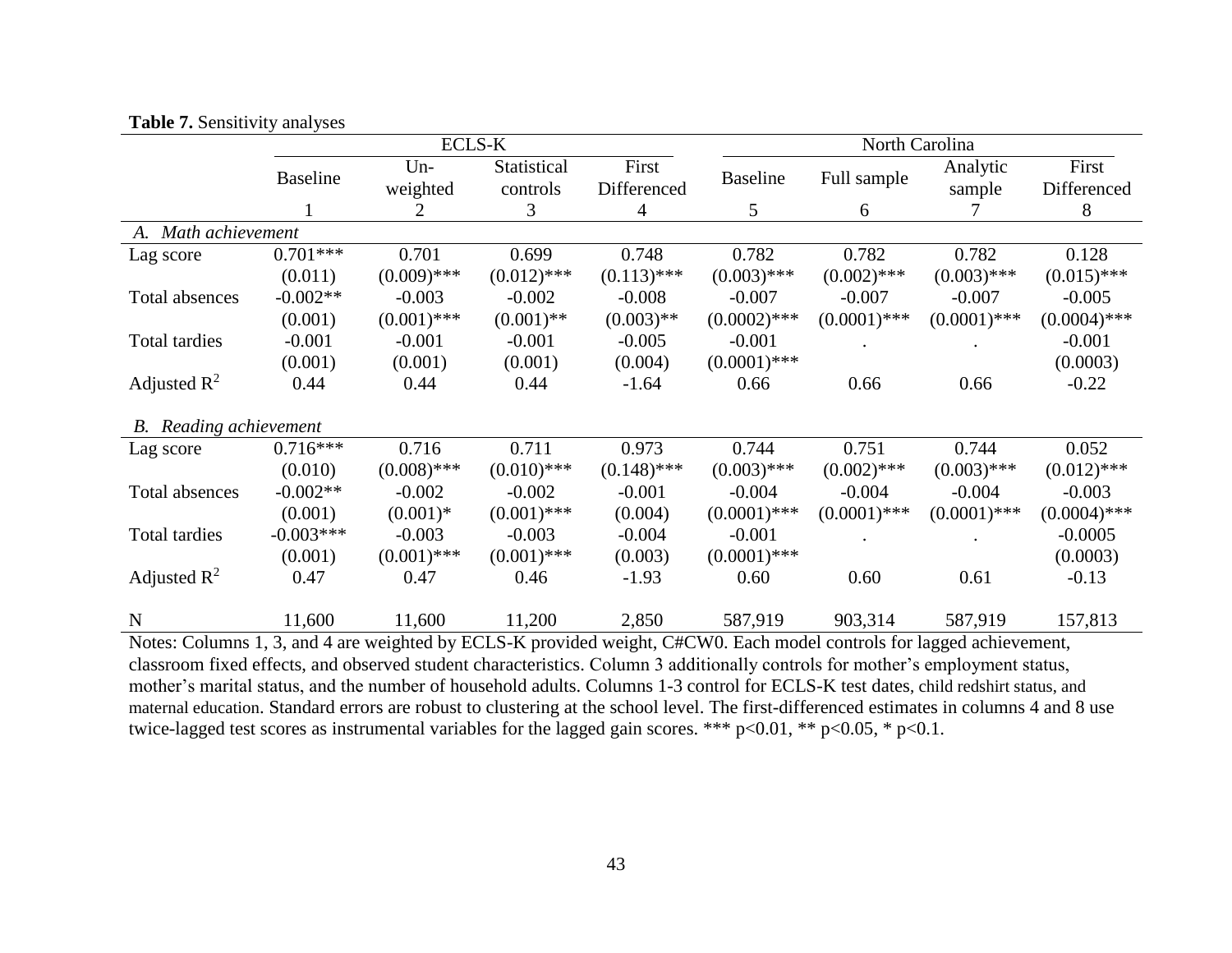## **Online Appendix**

**Are student absences worth the worry in U.S. primary schools?**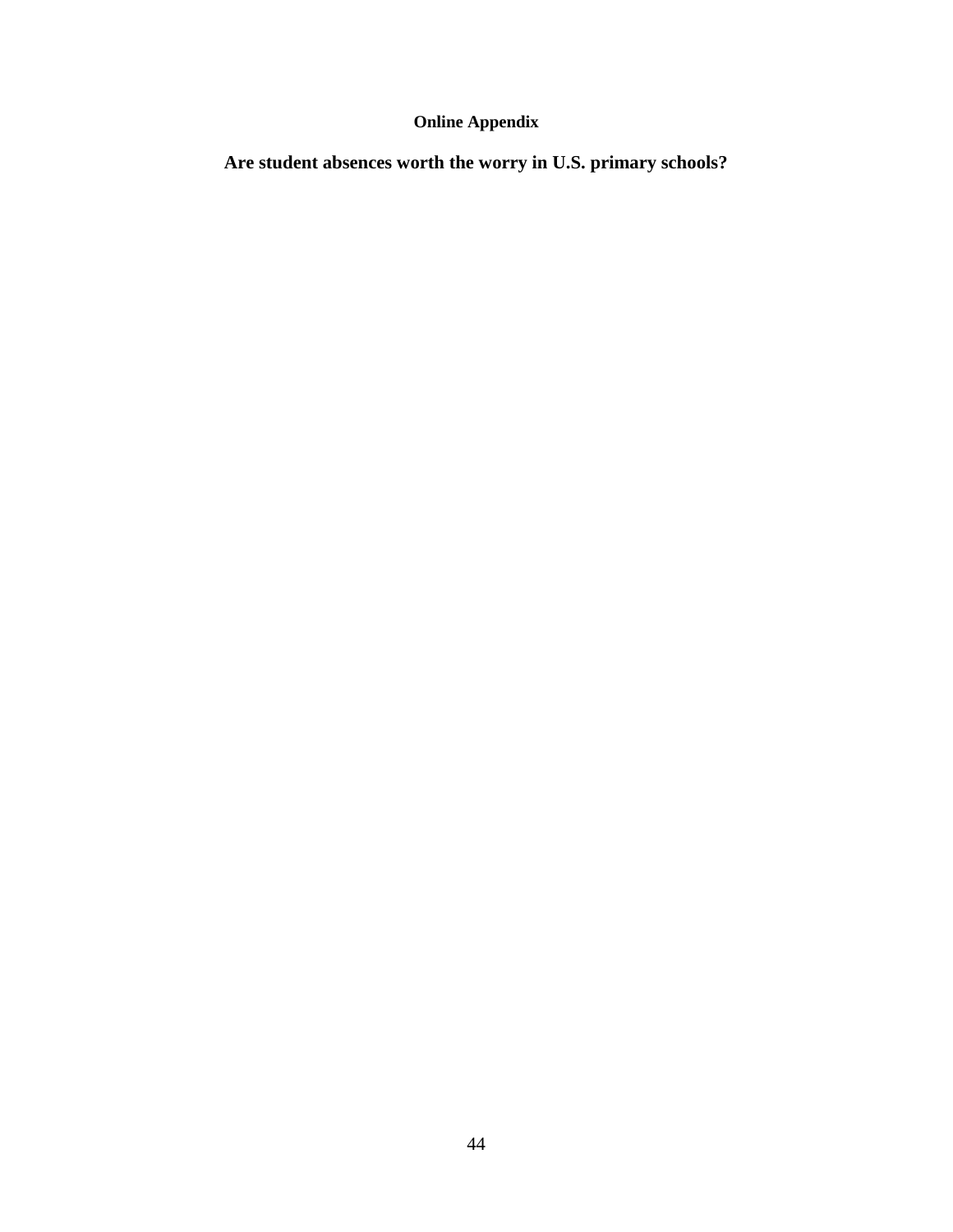



Notes: Estimates come from baseline models that condition on lagged achievement, tardies, classroom fixed effects, and observed student characteristics. The quadratic terms are jointly and individually statistically significant in both subjects. Of the 26 nonparametric indicators only 5 and 2 indicators are individually significant in the math and reading regressions, respectively. In the nonparametric specifications 0 absences is the omitted reference category and "26 absences" is top-coded to include students with 26 or more absences.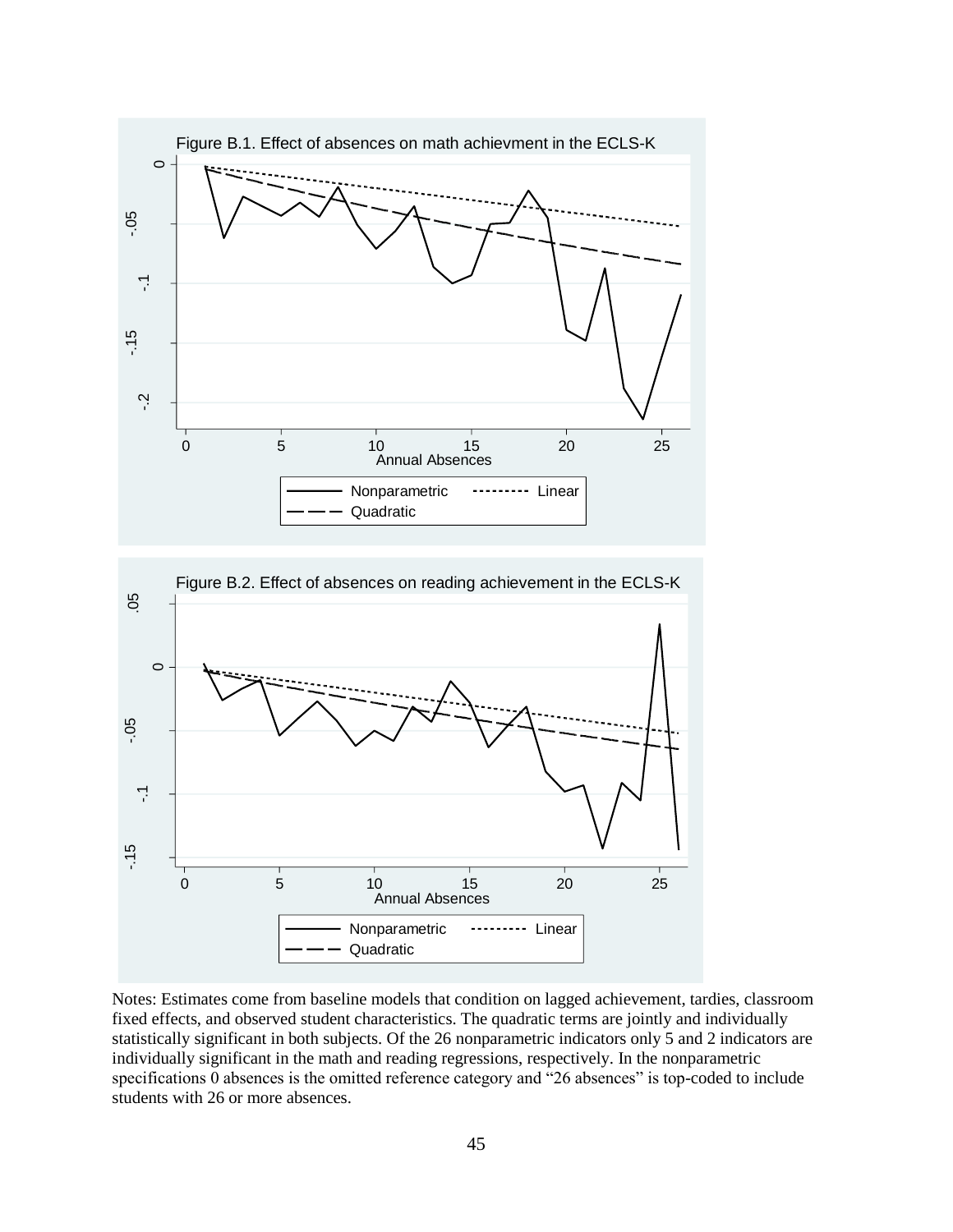|                                   | Tardies observed | Tardies missing |
|-----------------------------------|------------------|-----------------|
|                                   | Mean             | Mean            |
| Standardized math score           | 0.05             | 0.08            |
| Standardized reading score        | 0.04             | 0.06            |
| Math lag score                    | 0.07             | 0.09            |
| Reading lag score                 | 0.06             | 0.08            |
| Total absences                    | 6.27             | 6.12            |
| Non-Hispanic white                | 56.3%            | 57.6%           |
| Non-Hispanic black                | 26.7%            | 24.6%           |
| Hispanic                          | 9.6%             | 10.1%           |
| Non-Hispanic other                | 7.4%             | 7.7%            |
| Fifth grade                       | 50.2%            | 49.9%           |
| Female                            | 50.0%            | 49.9%           |
| Below poverty level               | 46.7%            | 48.3%           |
| Limited English proficiency (LEP) | 1.7%             | 0.8%            |
| Learning disability - math        | 1.5%             | 1.4%            |
| Learning disability – reading     | 3.3%             | 2.5%            |
| 2006                              | 25.1%            | 9.9%            |
| 2007                              | 27.6%            | 4.3%            |
| 2008                              | 27.8%            | 5.3%            |
| 2009                              | 13.2%            | 30.8%           |
| 2010                              | 6.3%             | 49.7%           |
| ${\bf N}$                         | 587,919          | 315,395         |

**Table A.1.** Descriptive statistics by tardy status in North Carolina

Notes: Excused and unexcused absences are only observed for 46,094 cases when data on tardies are missing. All differences are statistically significant at 1% significance.